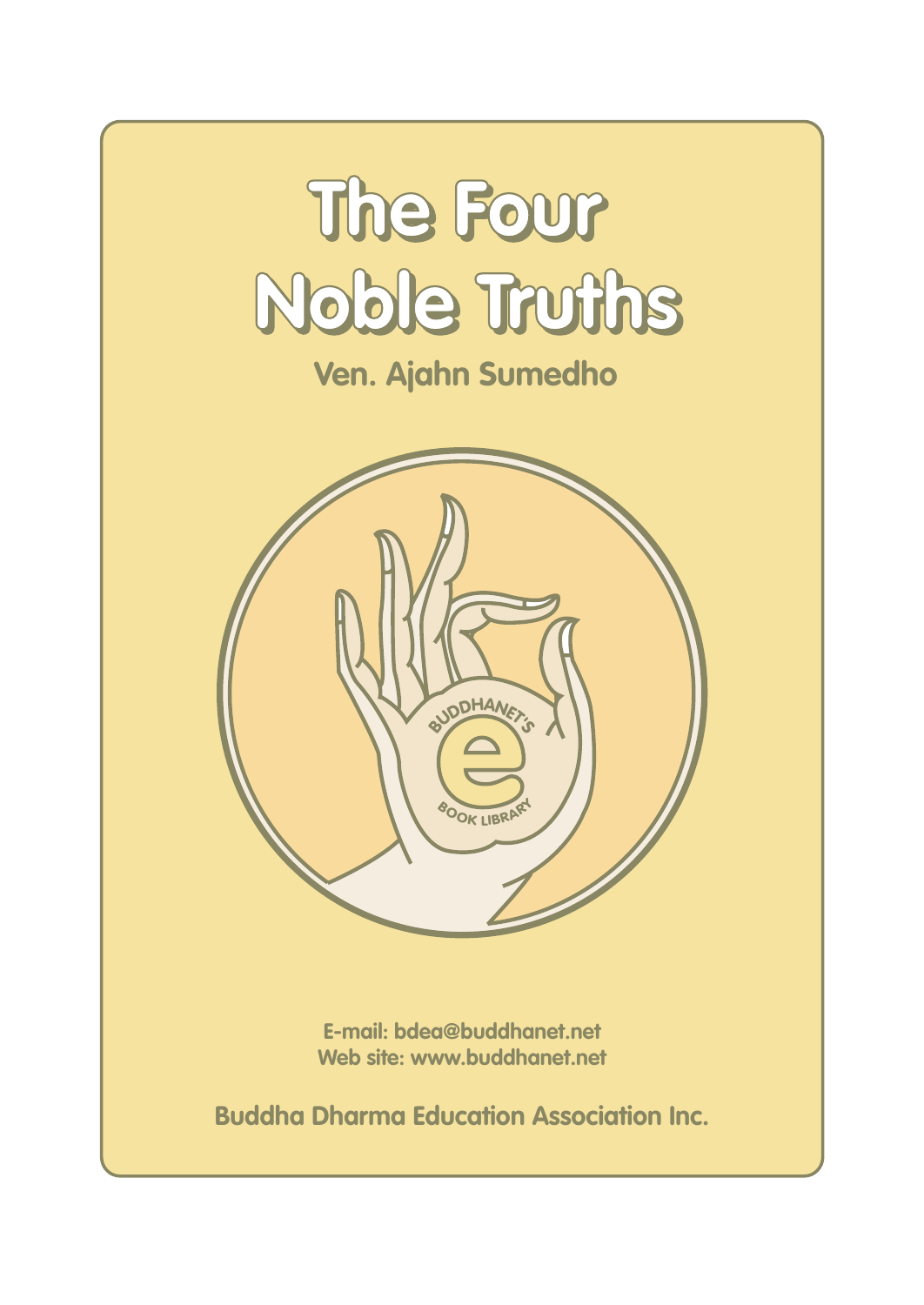# *THE FOUR NOBLE TRUTHS*

# *By Ajahn Sumedho*

*\*\* \*\* \*\**

*THE FOUR NOBLE TRUTHS is composed of extracts from various talks given by Ajahn Sumedho and is available in book form from:*

*AMARAVATI PUBLICATIONS Amaravati Buddhist Centre Great Gaddesden Hemel Hempstead Hertfordshire HP1 3BZ ENGLAND*

*who retains copyright. Amaravati is Ajahn Sumedho's monastery and welcomes visitors; retreats are held there and several other books by Ajahn Sumedho are available. Please send SAE for details.*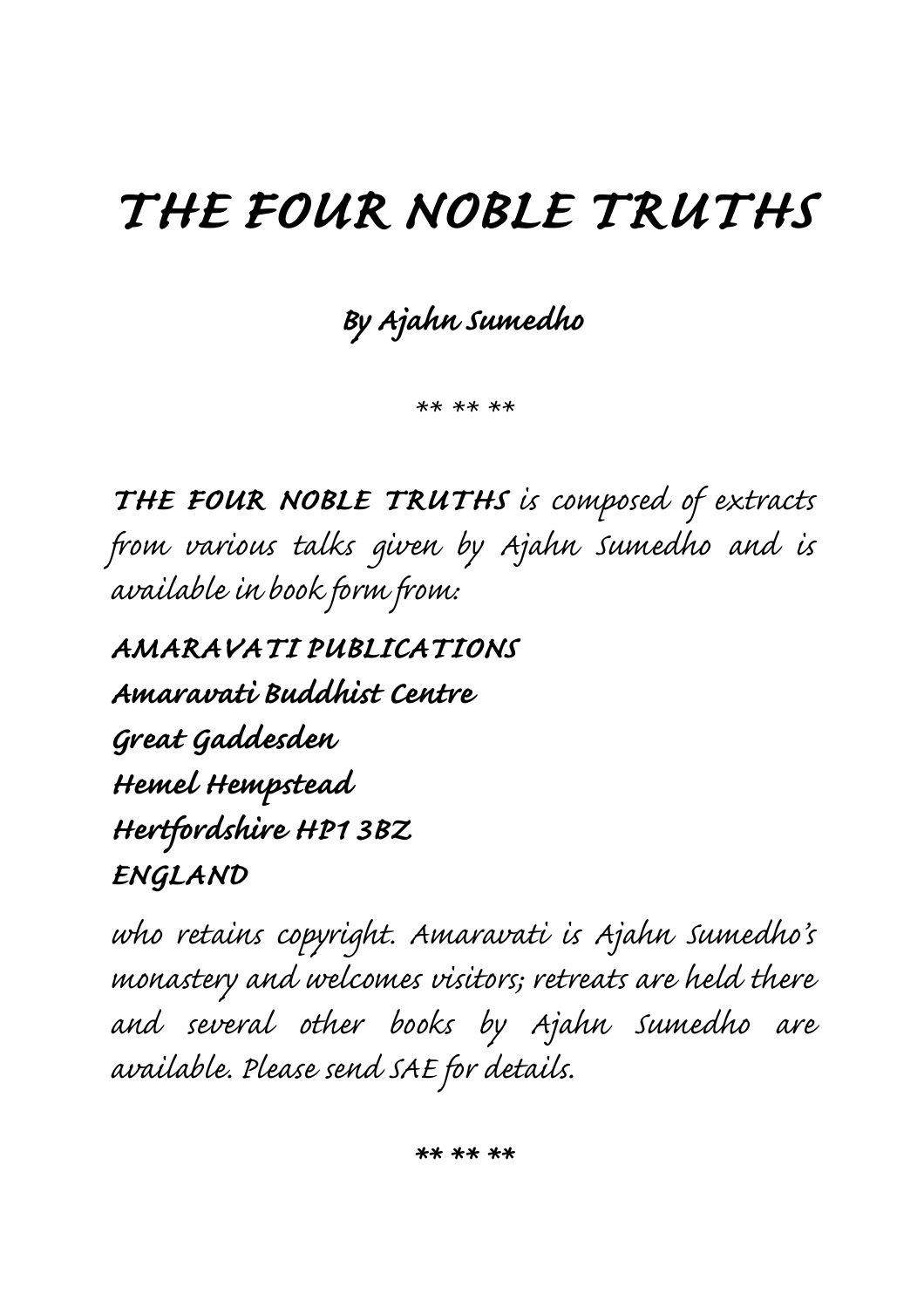# *Contents*

| <b>Preface</b>                        | 5  |
|---------------------------------------|----|
| Introduction                          | 6  |
| <b>The First Noble Truth</b>          | 12 |
| Suffering and self view               | 14 |
| Denial of suffering                   | 16 |
| Morality and compassion               | 17 |
| To investigate suffering              | 18 |
| Pleasure and displeasure              | 20 |
| Insight in situations                 | 23 |
| <b>The Second Noble Truth</b>         | 27 |
| Three kinds of desire                 | 28 |
| Grasping is suffering                 | 30 |
| Letting go                            | 31 |
| Accomplishment                        | 34 |
| The Third Noble Truth                 | 36 |
| The truth of impermanence             | 38 |
| Mortality and cessation               | 40 |
| Allowing things to arise              | 41 |
| Realisation                           | 45 |
| <b>The Fourth Noble Truth</b>         | 48 |
| <b>Right Understanding</b>            | 50 |
| <b>Right Aspiration</b>               | 56 |
| Right Speech,                         |    |
| <b>Right Action, Right Livelihood</b> | 57 |
| Right Effort, Right Mindfulness,      |    |
| <b>Right Concentration</b>            | 60 |
| Aspects of meditation                 | 60 |
| Rationality and emotion               | 62 |
| Things as they are                    | 64 |
| <b>Harmony</b>                        | 66 |
| The Eightfold Path as                 |    |
| A reflective teaching                 | 69 |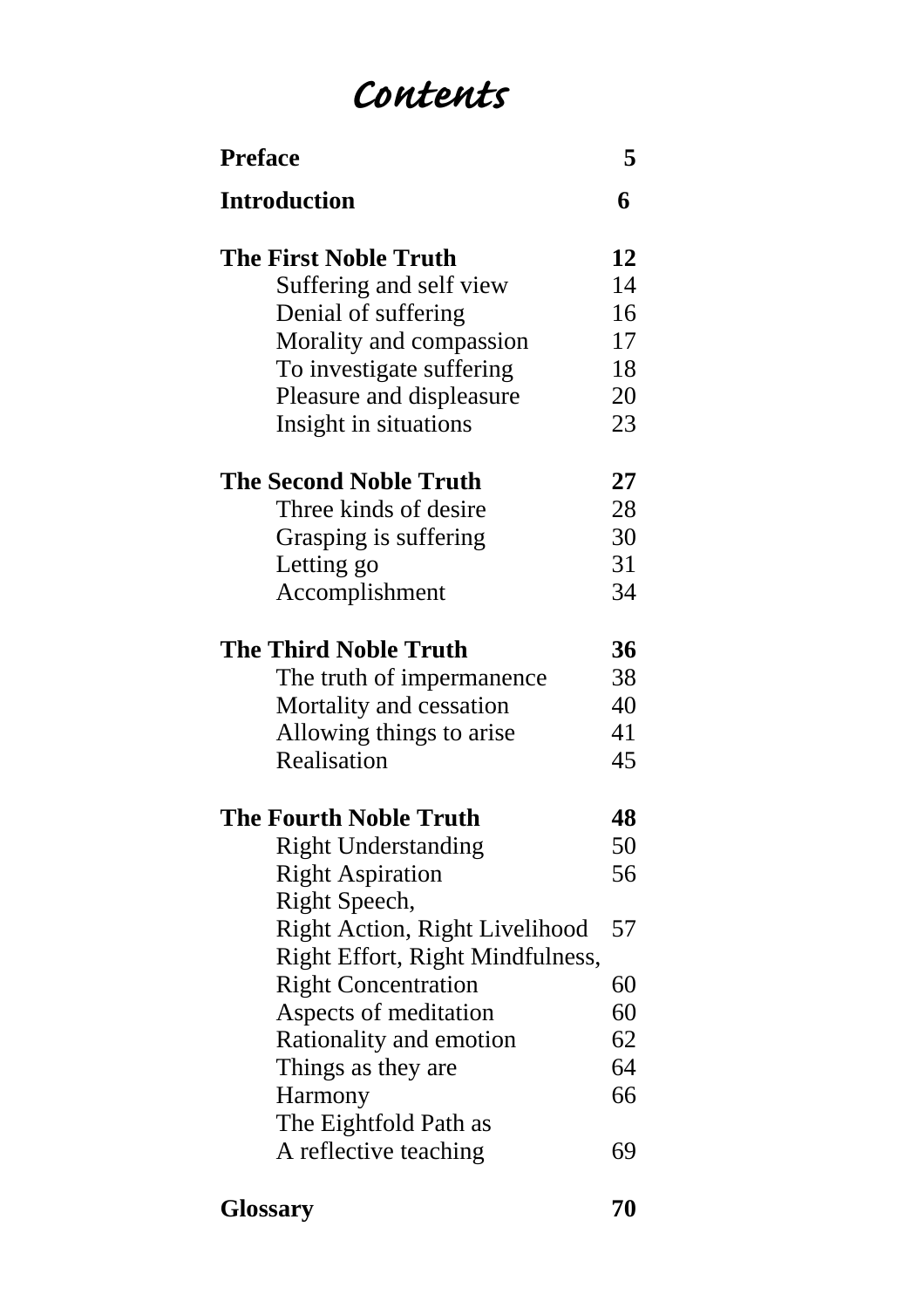### *A HANDFUL OF LEAVES*

*The Blessed One was once living at Kosambi in a wood of simsapa trees. He picked up a few leaves in his hand, and he asked the bhikkhus, 'How do you conceive this, bhikkhus, which is more, the few leaves that I have picked up in my hand or those on the trees in the wood?*

*'The leaves that the Blessed One has picked up in his hand are few, Lord; those in the wood are far more.'*

*'So too, bhikkhus, the things that I have known by direct knowledge are more; the things that I have told you are only a few. Why have I not told them? Because they bring no benefit, no advancement in the Holy Life, and because they do not lead to dispassion, to fading, to ceasing, to stilling, to direct knowledge, to enlightenment, to Nibbana. That is why I have not told them. And what have I told you? This is suffering; this is the origin of suffering; this is the cessation of suffering; this is the way leading to the cessation of suffering. That is what I have told you. Why have I told it? Because it brings benefit, and advancement in the Holy Life, and because it leads to dispassion, to fading, to ceasing, to stilling, to direct knowledge, to enlightenment, to Nibbana. So bhikkhus, let your task be this: This is suffering; this is the origin of suffering; this is the cessation of suffering; this is the way leading to the cessation of suffering.'*

*[Samyutta Nikaya, LVI, 31]*

 $\overline{a}$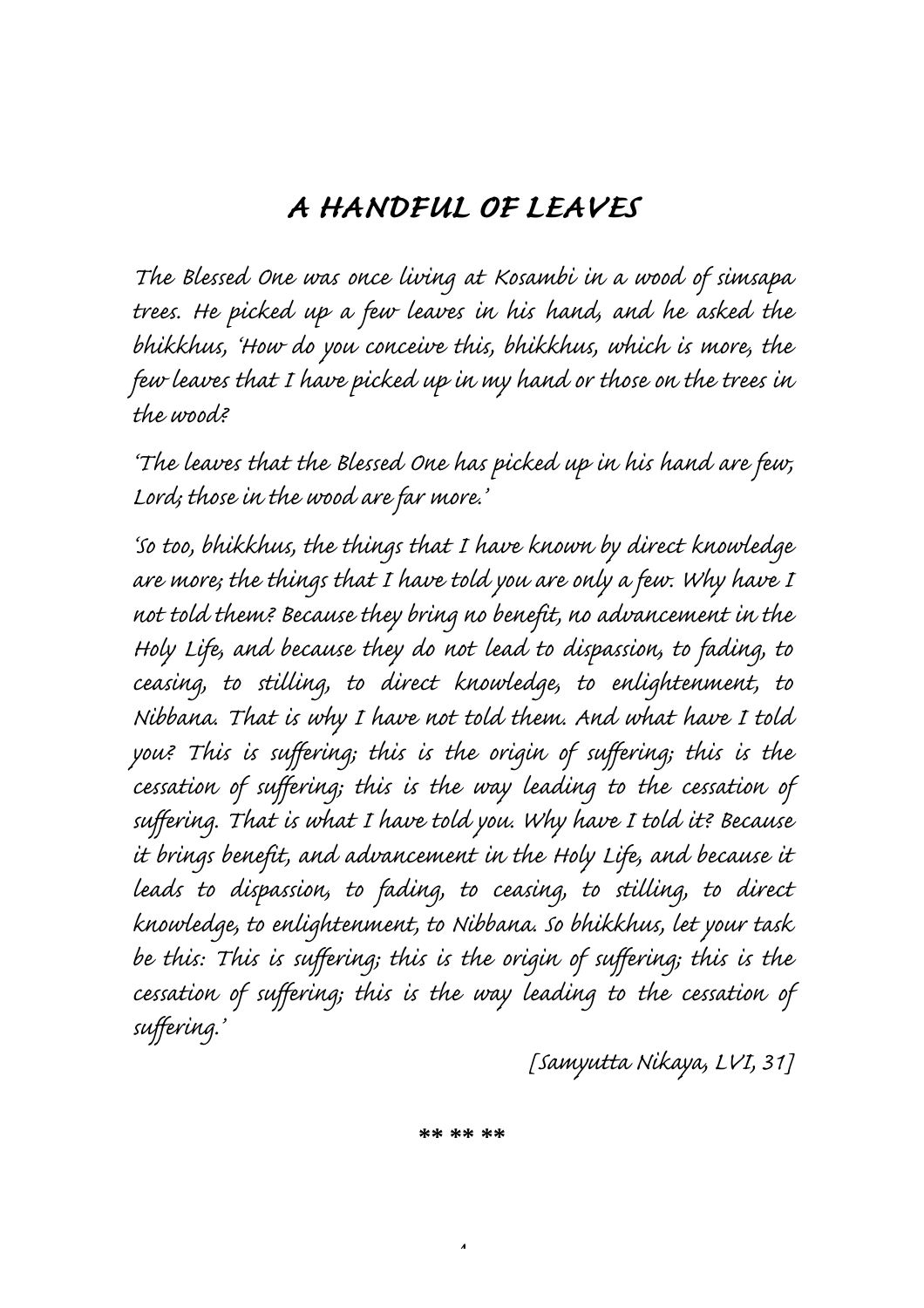### *PREFACE*

<span id="page-4-0"></span>This small booklet was compiled and edited from talks given by Venerable Ajahn Sumedho on the central teaching of the Buddha: that the unhappiness of humanity can be overcome through spiritual means.

The teaching is conveyed through the Buddha's Four Noble Truths, first expounded in 528 BC in the Deer Park at Sarnath near Varanasi and kept alive in the Buddhist world ever since.

Venerable Ajahn Sumedho is a bhikkhu (mendicant monk) of the Theravada tradition of Buddhism. He was ordained in Thailand in 1966 and trained there for ten years. He is currently the Abbot of Amaravati Buddhist Centre as well as teacher and spiritual guide to many bhikkhus, Buddhist nuns and lay people.

This booklet has been made available through the voluntary efforts of many people for the welfare of others.

#### **Note on the Text:**

The first exposition of the Four Noble Truths was a discourse (sutta) called Dhammacakkappavattana Sutta — literally, 'the discourse that sets the vehicle of the teaching in motion.' Extracts from this are quoted at the beginning of each chapter describing the Four Truths. The reference quoted is to the section in the books of the scriptures where this discourse can be found. However, the theme of the Four Noble Truths recurs many times, for example in the quotation that appears at the beginning of the Introduction.

**\*\* \*\* \*\***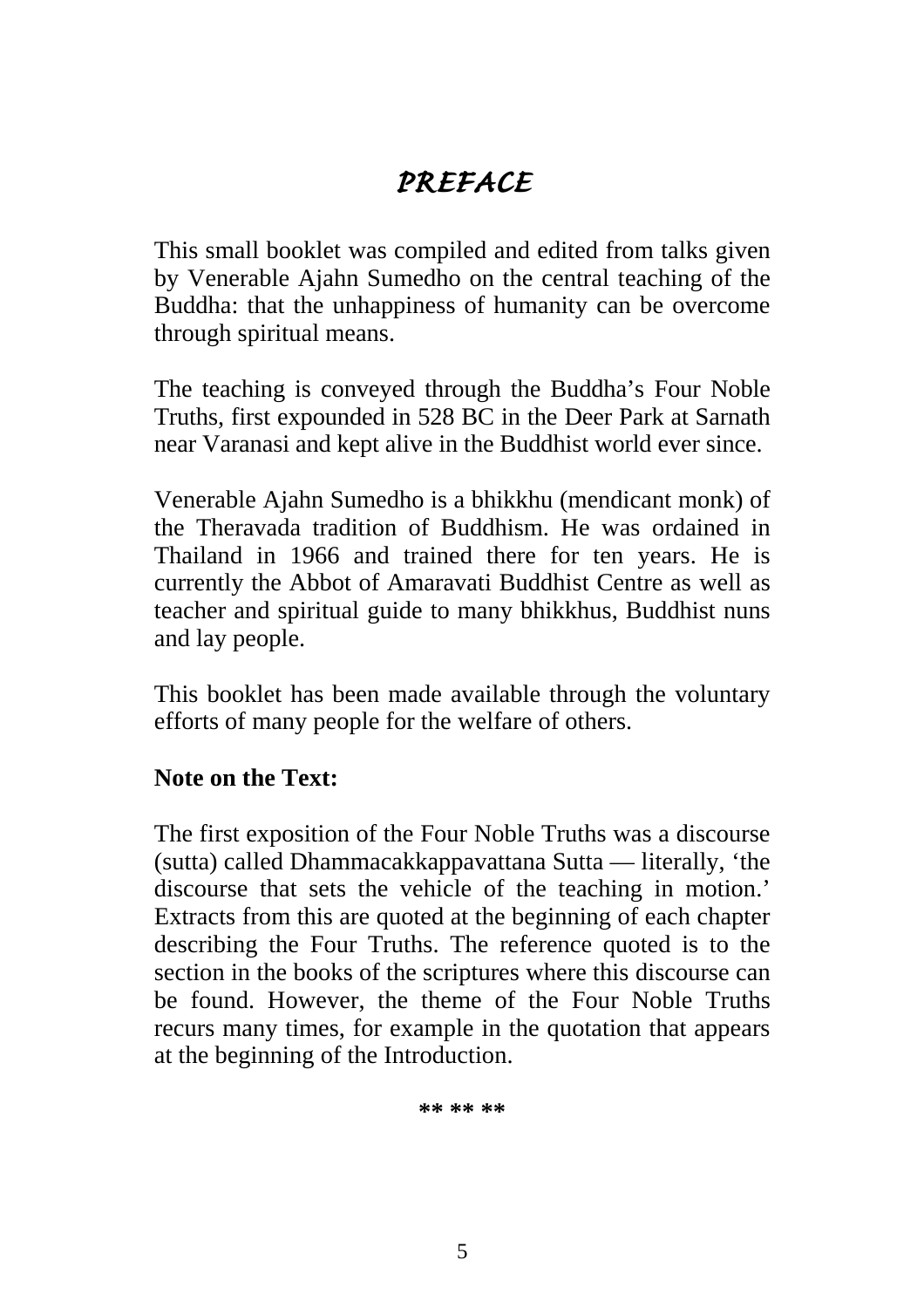### *INTRODUCTION*

<span id="page-5-0"></span>*That both I and you have had to travel and trudge through this long round is owing to our not discovering, not penetrating the four truths. What four?*

*They are: The Noble Truth of Suffering, The Noble Truth of the Origin of Suffering, The Noble Truth of the Cessation of Suffering, and the Noble Truth of the Way Leading to the Cessation of Suffering.*

*[Digha Nikaya, Sutta 16]*

The Dhammacakkappavattana Sutta, the Buddha's teaching on the Four Noble Truths, has been the main reference that I have used for my practice over the years. It is the teaching we used in our monastery in Thailand. The Theravada school of Buddhism regards this sutta as the quintessence of the teaching of the Buddha. This one sutta contains all that is necessary for understanding Dhamma and for enlightenment.

Though the Dhammacakkappavattana Sutta is considered to be the first sermon the Buddha gave after his enlightenment, I sometimes like to think that he gave his first sermon when he met an ascetic on the way to Varanasi. After his enlightenment in Bodh Gaya, the Buddha thought: "This is such a subtle teaching. I cannot possibly convey in words what I have discovered so I will not teach. I will just sit under the Bodhi tree for the rest of my life."

For me this is a very tempting idea, just to go off and live alone and not have to deal with the problems of society. However, while the Buddha was thinking this way, Brahma Sahampati, the creator deity in Hinduism, came to the Buddha and convinced him that he should go and teach. Brahma Sahampati persuaded the Buddha that there were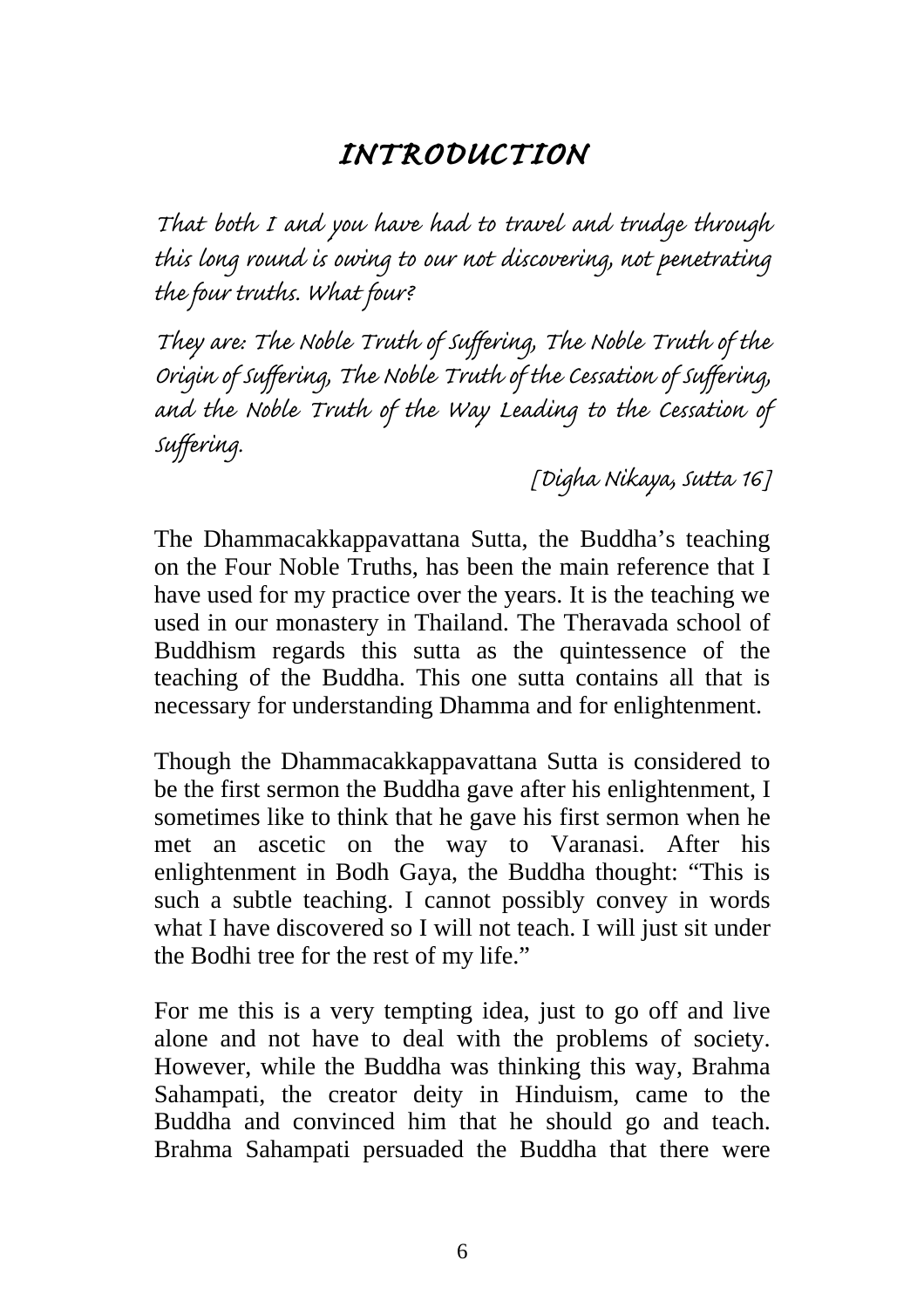beings who would understand, beings who had only a little dust in their eyes. So the Buddha's teaching was aimed toward those with only a little dust in their eyes — I'm sure he did not think it would become a mass, popular movement.

After Brahma Sahampati's visit, the Buddha was on his way from Bodh Gaya to Varanasi when he met an ascetic who was impressed by his radiant appearance. The ascetic said, "What is it that you have discovered?" and the Buddha responded: "I am the perfectly enlightened one, the Arahant, the Buddha."

I like to consider this his first sermon. It was a failure because the man listening thought the Buddha had been practising too hard and was overestimating himself. If somebody said those words to us, I'm sure we would react similarly. What would you do if I said, "I am the perfectly enlightened one"?

Actually, the Buddha's statement was a very accurate, precise teaching. It is the perfect teaching, but people cannot understand it. They tend to misunderstand and to think it comes from an ego because people are always interpreting everything from their egos. "I am the perfectly enlightened one" may sound like an egotistical statement, but isn't it really purely transcendent? That statement: "I am the Buddha, the perfectly enlightened one" is interesting to contemplate because it connects the use of "I am" with superlative attainments or realisations. In any case, the result of the Buddha's first teaching was that the listener could not understand it and walked away.

\*\* \*\* \*\*

Later, the Buddha met his five former companions in the Deer Park in Varanasi. All five were very sincerely dedicated to strict asceticism. They had been disillusioned with the Buddha earlier because they thought he had become insincere in his practice. This was because the Buddha, before he was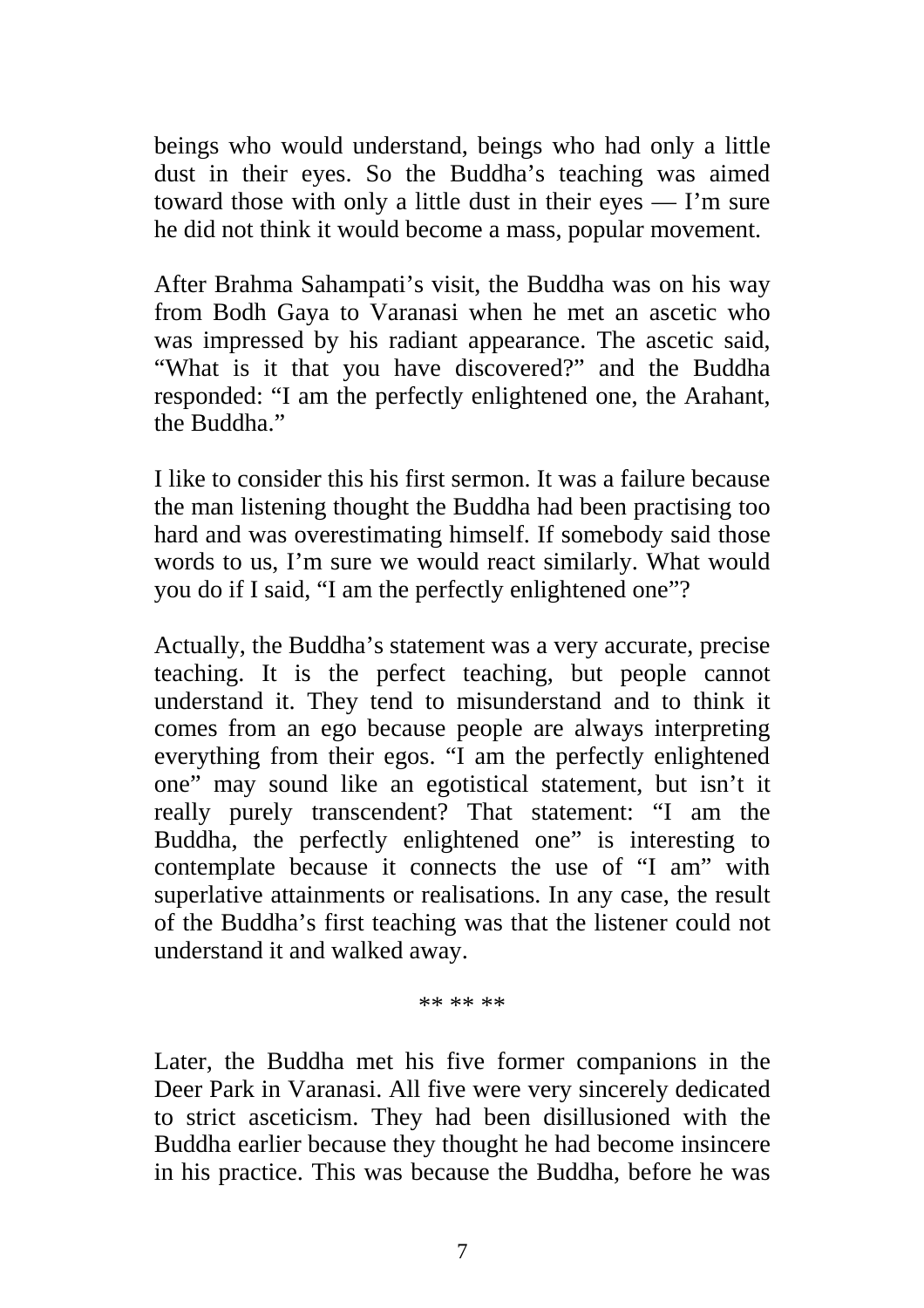enlightened, had begun to realise that strict asceticism was in no way conducive towards an enlightened state so he was no longer practising in that way. These five friends thought he was taking it easy: maybe they saw him eating milk rice, which would perhaps be comparable to eating ice cream these days. If you are an ascetic and you see a monk eating ice cream, you might lose your faith in him because you think that monks should be eating nettle soup. If you really loved asceticism and you saw me eating a dish of ice cream, you would have no faith in Ajahn Sumedho anymore. That is the way the human mind works; we tend to admire impressive feats of self-torture and denial. When they lose faith in him, these five friends or disciples left the Buddha — which gave him the chance to sit under the Bodhi tree and be enlightened.

Then, when they met the Buddha again in the Deer Park in Varanasi, the five thought at first, 'We know what *he's* like. Let's just not bother about him.' But as he came near, they all felt that there was something special about him. They stood up to make a place for him to sit down and he delivered his sermon on the Four Noble Truths.

This time, instead of saying 'I am the enlightened one', he said: 'There is suffering. There is the origin of suffering. There is the cessation of suffering. There is the path out of suffering.' Presented in this way, his teaching requires no acceptance or denial. If he had said 'I am the all-enlightened one', we would be forced to either agree or disagree — or just be bewildered. We wouldn't quite know how to look at that statement. However, by saying: 'There is suffering, there is a cause, there is an end to suffering, and there is a way out of suffering', he offered something for reflection: 'What do you mean by this? What do you mean by suffering, its origin, cessation and the path?'

So we start contemplating it, thinking about it. With the statement: 'I am the all-enlightened one', we might just argue about it. 'Is he really enlightened?'....'I don't think so.' We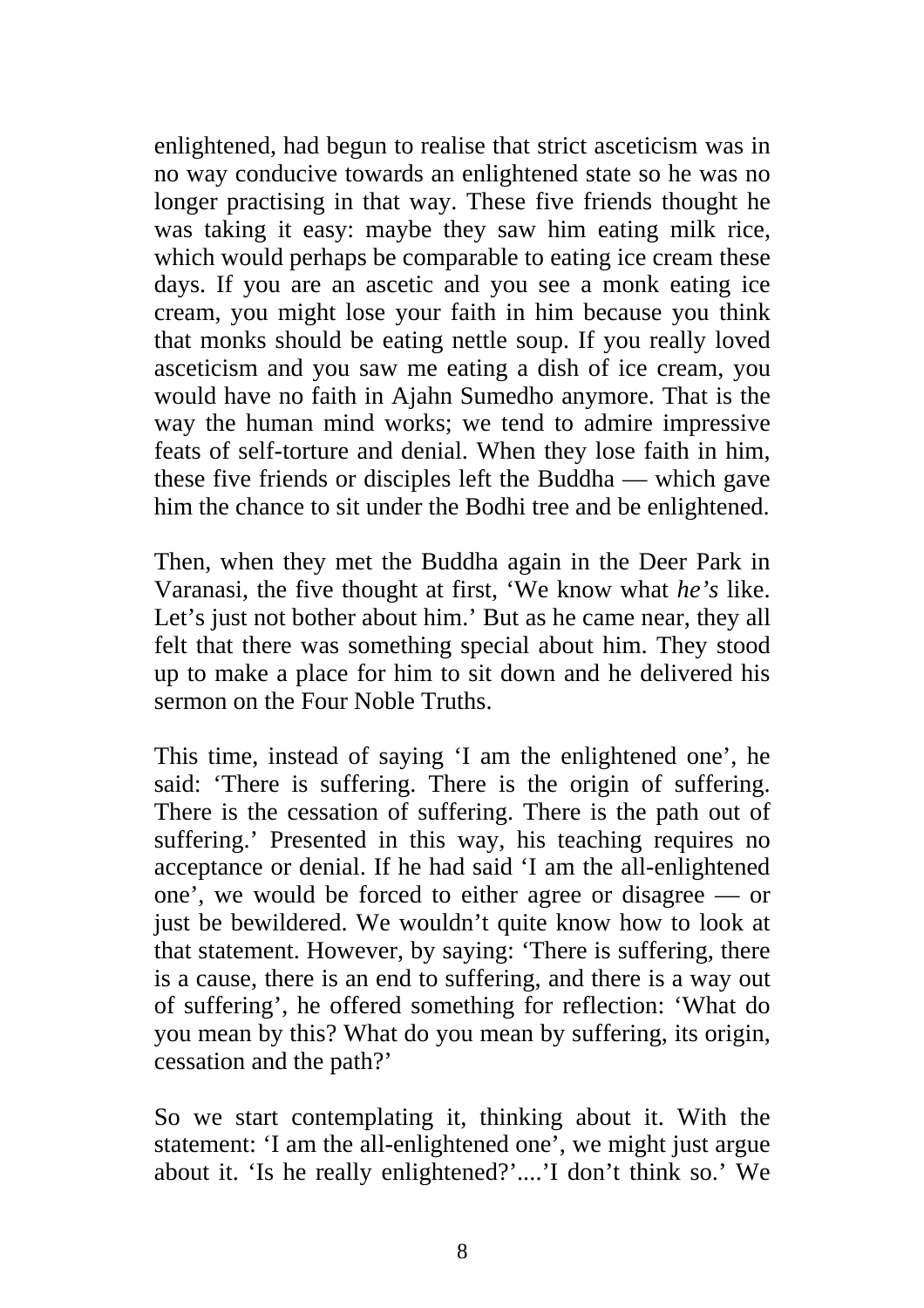would just argue; we are not ready for a teaching that is so direct. Obviously, the Buddha's first sermon was to somebody who still had a lot of dust in his eyes and it failed. So on the second occasion, he gave the teaching of the Four Noble Truths.

\*\* \*\* \*\*

Now the Four Noble Truths are: there is suffering; there is a cause or origin of suffering; there is a end of suffering; and there is path out of suffering which is the Eightfold Path. Each of these Truths has three aspects so all together there are twelve insights. In the Theravada school, an arahant, a perfected one, is one who has seen clearly the Four Noble Truths with their three aspects and twelve insights. 'Arahant' means a human being who understands the truth; it is applied mainly to the teaching of the Four Noble Truths.

For the First Noble Truth, 'There is suffering' is the first insight. What is that insight? We don't need to make it into anything grand; it is just the recognition: 'There is suffering'. That is a basic insight. The ignorant person says, 'I'm suffering. I don't want to suffer. I meditate and I go on retreats to get out of suffering, but I'm still suffering and I don't want to suffer.... How can I get out of suffering? What can I do to get rid of it?' But that is not the First Noble Truth; it is not: '*I* am suffering and I want to end it.' The insight is, 'There is suffering'.

Now you are looking at the pain or the anguish you feel not from the perspective of 'It's mine' but as a reflection: 'There is this suffering, this *dukkha*'. It is coming from the reflective position of 'Buddha seeing the Dhamma.' The insight is simply the acknowledgement that there is this suffering without making it personal. That acknowledgement is an important insight; just looking at mental anguish or physical pain and seeing it as *dukkha* rather than as personal misery — just seeing it as *dukkha* and not reacting to it in a habitual way.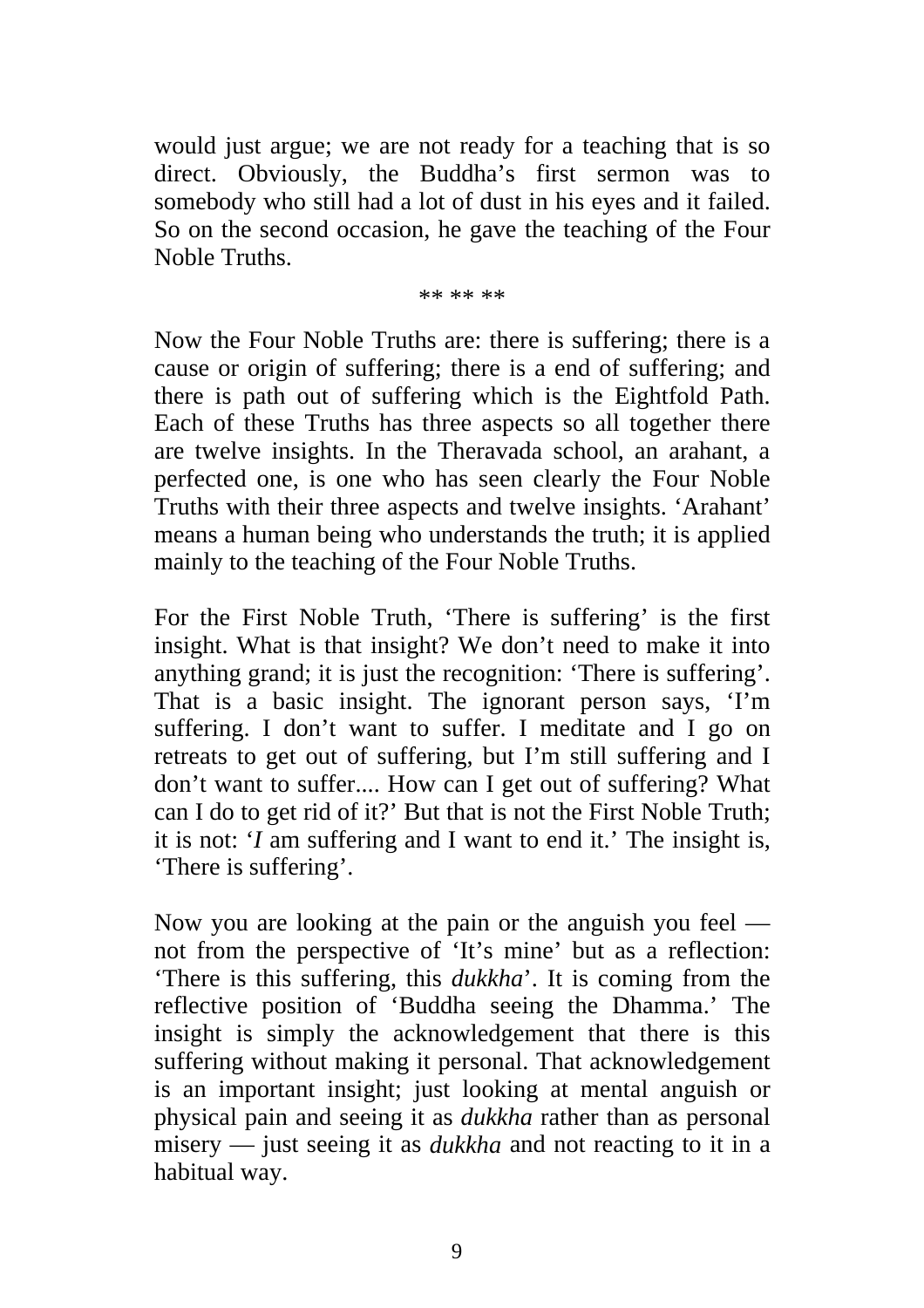The second insight of the First Noble Truth is: 'Suffering should be understood.' The second insight or aspect of each of the Noble Truths has the word 'should' in it: 'It should be understood.' The second insight then, is that *dukkha* is something to understand. One should understand *dukkha*, not just try to get rid of it.

We can look at the word 'understanding' as 'standing under'. It is a common enough word but, in Pali, 'understanding' means to really accept the suffering, stand under or embrace it rather than just react to it. With any form of suffering physical or mental — we usually just react, but with understanding we can really look at suffering; really accept it, really hold it and embrace it. So that is the second aspect, 'We should understand suffering'.

The third aspect of the First Noble Truth is: 'Suffering has been understood.' When you have actually practised with suffering — looking at it, accepting it, knowing it and letting it be the way it is — then there is the third aspect, 'Suffering has been understood', or '*Dukkha* has been understood.' So these are the three aspects of the First Noble Truth: 'There is dukkha'; 'It is to be understood'; and, 'It has been understood.'

\*\* \*\* \*\*

This is the pattern for the three aspects of each Noble Truth. There is the statement, then the prescription and then the result of having practised. One can also see it in terms of the Pali words *pariyatti*, *patipatti* and *pativedha*. *Pariyatti* is the theory or the statement, 'There is suffering.' *Patipatti* is the practice — actually practising with it; and *pativedha* is the result of the practice. This is what we call a reflective pattern; you are actually developing your mind in a very reflective way. A Buddha mind is a reflective mind that knows things as they are.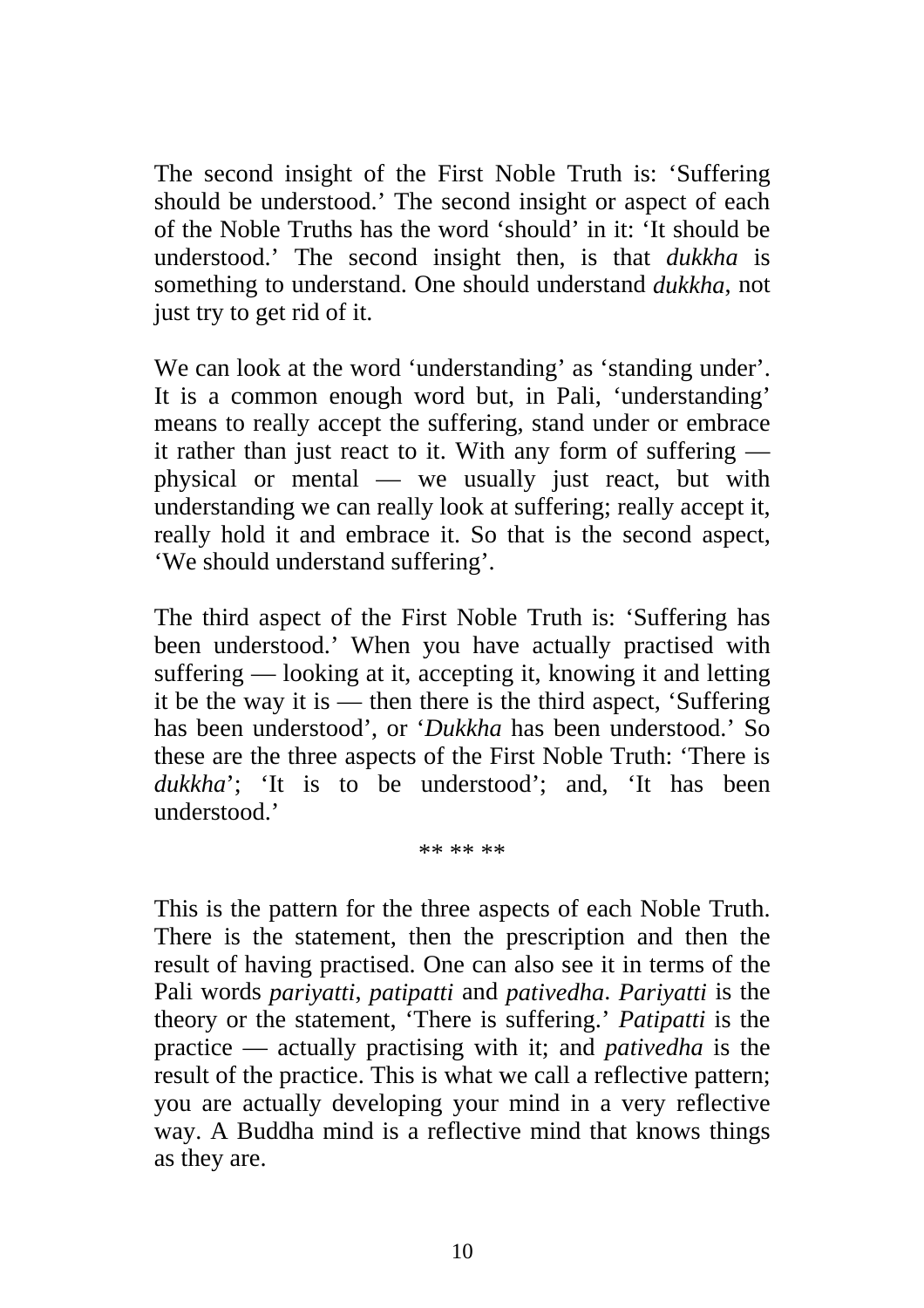We use these Four Noble Truths for our development. We apply them to ordinary things in our lives, to ordinary attachments and obsessions of the mind. With these truths, we can investigate our attachments in order to have the insights. Through the Third Noble Truth, we can realise cessation, the end of suffering, and practise the Eightfold Path until there is understanding. When the Eightfold Path has been fully developed, one is an arahant, one has made it. Even though this sounds complicated  $-$  four truths, three aspects, twelve insights — it is quite simple. It is a tool for us to use to help us understand suffering and non-suffering.

Within the Buddhist world, there are not many Buddhists who use the Four Noble Truths anymore, even in Thailand. People say, 'Oh yes, the Four Noble Truths — beginner's stuff.' Then they might use all kinds of *vipassana*<sup>1</sup> techniques and become really obsessed with the sixteen stages before they get to the Noble Truths. I find it quite boggling that in the Buddhist world the really profound teaching has been dismissed as primitive Buddhism: 'That's for the little kids, the beginners. The advanced course is....' They go into complicated theories and ideas — forgetting the most profound teaching.

The Four Noble Truths are a lifetime's reflection. It is not just a matter of realising the Four Noble Truths, the three aspects, and twelve stages and becoming an arahant on one retreat — and *then* going onto something advanced. The Four Noble Truths are not easy like that. They require an ongoing attitude of vigilance and they provide the context for a lifetime of examination.

\*\* \*\* \*\*

 $\ddot{\phantom{a}}$ 

<sup>&</sup>lt;sup>1</sup> i.e. meditation exercises — see pages 61-63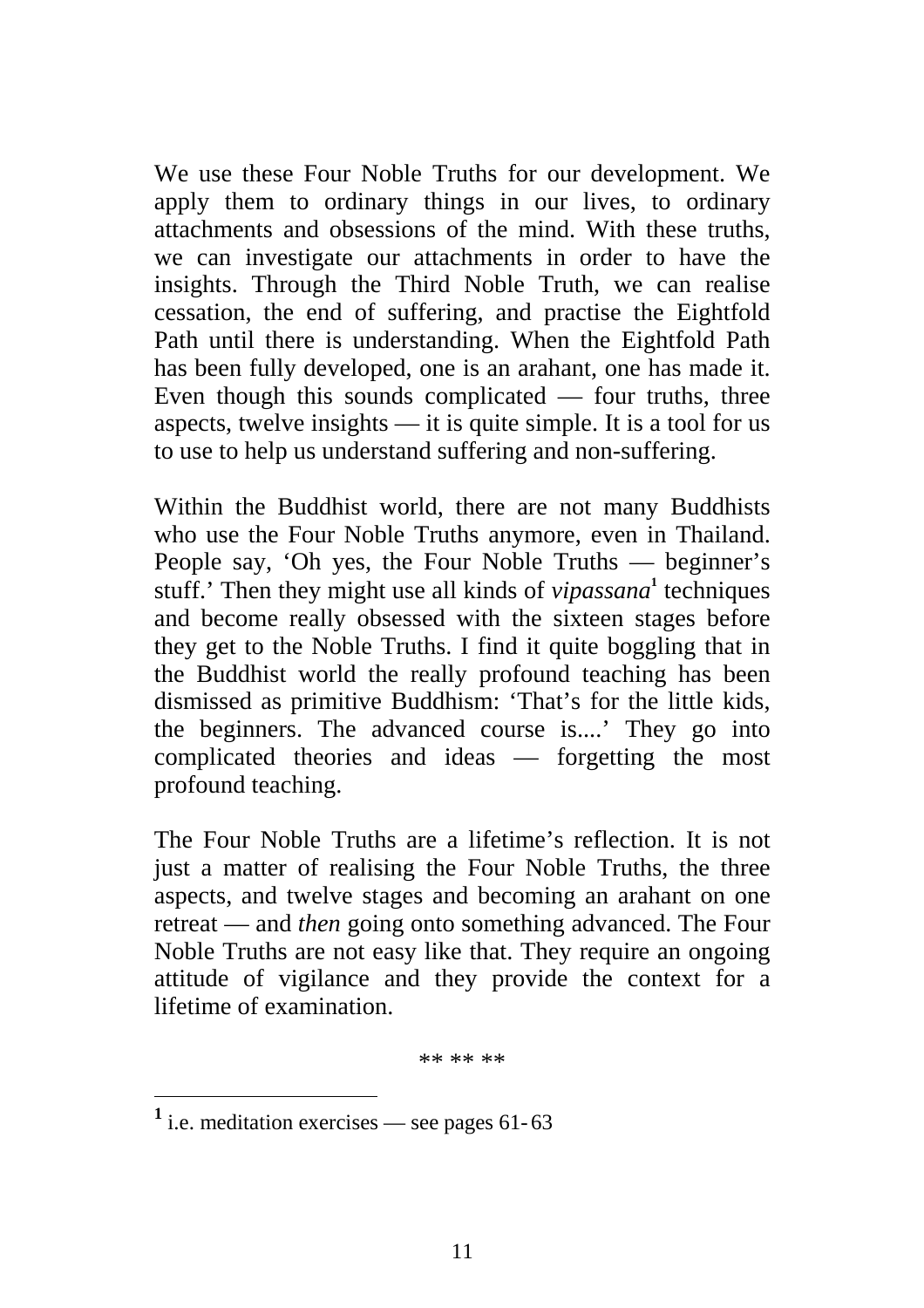### *THE FIRST NOBLE TRUTH*

<span id="page-11-0"></span>*What is the Noble Truth of Suffering? Birth is suffering, aging is suffering, sickness is suffering, dissociation from the loved is suffering, not to get what one wants is suffering: in short the five categories affected by clinging are suffering.*

*There is this Noble Truth of Suffering: such was the vision, insight, wisdom, knowing and light that arose in me about things not heard before.*

*This Noble Truth must be penetrated by fully understanding suffering: such was the vision, insight, wisdom, knowing and light that arose in me about things not heard before.*

*This Noble Truth has been penetrated by fully understanding suffering: such was the vision, insight, wisdom, knowing and light that arose in me about things not heard before.*

*[Samyutta Nikaya LVI, 11]*

The First Noble Truth with its three aspects is: "There is suffering, *dukkha*. *Dukkha* should be understood. Dukkha has been understood."

This is a very skilful teaching because it is expressed in a simple formula which is easy to remember, and it also applies to everything that you can possibly experience or do or think concerning the past, the present or the future.

Suffering or *dukkha* is the common bond we all share. Everybody everywhere suffers. Human beings suffered in the past, in ancient India; they suffer in modern Britain; and in the future, human beings will also suffer....What do we have in common with Queen Elizabeth? — we suffer. With a tramp in Charing Cross, what do we have in common? —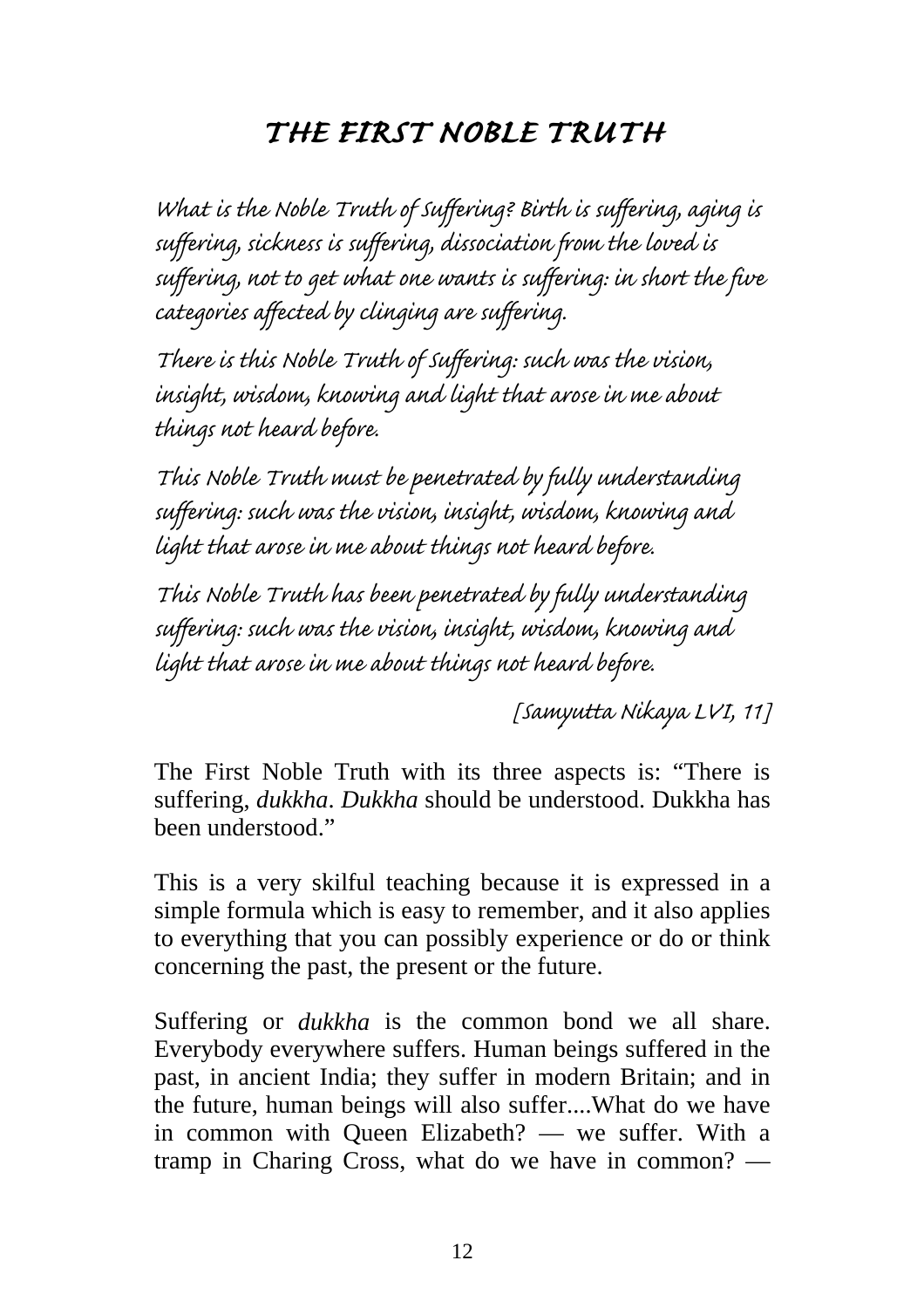suffering. It includes all levels from the most privileged human beings to the most desperate and underprivileged ones, and all ranges in between. Everybody everywhere suffers. It is a bond we have with each other, something we all understand.

When we talk about our human suffering, it brings out our compassionate tendencies. But when we talk about our opinions, about what I think and what you think about politics and religion, then we can get into wars. I remember seeing a film in London about ten years ago. It tried to portray Russian people as human beings by showing Russian women with babies and Russian men taking their children out for picnics. At the time, this presentation of the Russian people was unusual because most of the propaganda of the West made them out to be titanic monsters or cold-hearted, reptilian people — and so you never thought of them as human beings. If you want to kill people, you have to make them out to be that way; you cannot very well kill somebody if you realise they suffer the way you do. You have to think that they are cold-hearted, immoral, worthless and bad, and that it is better to get rid of them. You have to think that they are evil and that it is good to get rid of them. You have to think that they are evil and that it is good to get rid of evil. With this attitude, you might feel justified in bombing and machine-gunning them. If you keep in mind our common bond of suffering, that makes you quite incapable of doing those things.

The First Noble Truth is not a dismal metaphysical statement saying that everything is suffering. Notice that there is a difference between a metaphysical doctrine in which you are making a statement about The Absolute and a Noble Truth which is a reflection. A Noble Truth is a truth to reflect upon; it is not an absolute; it is not The Absolute. This is where Western people get very confused because they interpret this Noble Truth as a kind of metaphysical truth of Buddhism but it was never meant to be that.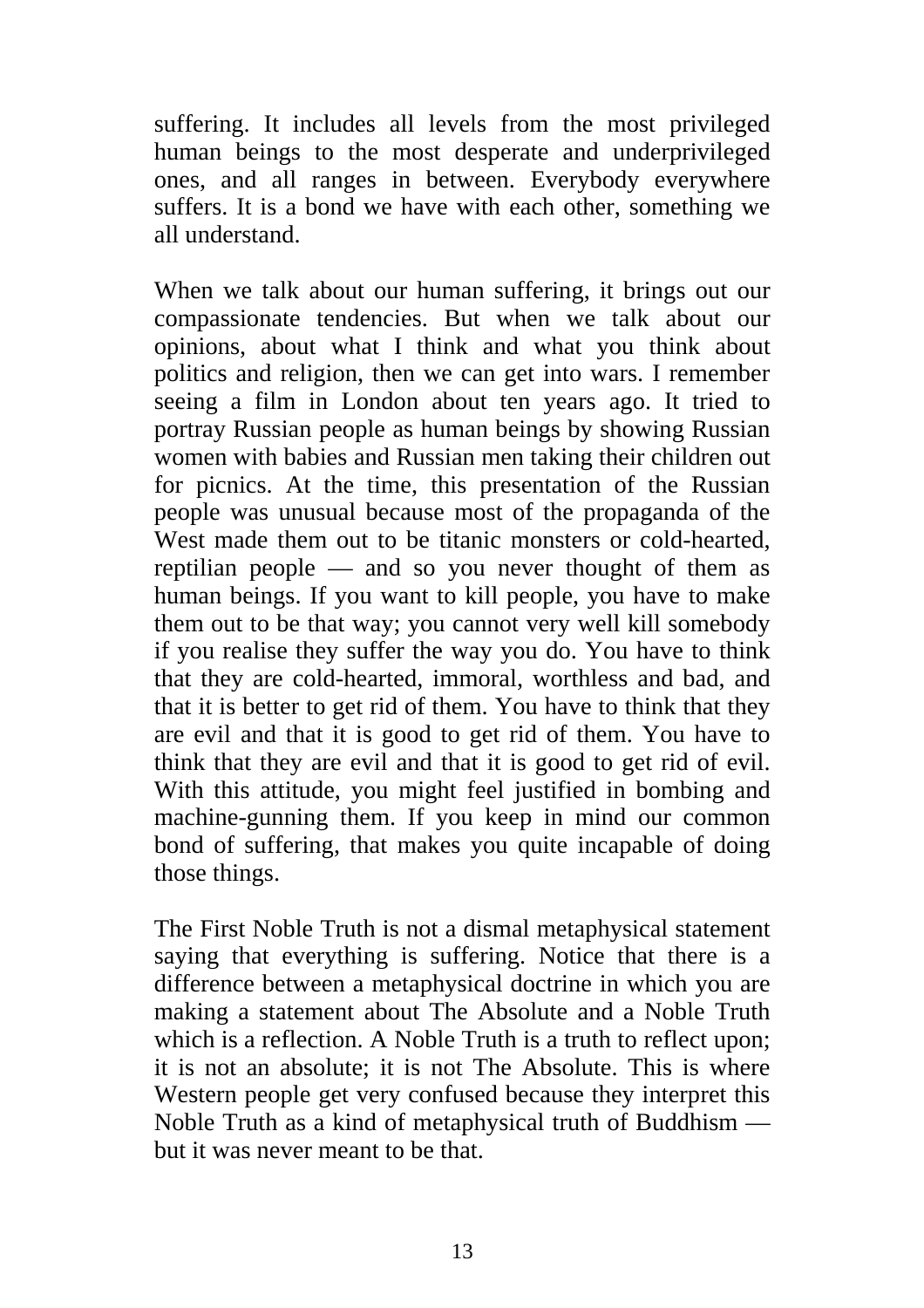<span id="page-13-0"></span>You can see that the First Noble Truth is not an absolute statement because of the Fourth Noble Truth, which is the way of non-suffering. You cannot have absolute suffering and then have a way out of it, can you? That doesn't make sense. Yet some people will pick up on the First Noble Truth and say that the Buddha taught that everything is suffering.

The Pali word, *dukkha*, means "incapable of satisfying" or "not able to bear or withstand anything": always changing, incapable of truly fulfilling us or making us happy. The sensual world is like that, a vibration in nature. It would, in fact, be terrible if we did find satisfaction in the sensory world because then we wouldn't search beyond it; we'd just be bound to it. However, as we awaken to this dukkha, we begin to find the way out so that we are no longer constantly trapped in sensory consciousness.

### **SUFFERING AND SELF-VIEW**

It is important to reflect upon the phrasing of the First Noble Truth. It is phrased in a very clear way: "There is suffering", rather than "I suffer". Psychologically, that reflection is a much more skilful way to put it. We tend to interpret our suffering as "I'm really suffering. I suffer a lot — and I don't want to suffer." This is the way our thinking mind is conditioned.

"I am suffering" always conveys the sense of "I am somebody who is suffering a lot. This suffering is mine; I've had a lot of suffering in my life." Then the whole process, the association with one's self and one's memory, takes off. You remember what happened when you were a baby...and so on.

But note, we are not saying there is someone who has suffering. It is not personal suffering anymore when we see it as "There is suffering". It is not: "Oh poor me, why do I have to suffer so much? What did I do to deserve this? Why do I have to get old? Why do I have to have sorrow, pain, grief and despair? It is not fair! I do not want it. I only want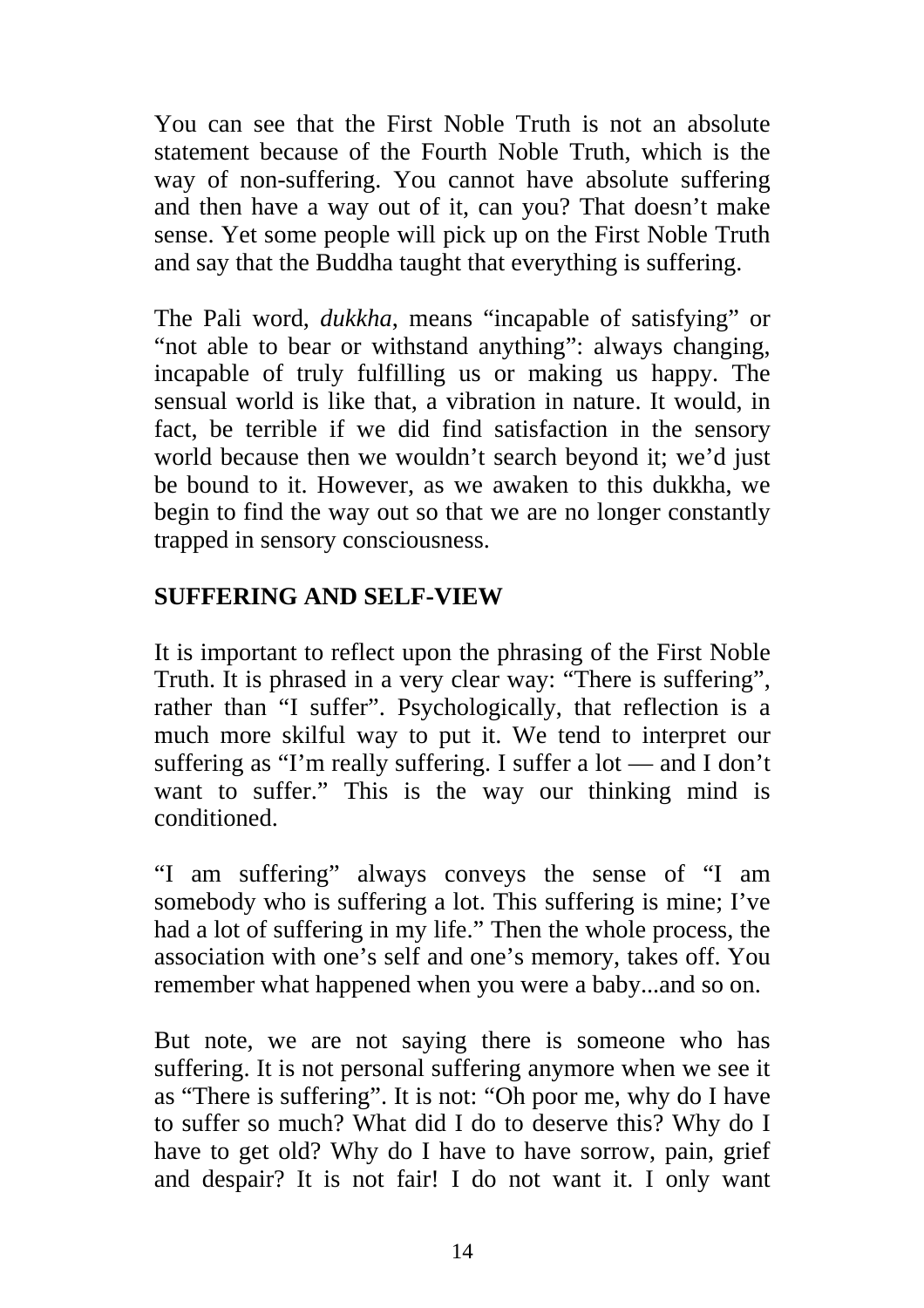happiness and security." This kind of thinking comes from ignorance which complicates everything and results in personality problems.

To let go of suffering, we have to admit it into consciousness. But the admission in Buddhist meditation is not from a position of: "I am suffering" but rather, "There is the presence of suffering" because we are not trying to identify with the problem but simply acknowledge that there is one. It is unskilful to think in terms of: "I am an angry person; I get angry so easily; how do I get rid of it?" — that triggers off all the underlying assumptions of a self and it is very hard to get any perspective on that. It becomes very confused because the sense of my problems or my thoughts takes us very easily to suppression or to making judgements about it and criticising ourselves. We tend to grasp and identify rather than to observe, witness and understand things as they are. When you are just admitting that there is this feeling of confusion, that there is this greed or anger, then there is an honest reflection on the way it is and you have taken out all the underlying assumptions — or at least undermined them.

So do not grasp these things as personal faults but keep contemplating these conditions as impermanent, unsatisfactory and non-self. Keep reflecting, seeing them as they are. The tendency is to view life from the sense that these are my problems, and that one is being very honest and forthright in admitting this. Then our life tends to reaffirm that because we keep operating from that wrong assumption. But that very viewpoint is impermanent, unsatisfactory and non-self.

"There is suffering" is a very clear, precise acknowledgement that at this time, there is some feeling of unhappiness. It can range from anguish and despair to mild irritation; dukkha does not necessarily mean severe suffering. You do not have to be brutalised by life; you do not have to come from Auschwitz or Belsen to say that there is suffering. Even Queen Elizabeth would say, "There is suffering." I'm sure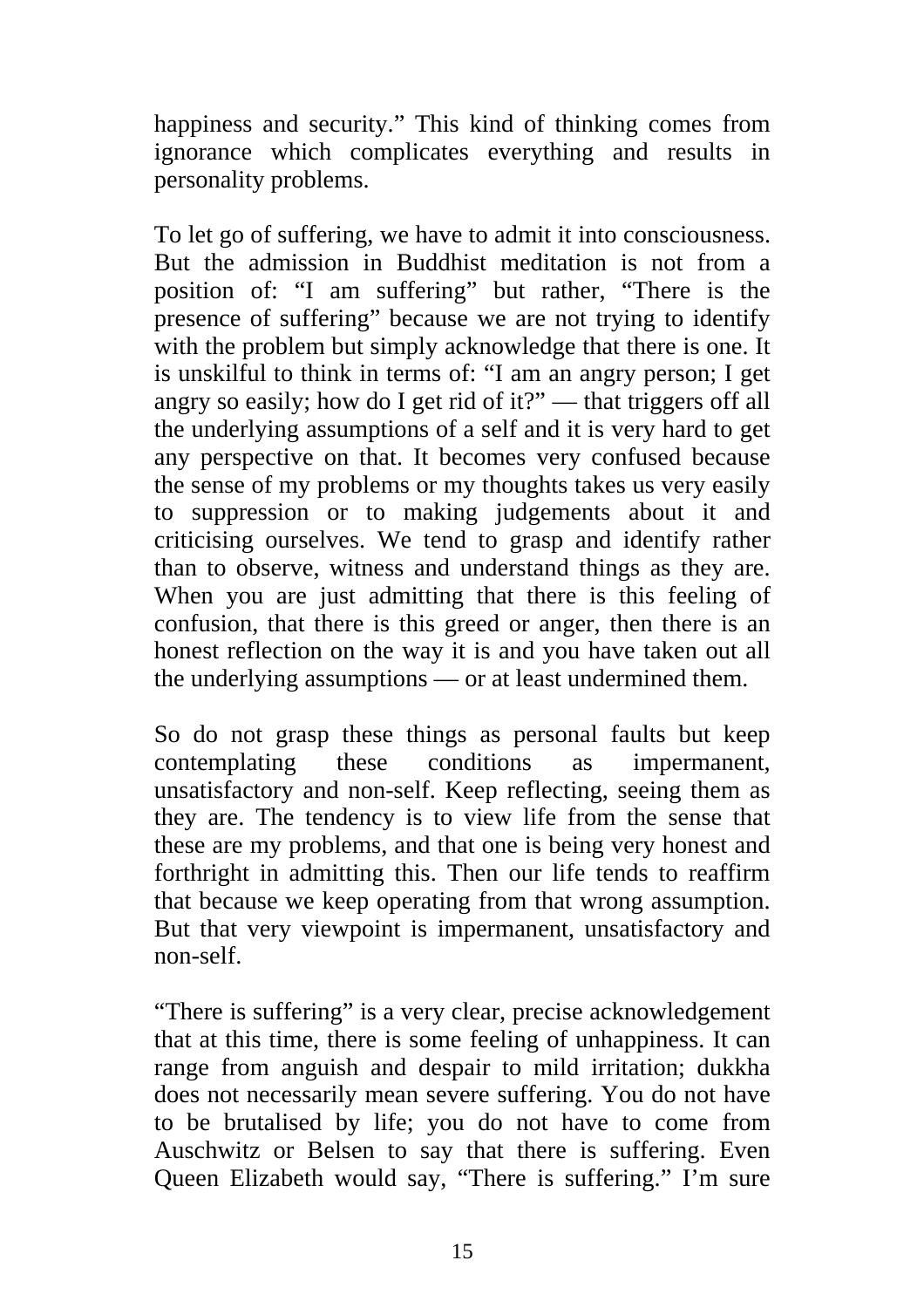<span id="page-15-0"></span>she has moments of great anguish and despair or, at least, moments of irritation.

The sensory world is a sensitive experience. It means you are always being exposed to pleasure and pain and the dualism of samsara. It is like being in something that is very vulnerable and picking up everything that happens to come in contact with these bodies and their senses. That is the way it is. That is the result of birth.

### **DENIAL OF SUFFERING**

Suffering is something we usually do not want to know we just want to get rid of it. As soon as there is any inconvenience or annoyance, the tendency of an unawakened human being is to get rid of it or suppress it. One can see why modern society is so caught up in seeking pleasures and delights in what is new, exciting or romantic. We tend to emphasise the beauties and pleasures of youth whilst the ugly side of life — old age, sickness, death, boredom, despair and depression, are pushed aside. When we find ourselves with something we do not like, we try to get away from it to something we do like. If we feel boredom, we go to something interesting. If we feel frightened, we try to find safety. This is a perfectly natural thing to do. We are associated with that pleasure/pain principle of being attracted and repelled. So if the mind is not full and receptive, then it is selective — it selects what it likes and tries to suppress what it does not like. Much of our experience has to be suppressed because a lot of what we are inevitably involved with is unpleasant in some way.

If anything unpleasant arises, we say, 'Run away!' If anyone gets in our way, we say, 'Kill him!' This tendency is often apparent in what our governments do....Frightening, isn't it, when you think of the kind of people who run our countries — because they are still very ignorant and unenlightened. But that is the way it is. The ignorant mind thinks of extermination: 'Here's a mosquito; kill it!', 'These ants are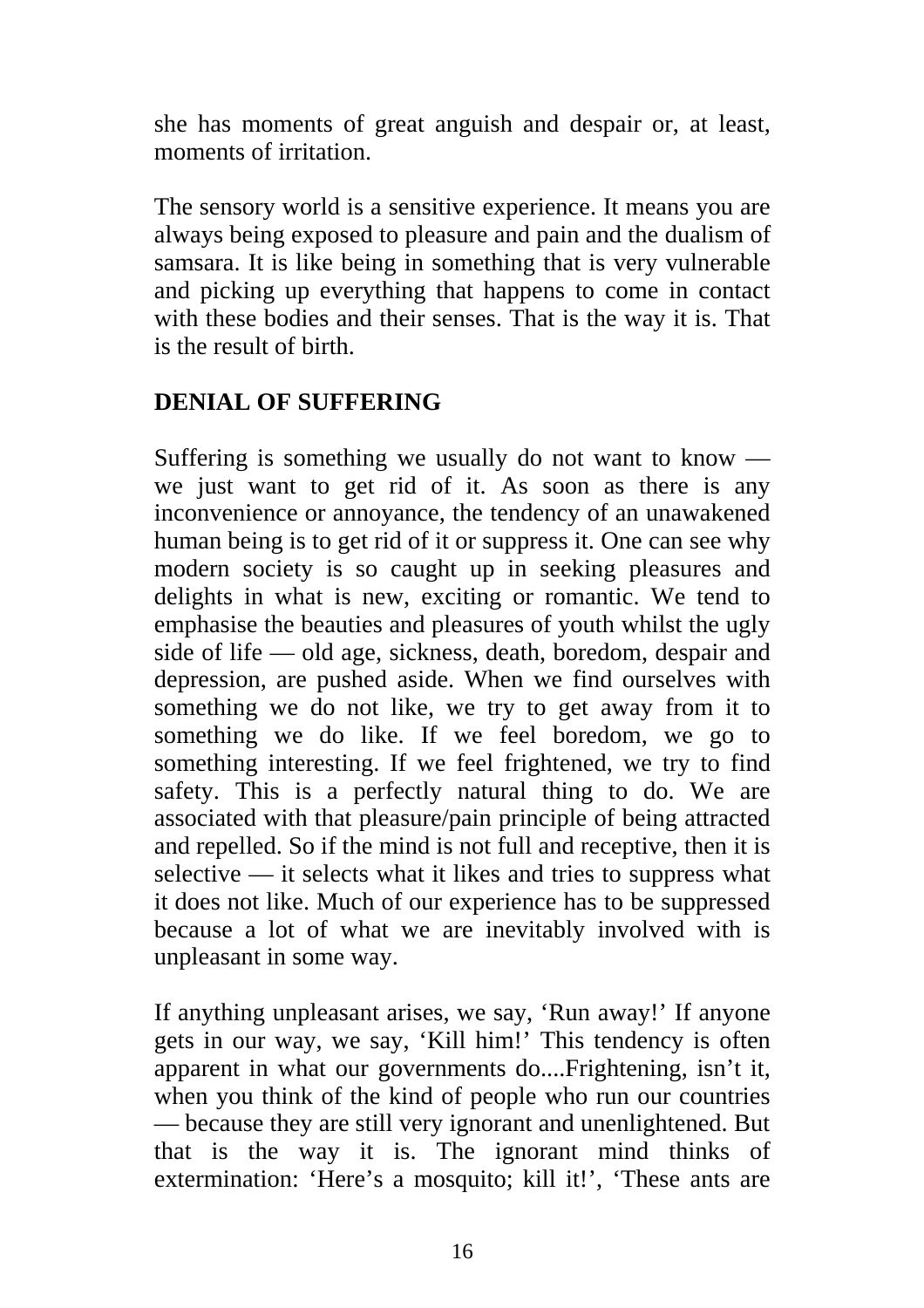<span id="page-16-0"></span>taking over the room; spray them with ant killer!' There is a company in Britain called Rent-o-Kil. I don't know if it is a kind of British mafia or what, but it specialises in killing pests — however you want to interpret the word 'pests'.

### **MORALITY AND COMPASSION**

That is why we have to have laws such as, 'I will refrain from intentionally killing,' because our instinctual nature is to kill: if it is in the way, kill it. You can see this in the animal kingdom. We are quite predatory creatures ourselves; we think we are civilised but we have a really bloody history literally. It is just filled with endless slaughters and justifications for all kinds of iniquities against other human beings — not to mention animals — and it is all because of this basic ignorance, this unreflecting human mind that tells us to annihilate what is in our way.

However, with reflection we are changing that; we are transcending that basic instinctual, animal pattern. We are not just being law-abiding puppets of society, afraid to kill because we are afraid of being punished. Now we are really taking on responsibility. We respect the lives of other creatures, even the lives of insects and creatures we do not like. Nobody is ever going to like mosquitoes and ants, but we can reflect on the fact that they have a right to live. That is a reflection of the mind; it is not just a reaction: 'Where is the insecticide spray.' *I* also don't like to see ants crawling over *my* floor; my first reaction is 'Where's the insecticide spray.' But then the reflective mind shows me that even though these creatures are annoying me and I would rather they go away, they have a right to exist. That is a reflection of the human mind.

The same applies to unpleasant mind states. So when you are experiencing anger, rather than saying: 'Oh, here I go angry again!' we reflect: 'There is anger'. Just like with fear — if you start seeing it as my mother's fear or my father's fear or the dog's fear or my fear, then it all becomes a sticky web of different creatures related in some ways, unrelated in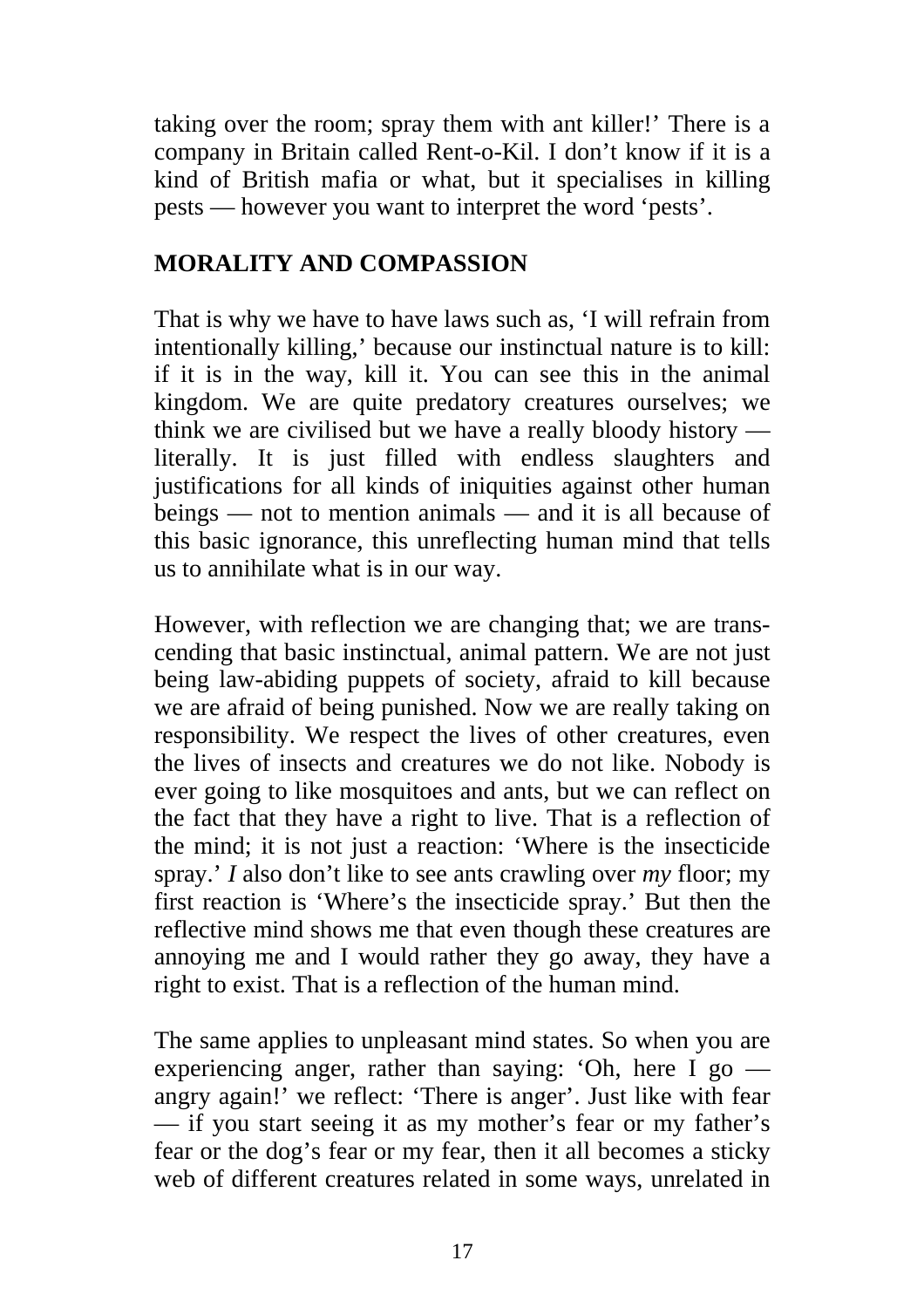<span id="page-17-0"></span>others; and it becomes difficult to have any real understanding. And yet, the fear in this being and the fear in that mangy cur is the same thing. 'There is fear'. It is just that. The fear that I have experienced is no different from the fear others have. So this is where we have compassion even for mangy old dogs. We understand that fear is as horrible for mangy dogs as it is for us. When a dog is kicked with a heavy boot and you are kicked with a heavy boot, that feeling of pain is the same. Pain is just pain, cold is just cold, anger is just anger. It is not mine but rather: 'There is pain.' This is a skilful use of thinking that helps us to see things more clearly rather than reinforcing the personal view. Then as a result of recognising the state of suffering — that there is suffering the second insight of this First Noble Truth comes: 'It should be understood'. This suffering is to be investigated.

### **TO INVESTIGATE SUFFERING**

I encourage you to try to understand *dukkha*: to really look at, stand under and accept your suffering. Try to understand it when you are feeling physical pain or despair and anguish or hatred and aversion — whatever form it takes, whatever quality it has, whether it is extreme or slight. This teaching does not mean that to get enlightened you have to be utterly and totally miserable. You do not have to have everything taken away from you or be tortured on the rack; it means being able to look at suffering, even if it is just a mild feeling of discontent, and understand it.

It is easy to find a scapegoat for our problems. 'If my mother had really loved me or if everyone around me had been truly wise, and fully dedicated towards providing a perfect environment for me, then I would not have the emotional problems I have now.' This is really silly! Yet that is how some people actually look at the world, thinking that they are confused and miserable because they did not get a fair deal. But with this formula of the First Noble Truth, even if we have had a pretty miserable life, what we are looking at is not that suffering which comes from out there, but what we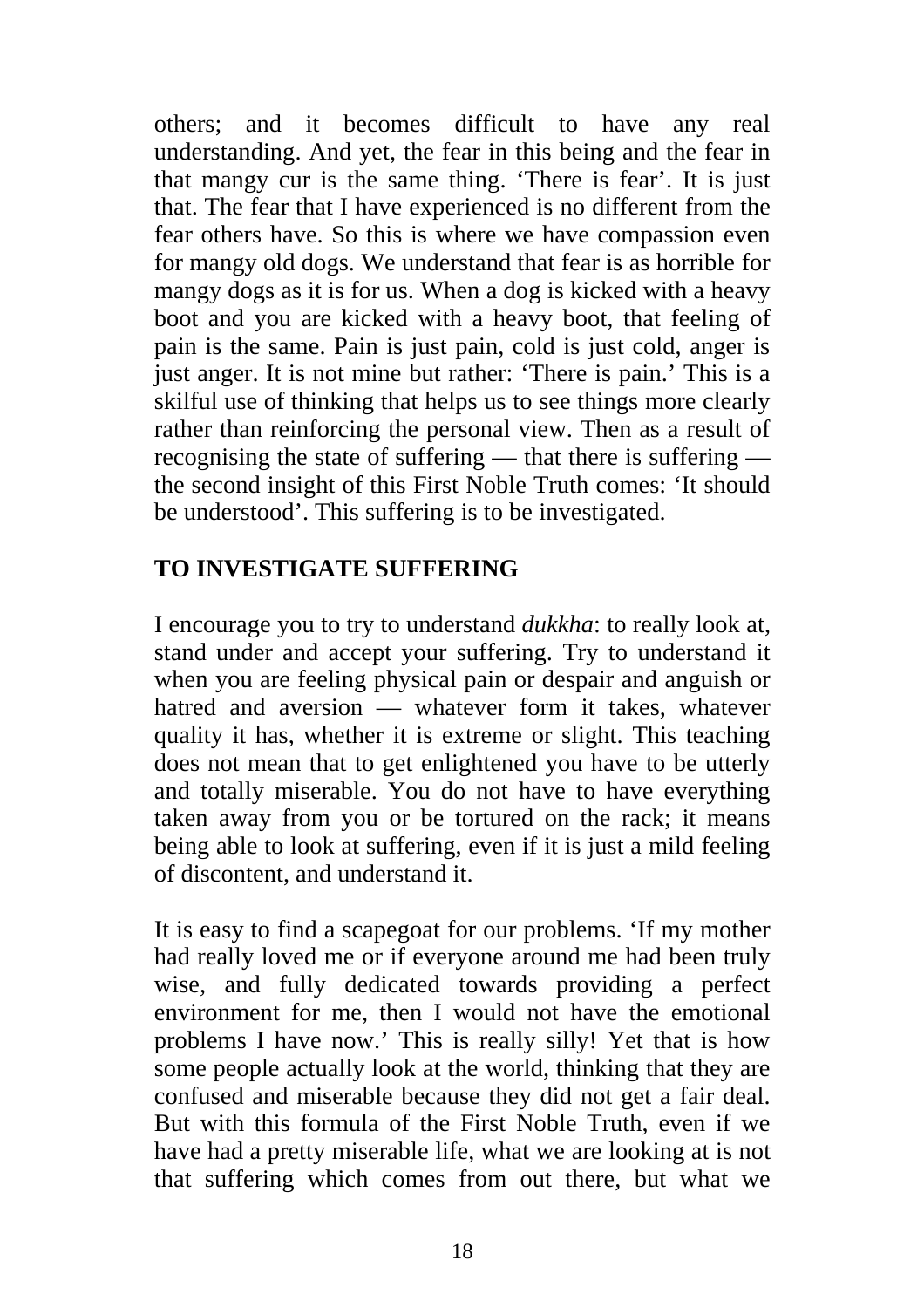create in our own minds around it. This is an awakening in a person — an awakening to the Truth of suffering. And it is a Noble Truth because it is no longer blaming the suffering that we are experiencing on others. Thus, the Buddhist approach is quite unique with respect to other religions because the emphasis is on the way out of suffering through wisdom, freedom from all delusion, rather than the attainment of some blissful state or union with the Ultimate.

Now I am not saying that others are never the source of our frustration and irritation, but what we are pointing at with this teaching is our own reaction to life. If somebody is being nasty to you or deliberately and malevolently trying to cause you to suffer, and you think it is that person who is making you suffer, you still have not understood this First Noble Truth. Even if he is pulling out your fingernails or doing other terrible things to you — as long as you think that you are suffering because of that person, you have not understood this First Noble Truth. To understand suffering is to see clearly that it is our reaction to the person pulling out our fingernails, 'I hate you,' that is suffering. The actual pulling out of one's fingernails is painful, but the suffering involves 'I hate you,' and 'How can you do this to me,' and 'I'll never forgive you.'

However, don't wait for somebody to pull out your fingernails in order to practise with the First Noble Truth. Try it with little things, like somebody being insensitive or rude or ignoring you. If you are suffering because that person has slighted you or offended you in some way, you can work with that. There are many times in daily life when we can be offended or upset. We can feel annoyed or irritated just by the way somebody walks or looks, at least I can. Sometimes you can notice yourself feeling aversion just because of the way somebody walks or because they don't do something that they should — one can get very upset and angry about things like that. The person has not really harmed you or done anything to you, like pulling out your fingernails, but you still suffer. If you cannot look at suffering in these simple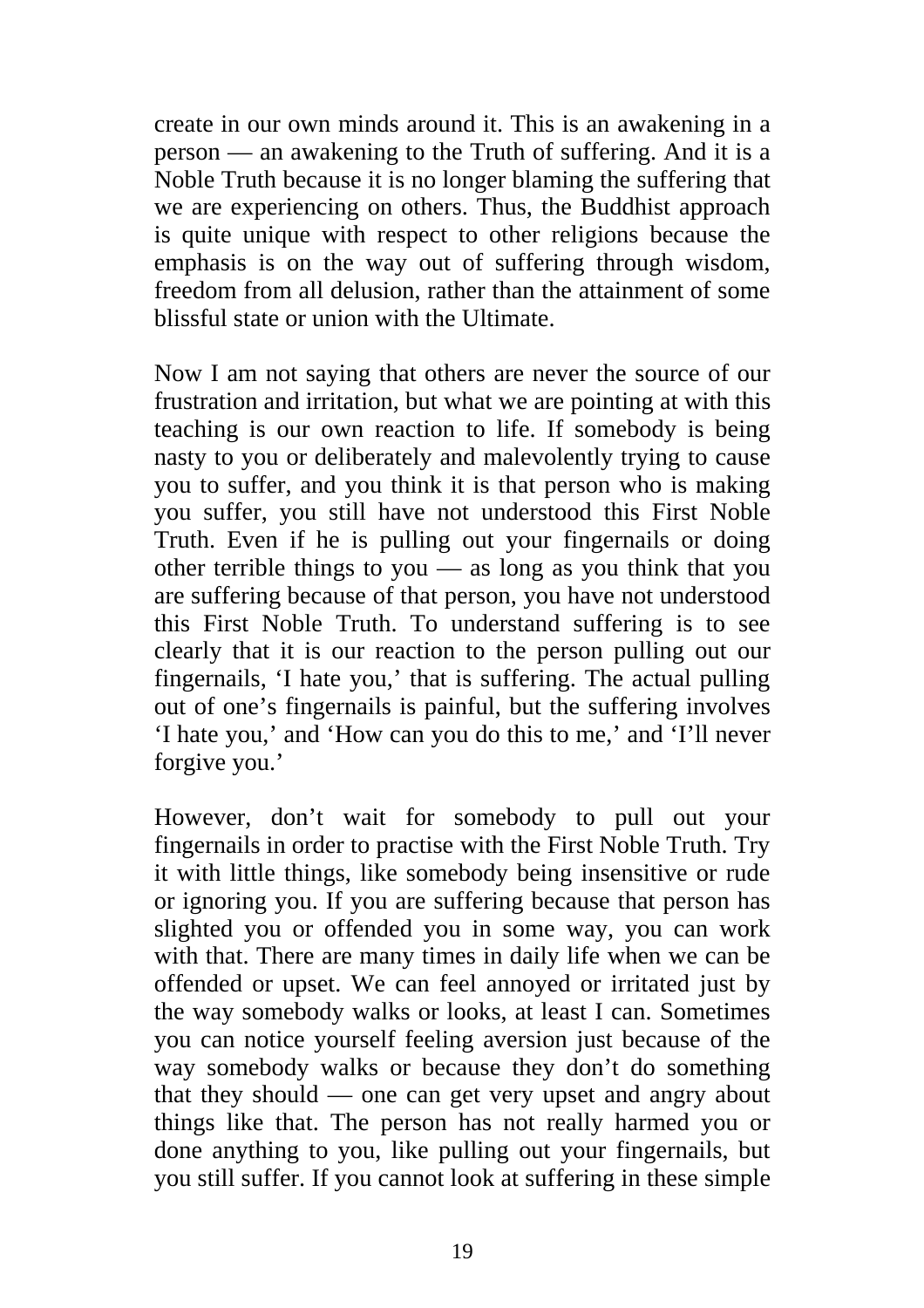<span id="page-19-0"></span>cases, you will never be able to be so heroic as to do it if ever somebody does actually pull out your fingernails!

We work with the little dissatisfactions in the ordinariness of life. We look at the way we can be hurt and offended or annoyed and irritated by the neighbours, by the people we live with, by Mrs Thatcher, by the way things are or by ourselves. We know that this suffering should be understood. We practise by really looking at suffering as an object and understanding: 'This is suffering'. So we have the insightful understanding of suffering.

### **PLEASURE AND DISPLEASURE**

We can investigate: Where has this hedonistic seeking of pleasure as an end in itself brought us? It has continued now for several decades but is humanity any happier as a result? It seems that nowadays we have been given the right and freedom to do anything we like with drugs, sex, travel and so on — anything goes; anything is allowed; nothing is forbidden. You have to do something *really* obscene, *really* violent, before you'll be ostracised. But has being able to follow our impulses made us any happier or more relaxed and contented? In fact, it has tended to make us very selfish; we don't think about how our actions might affect others. We tend to think only about ourselves: me and my happiness, my freedom and my rights. So I become a terrible nuisance, a source of great frustration, annoyance and misery for the people around me. If I think I can do anything I want or say anything I feel like saying, even at the expense of others, then I'm a person who is nothing but a nuisance to society.

When the sense of 'what I want' and 'what I think should and should not be' arises, and we wish to delight in all the pleasures of life, we inevitably get upset because life seems so hopeless and everything seems to go wrong. We just get whirled about by life — just running around in states of fear and desire. And even when we get everything we want, we will think there is something missing, something incomplete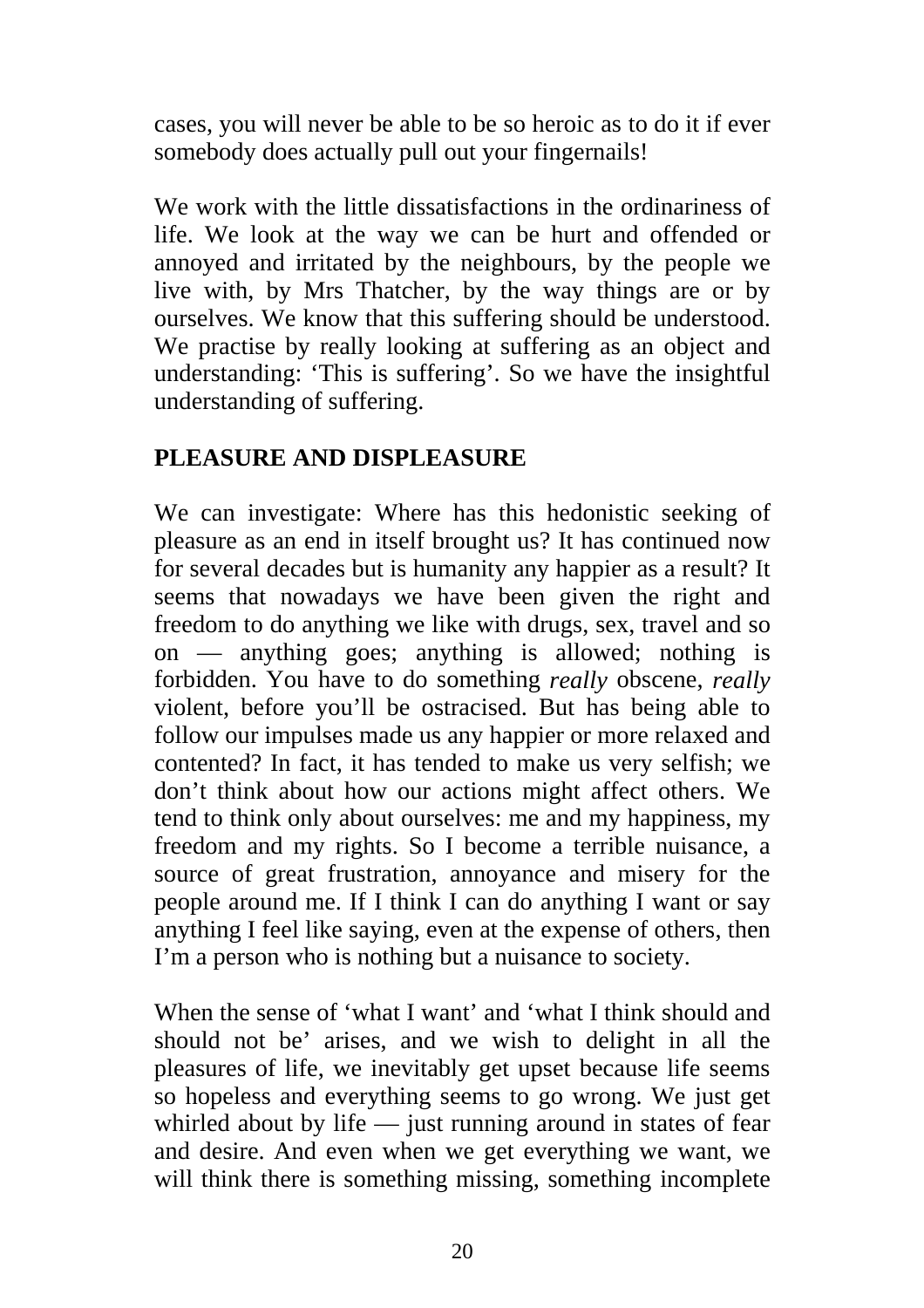yet. So even when life is at its best, there is still this sense of suffering — something yet to be done, some kind of doubt or fear haunting us.

For example, I've always liked beautiful scenery. Once during a retreat that I led in Switzerland, I was taken to some beautiful mountains and noticed that there was always a sense of anguish in my mind because there was so much beauty, a continual flow of beautiful sights. I had the feeling of wanting to hold on to everything, that I had to keep alert all the time in order to consume everything with my eyes. It was really wearing me out! Now that was *dukkha*, wasn't it?

I find that if I do things heedlessly — even something quite harmless like looking at beautiful mountains — if I'm just reaching out and trying to hold on to something, it always brings an unpleasant feeling. How can you hold on to the Jungfrau and the Eiger? The best you can do is to take a picture of it, trying to capture everything on a piece of paper. That's *dukkha*; if you want to hold on to something which is beautiful because you don't want to be separated from it *that* is suffering.

Having to be in situations you don't like is also suffering. For example, I never liked riding in the Underground in London. I'd complain about it: 'I don't want to go on the underground with those awful posters and dingy Underground stations. I don't want to be packed into those little trains under the ground.' I found it a totally unpleasant experience. But I'd listen to this complaining, moaning voice — the suffering of not wanting to be with something unpleasant. Then, having contemplated this, I stopped making anything of it so that I could be with the unpleasant and un-beautiful without suffering about it. I realised that it's just that way and it's *all right*. We needn't make problems — either about being in a dingy Underground station or about looking at beautiful scenery. Things are as they are, so we can recognise and appreciate them in their changing forms without grasping. Grasping is wanting to hold on to something we like; wanting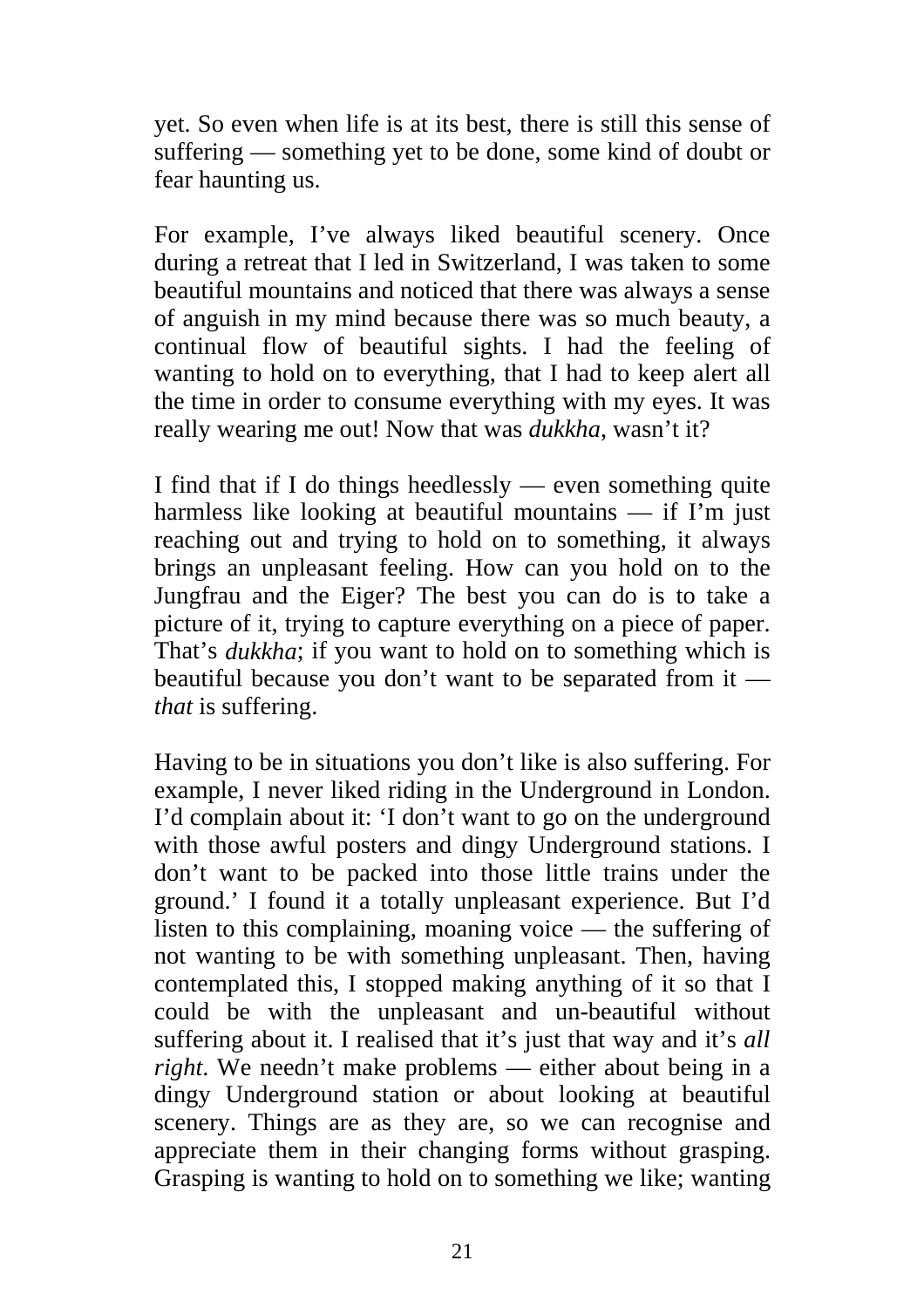to get rid of something we don't like; or wanting to get something we don't have.

We can also suffer a lot because of other people. I remember that in Thailand I used to have quite negative thoughts about one of the monks. Then he'd do something and I'd think, 'He shouldn't do that,' or he'd say something, 'He shouldn't say that!' I'd carry this monk around in my mind and then, even if I went to some other place, I'd think of that monk; the perception of him would arise and the same reactions would come: 'Do you remember when he said this and when he did that?' and: 'He shouldn't have said that and he shouldn't have done that.'

Having found a teacher like Ajahn Chah, I remember wanting him to be perfect. I'd think, 'Oh, he's a marvellous teacher marvellous!' But then he might do something that would upset me and I'd think, 'I don't want him to do anything that upsets me because I like to think of him as being marvellous.' That was like saying, 'Ajahn Chah, be marvellous for me *all* the time. Don't *ever* do anything that will put any kind of negative thought into my mind.' So even when you find somebody that you really respect and love, there's still the suffering of attachment. Inevitably, they will do or say something that you're not going to like or approve of, causing you some kind of doubt — and you'll suffer.

At one time, several American monks came to Wat Pah Pong, our monastery in Northeastern Thailand. They were very critical and it seemed that they only saw what was wrong with it. They didn't think Ajahn Chah was a very good teacher and they didn't like the monastery. I felt a great anger and hatred arising because they were criticising something that I loved. I felt indignant — 'Well, if you don't like it, get out of here. He's the finest teacher in the world and if you can't see that then just GO!' That kind of attachment being in love or being devoted — is suffering because if something or someone you love is criticised, you feel angry and indignant.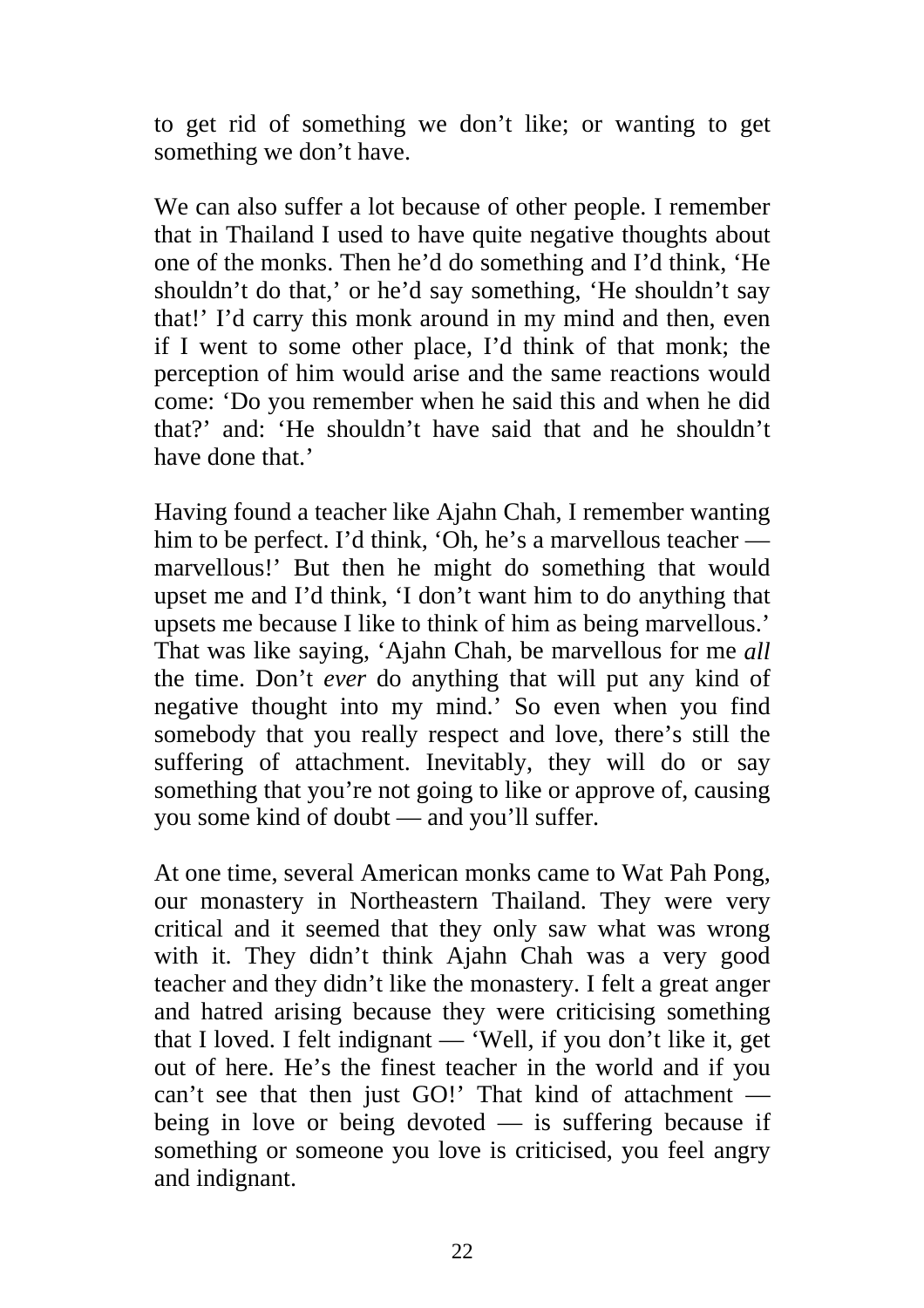### <span id="page-22-0"></span>**INSIGHT IN SITUATIONS**

Sometimes insight arises at the most unexpected times. This happened to me while living at Wat Pah Pong. The Northeastern part of Thailand is not the most beautiful or desirable place in the world with its scrubby forests and flat plain; it also gets extremely hot during the hot season. We'd have to go out in the heat of the mid-afternoon before each of the Observance Days<sup>2</sup>  $*$  and sweep the leaves off the paths. There were vast areas to sweep. We would spend the whole afternoon in the hot sun, sweating and sweeping the leaves into piles with crude brooms; this was one of our duties. I didn't like doing this. I'd think, 'I don't want to do this. I didn't come here to sweep the leaves off the ground; I came here to get enlightened — and instead they have me sweeping leaves off the ground. Besides, it's hot and I have fair skin; I might get skin cancer from being out here in a hot climate.'

I was standing out there one afternoon, feeling really miserable, thinking, 'What am I doing here? Why did I come here? Why am I staying here? There I stood with my long crude broom and absolutely no energy, feeling sorry for myself and hating everything. Then Ajahn Chah came up, smiled at me and said, 'Wat Pah Pong is a lot of suffering, isn't it?' and walked away. So I thought, 'Why did he say that?' and, 'Actually, you know, it's not all that bad.' He got me to contemplate: Is sweeping the leaves really that unpleasant?....No, it's not. It's a kind of neutral thing; you sweep the leaves, and it's neither here nor there....Is sweating all that terrible? Is it really a miserable, humiliating experience? Is it really as bad as I am pretending it is?...No — sweating is all right, it's a perfectly natural thing to be doing. And I don't have skin cancer and the people at Wat Pah Pong are very nice. The teacher is a very kind wise man. The monks have treated me well. The lay people come and give me food to eat, and....What am I complaining about?'

 $\overline{a}$ 

<sup>&</sup>lt;sup>2</sup> For explanation of terms marked thus  $*$  see glossary at end.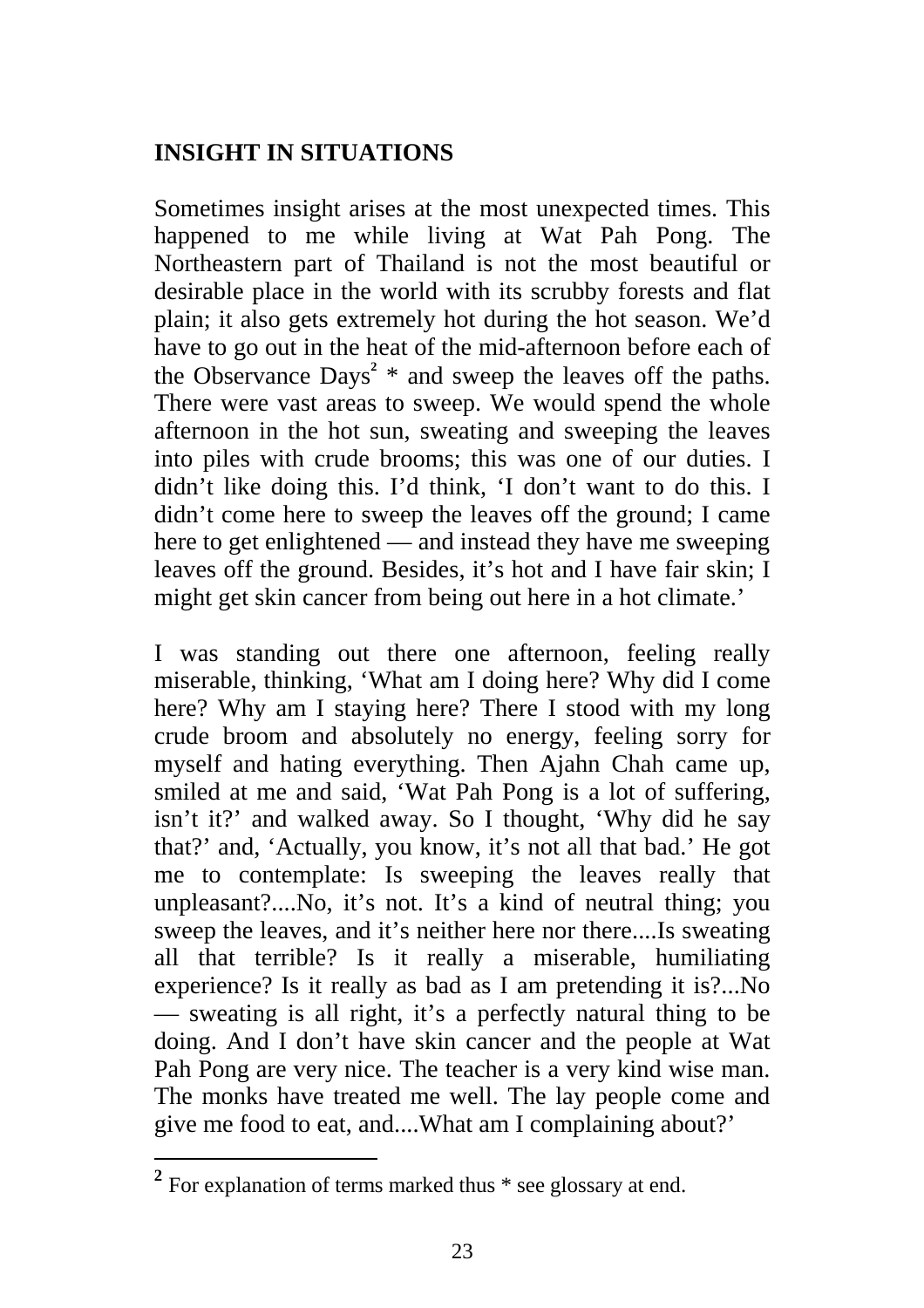Reflecting upon the actual experience of being there, I thought, 'I'm all right. People respect me, I'm treated well. I'm being taught by pleasant people in a very pleasant country. There's nothing really wrong with anything, except *me*; I'm making a problem out of it because I don't want to sweat and I don't want to sweep leaves.' Then I had a very clear insight. I suddenly perceived something in me which was always complaining and criticising, and which was preventing me from ever giving myself to anything or offering myself to any situation.

Another experience I learned from was the custom of washing the feet of the senior monks when they returned from the almsround. After they walked barefoot through the village and rice paddies, their feet would be muddy. There were foot baths outside the dining hall. When Ajahn Chah would come, all the monks — maybe twenty or thirty of them — would rush out and wash Ajahn Chah's feet. When I first saw this I thought, 'I'm not going to do that — not me!' Then the next day, thirty monks rushed out as soon as Ajahn Chah appeared and washed his feet — I thought, 'What a *stupid* thing to be doing — thirty monks washing one man's feet. I'm not going to do that.' The day after that, the reaction became even more violent...thirty monks rushed out and washed Ajahn Chah's feet and....'That really *angers* me, I'm fed up with it! I just feel that is the most stupid thing I've ever seen — thirty men going out to wash one man's feet! He probably thinks he deserves it, you know — it's really building up his ego. He's probably got an enormous ego, having so many people wash his feet every day. I'll *never* do that!'

I was beginning to build up a strong reaction, an overreaction. I would sit there feeling miserable and angry. I'd look at the monks and I'd think, 'They all look stupid to me. I don't know what I'm doing here.'

But then I started listening and I thought, 'This is really an unpleasant frame of mind to be in. Is it anything to get upset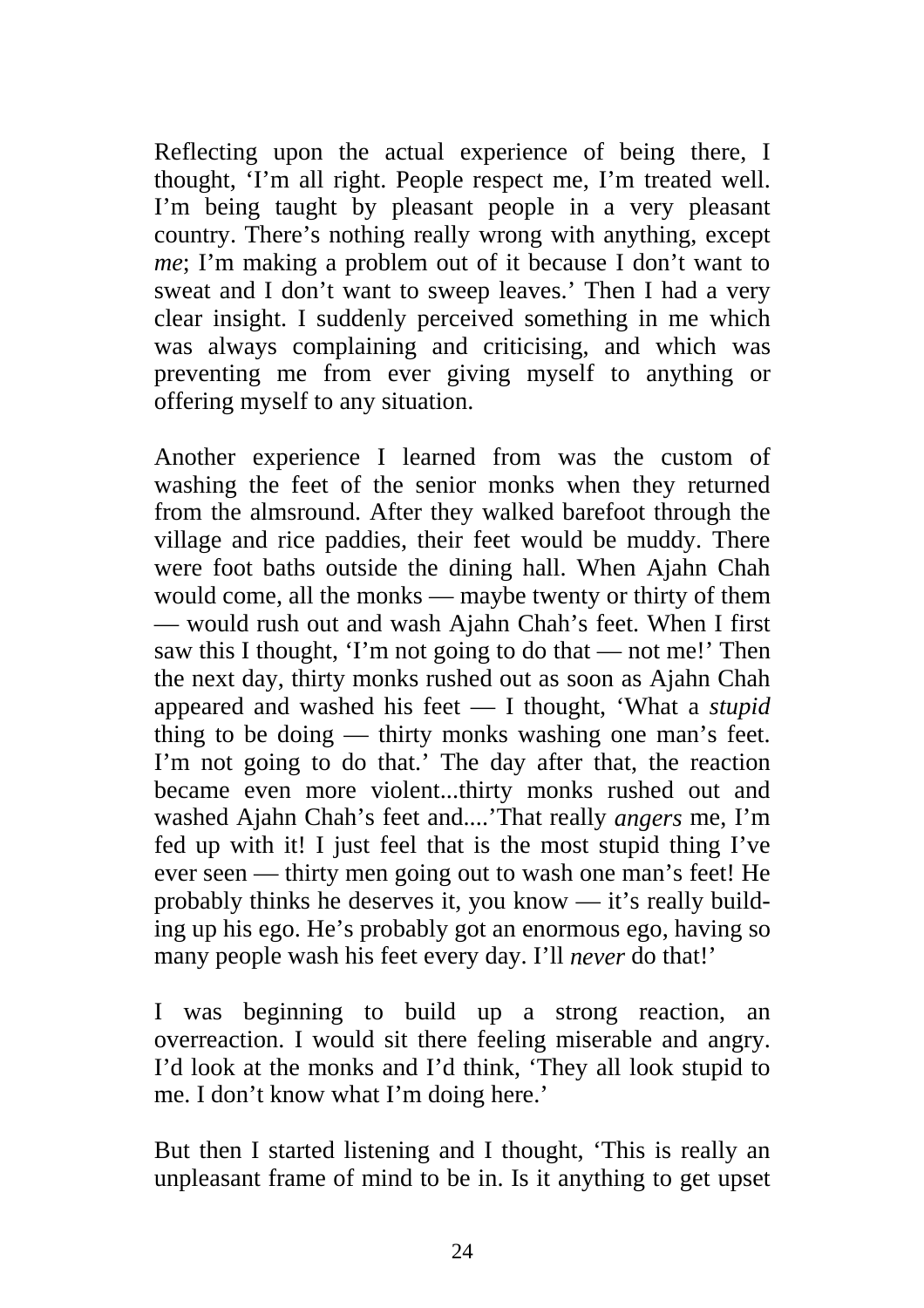about? They haven't made *me* do it. It's all right; there's nothing wrong with thirty men washing one man's feet. It's not immoral or bad behaviour and maybe they enjoy it; maybe they want to do it — maybe it's all right to do that....Maybe I should do it!' So the next morning, thirty-*one* monks ran out and washed Ajahn Chah's feet. There was no problem after that. It felt really good: that nasty thing in me had stopped.

We can reflect upon these things that arouse indignation and anger in us: is something really wrong with them or is it something we create *dukkha* about? Then we begin to understand the problems we create in our own lives and the lives of the people around us.

With mindfulness, we are willing to bear with the whole of life; with the excitement and the boredom, the hope and the despair, the pleasure and the pain, the fascination and the weariness, the beginning and the ending, the birth and the death. We are willing to accept the whole of it in the mind rather than absorb into just the pleasant and suppress the unpleasant. The process of insight is the going to *dukkha*, looking at *dukkha*, admitting *dukkha*, recognising *dukkha* in all its forms. Then you are no longer just reacting in the habitual way of indulgence or suppression. And because of that, you can bear with suffering more, you can be more patient with it.

These teachings are not outside our experience. They are, in fact, reflections of our actual experience — not complicated intellectual issues. So really put effort into development rather than just getting stuck in a rut. How many times do you have to feel guilty about your abortion or the mistakes you have made in the past? Do you have to spend all your time just regurgitating the things that have happened to you in your life and indulging in endless speculation and analysis? Some people make themselves into such complicated personalities. If you just indulge in your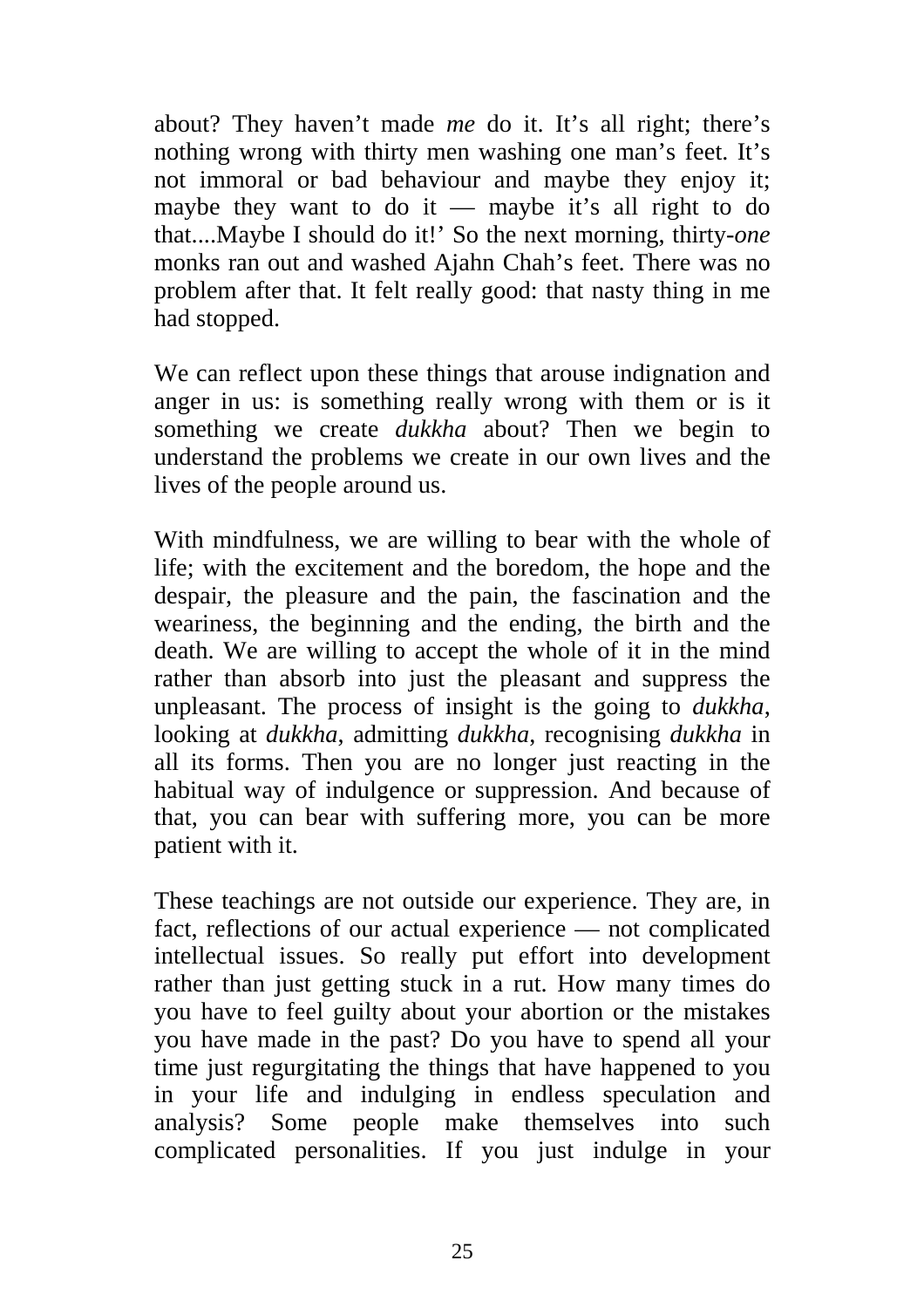memories and views and opinions, then you will always stay stuck in the world and never transcend it in any way.

You can let go of this burden if you are willing to use the teachings skilfully. Tell yourself: 'I'm not going to get caught in this anymore; I refuse to participate in this game. I'm not going to give in to this mood.' Start putting yourself in the position of knowing: 'I know this is *dukkha*; there is *dukkha*.' It's really important to make this resolution to go where the suffering is and then abide with it. It is only by examining and confronting suffering in this way that one can hope to have the tremendous insight: 'This suffering has been understood.'

So these are the three aspects of the First Noble Truth. This is the formula that we must use and apply in reflection on our lives. Whenever you feel suffering, first make the recognition: 'There is suffering', then: 'It should be understood', and finally: 'It has been understood'. This understanding of *dukkha* is the insight into the First Noble Truth.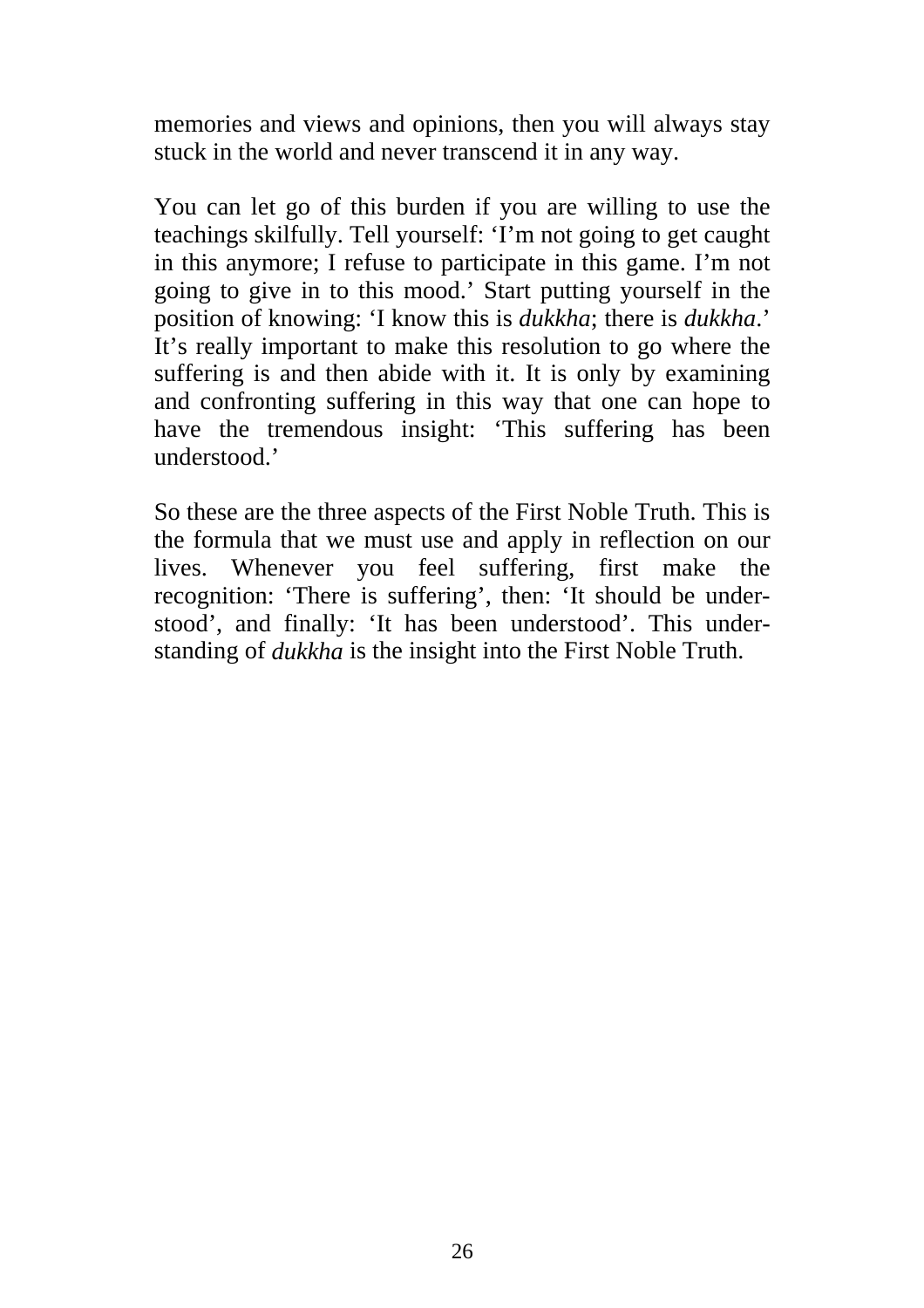### *THE SECOND NOBLE TRUTH*

<span id="page-26-0"></span>*What is the Noble Truth of the Origin of Suffering? It is craving which renews being and is accompanied by relish and lust, relishing this and that: in other words, craving for sensual desires, craving for being, craving for non-being. But whereon does this craving arise and flourish? Wherever there is what seems lovable and gratifying, thereon it arises and flourishes.*

*There is this Noble Truth of the Origin of Suffering: such was the vision, insight, wisdom, knowing and light that arose in me about things not heard before.*

*This Noble Truth must be penetrated to by abandoning the origin of suffering....*

*This Noble Truth has been penetrated to by abandoning the origin of suffering: such was the vision, insight, wisdom, knowing and light that arose in me about things not heard before.*

*[Samyutta Nikaya LVI, 11]*

The Second Noble Truth with its three aspects is: 'There is the origin of suffering, which is attachment to desire. Desire should be let go of. Desire has been let go of.'

The Second Noble Truth states that there is an origin of suffering and that the origin of suffering is attachment to the three kinds of desire: desire for sense pleasure (*kama tanha*), desire to become (*bhava tanha*) and desire to get rid of (*vibhava tanha*). This is the statement of the Second Noble Truth, the thesis, the *pariyatti*. This is what you contemplate: the origin of suffering is attachment to desire.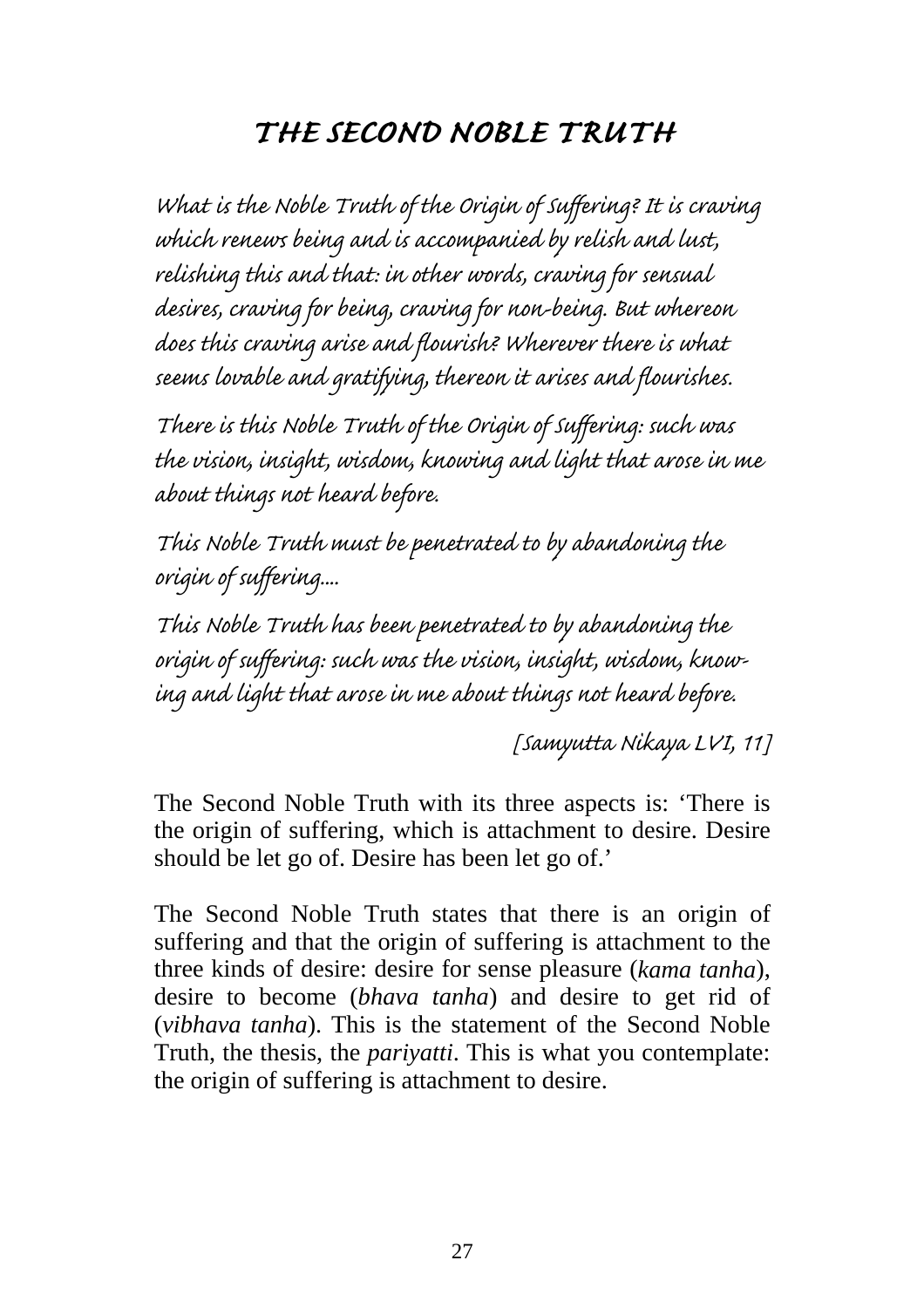### <span id="page-27-0"></span>**THREE KINDS OF DESIRE**

Desire or *tanha* in Pali is an important thing to understand. What is desire? *Kama tanha* is very easy to understand. This kind of desire is wanting sense pleasures through the body or the other senses and always seeking things to excite or please your senses — that is *kama tanha*. You can really contemplate: what is it like when you have desire for pleasure? For example, when you are eating, if you are hungry and the food tastes delicious, you can be aware of wanting to take another bite. Notice that feeling when you are tasting something pleasant; and notice how you want more of it. Don't just believe this; try it out. Don't think you know it because it has been that way in the past. Try it out when you eat. Taste something delicious and see what happens: a desire arises for more. That is *kama tanha*.

We also contemplate the feeling of wanting to become something. But if there is ignorance, then when we are not seeking something delicious to eat or some beautiful music to listen to, we can be caught in a realm of ambition and attainment — the desire to *become*. We get caught in that movement of striving to become happy, seeking to become wealthy; or we might attempt to make our life feel important by endeavouring to make the world right. So note this sense of wanting to become something other than what you are right now.

Listen to the bhava tanha of your life: 'I want to practise meditation so I can become free from my pain. I want to become enlightened. I want to become a monk or a nun. I want to become enlightened as a lay person. I want to have a wife and children and a profession. I want to enjoy the sense world without having to give up anything and become an enlightened arahant too.'

When we get disillusioned with trying to become something, then there is the desire to *get rid of* things. So we contemplate *vibhava tanha*, the desire to get rid of: 'I want to get rid of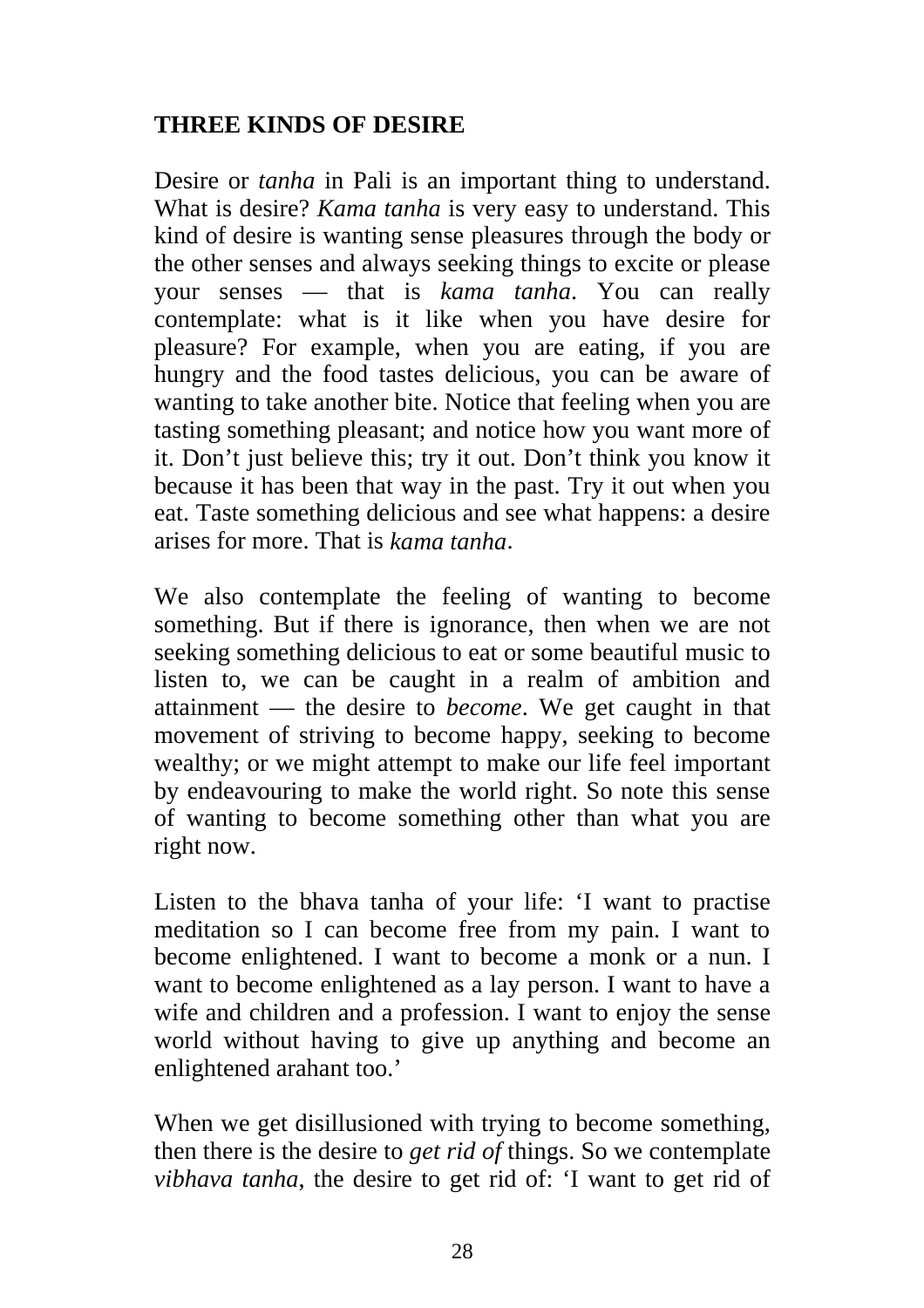my suffering. I want to get rid of my anger. I've got this anger and I want to get rid of it. I want to get rid of jealousy, fear and anxiety.' Notice this as a reflection on *vibhava tanha*. We are actually contemplating that within ourselves which wants to get rid of things; we are not trying to get rid of *vibhava tanha*. We are not taking a stand against the desire to get rid of things nor are we encouraging that desire. Instead, we are reflecting, 'It's like this; it feels like this to want to get rid of something; I've got to conquer my anger; I have to kill the Devil and get rid of my greed — then I will become....' We can see from this train of thought that becoming and getting rid of are very much associated.

Bear in mind though that these three categories of kama tanha, *bhava tanha* and *vibhava tanha* are merely convenient ways of contemplating desire. They are not totally separate forms of desire but different aspects of it.

The second insight into the Second Noble Truth is: 'Desire should be let go of.' This is how letting go comes into our practice. You have an insight that desire should be let go of, but that insight is not a *desire* to let go of anything. If you are not very wise and are not really reflecting in your mind, you tend to follow the 'I want to get rid of, I want to let go of all my desires' — but this is just another desire. However, you can reflect upon it; you can see the desire to get rid of, the desire to become or the desire for sense pleasure. By understanding these three kinds of desire, you can let them go.

The Second Noble Truth does not ask you to think, 'I have a lot of sensual desires', or, 'I'm really ambitious. I'm really *bhava tanha* plus, plus, plus!' or, 'I'm a real nihilist. I just want out. I'm a real *vibhava tanha* fanatic. That's me.' The Second Noble Truth is not that. It is not about identifying with desires in any way; it's about *recognising* desire.

I used to spend a lot of time watching how much of my practice was desire to become something. For example, how much of the good intentions of my meditation practice as a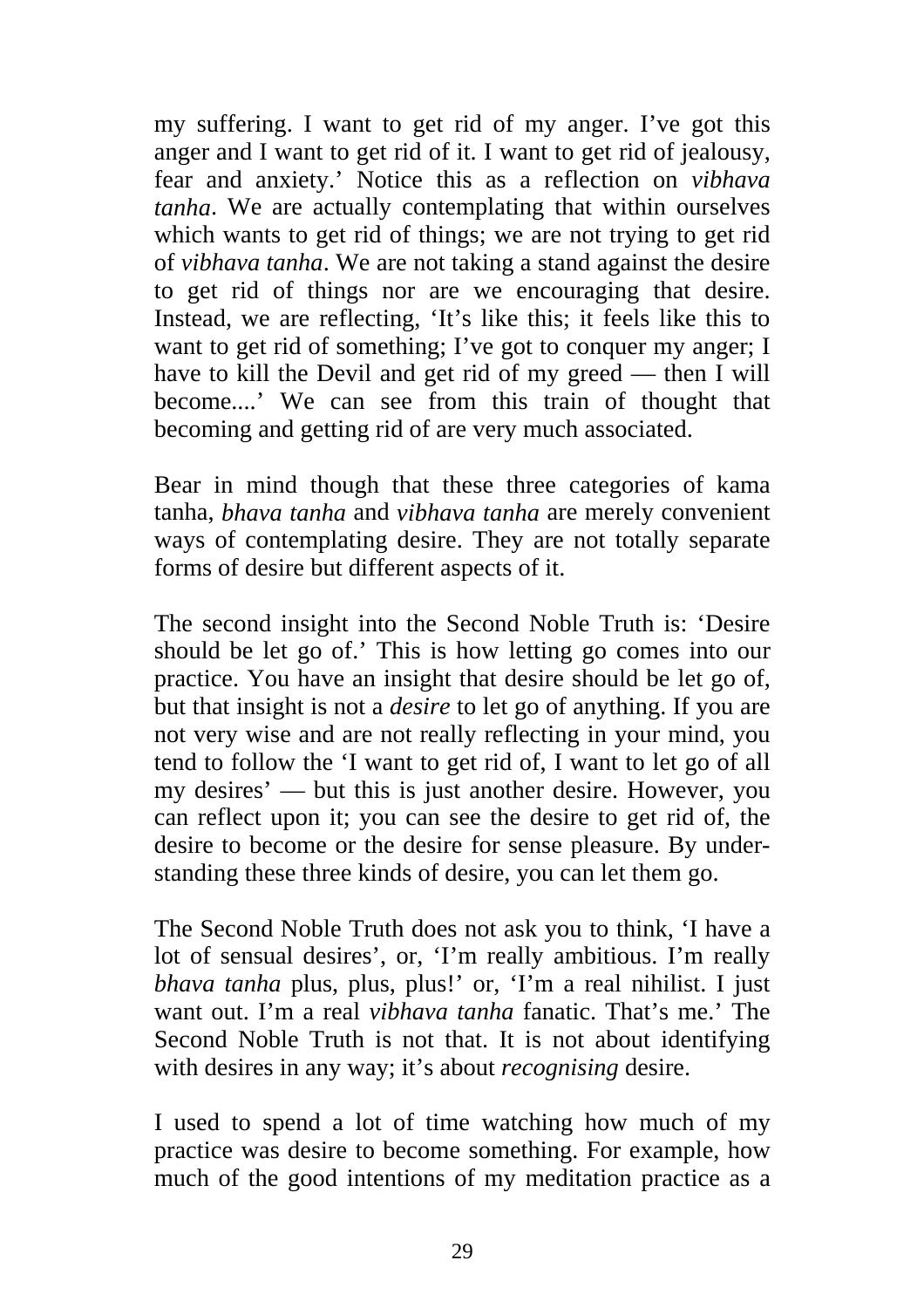<span id="page-29-0"></span>monk was to become liked — how much of my relations with other monks or nuns or with lay people had to do with wanting to be liked and approved of. That is *bhava tanha* desire for praise and success. As a monk, you have this *bhava tanha*: wanting people to understand everything and to appreciate the Dhamma. Even these subtle, almost noble, desires are *bhava tanha*.

Then there is *vibhava tanha* in spiritual life, which can be very self-righteous: 'I want to get rid of, annihilate and exterminate these defilements.' I really listened to myself thinking, 'I want to get rid of desire. I want to get rid of anger. I don't want to be frightened or jealous any more. I want to be brave. I want to have joy and gladness in my heart.'

This practice of Dhamma is not one of hating oneself for having such thoughts, but really seeing that these are conditioned into the mind. They are impermanent. Desire is not what we are but it is the way we tend to react out of ignorance when we have not understood these Four Noble Truths in their three aspects. We tend to react like this to everything. These are normal reactions due to ignorance.

But we need not continue to suffer. We are not just hopeless victims of desire. We can allow desire to be the way it is and so begin to let go of it. Desire has power over us and deludes us only as long as we grasp it, believe in it and react to it.

#### **GRASPING IS SUFFERING**

Usually we equate suffering with feeling, but feeling is not suffering. It is the grasping of desire that is suffering. Desire does not cause suffering; the cause of suffering is the *grasping* of desire. This statement is for reflection and contemplation in terms of your individual experience.

You really have to investigate desire and know it for what it is. You have to know what is natural and necessary for survival and what is not necessary for survival. We can be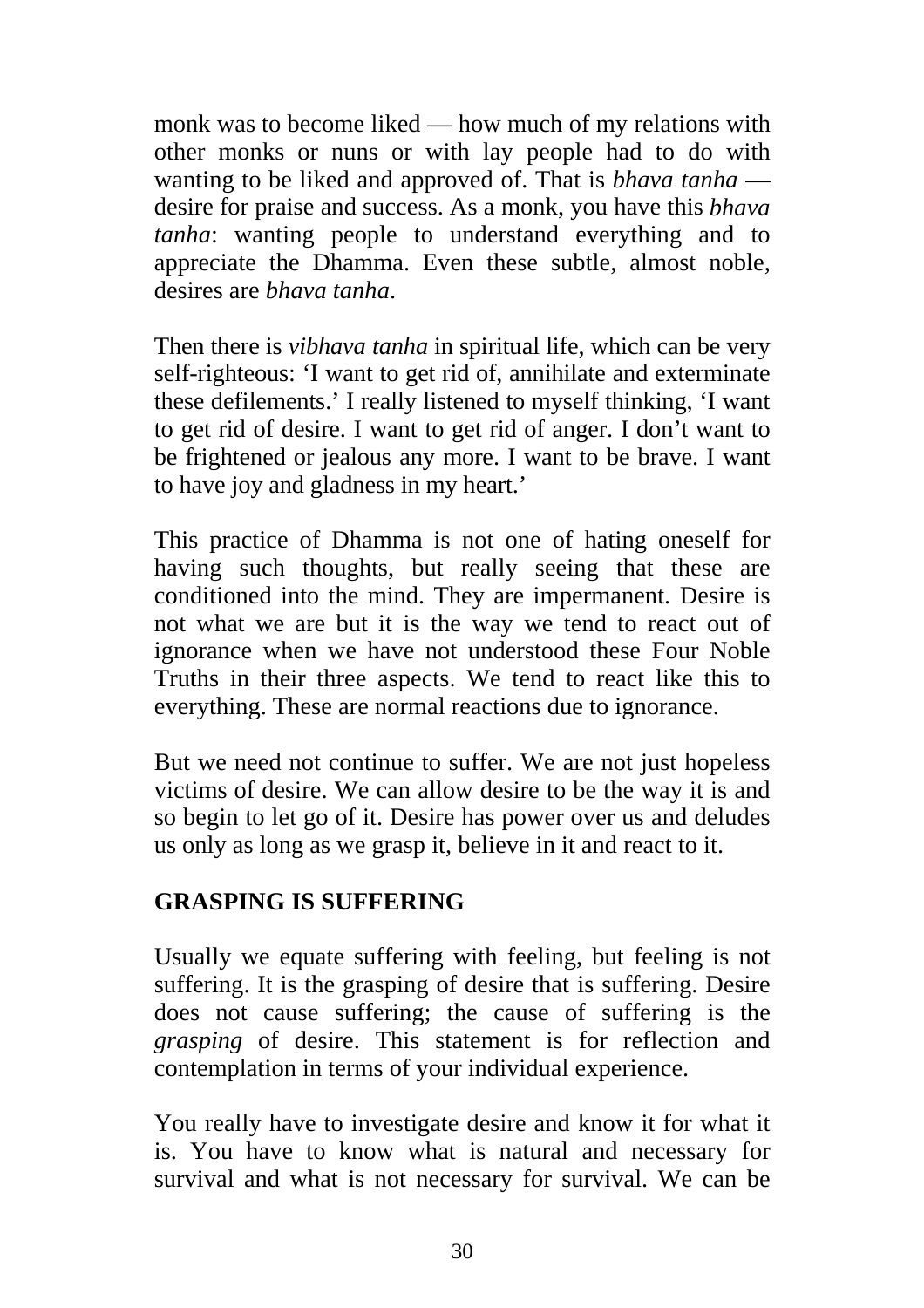<span id="page-30-0"></span>very idealistic in thinking that even the need for food is some kind of desire we should not have. One can be quite ridiculous about it. But the Buddha was not an idealist and he was not a moralist. He was not trying to condemn anything. He was trying to awaken us to truth so that we could see things clearly.

Once there is that clarity and seeing in the right way, then there is no suffering. You can still feel hunger. You can still need food without it becoming a desire. Food is a natural need of the body. The body is not self; it needs food otherwise it will get very weak and die. That is the nature of the body — there is nothing wrong with that. If we get very moralistic and high-minded and believe that we are our bodies, that hunger is our own problem, and that we should not even eat — that is not wisdom; it is foolishness.

When you really see the origin of suffering, you realise that the problem is the grasping of desire not the desire itself. Grasping means being deluded by it, thinking it's really 'me' and 'mine': 'These desires are me and there is something wrong with me for having them'; or, 'I don't like the way I am now. I have to become something else'; or, 'I have to get rid of something before I can become what I want to be.' All this is desire. So you listen to it with bare attention, not saying it's good or bad, but merely recognising it for what it is.

#### **LETTING GO**

If we contemplate desires and listen to them, we are actually no longer attaching to them; we are just allowing them to be the way they are. Then we come to the realisation that the origin of suffering, desire, can be laid aside and let go of.

How do you let go of things? This means you leave them as they are; it does not mean you annihilate them or throw them away. It is more like setting down and letting them be. Through the practice of letting go we realise that there is the origin of suffering, which is the attachment to desire, and we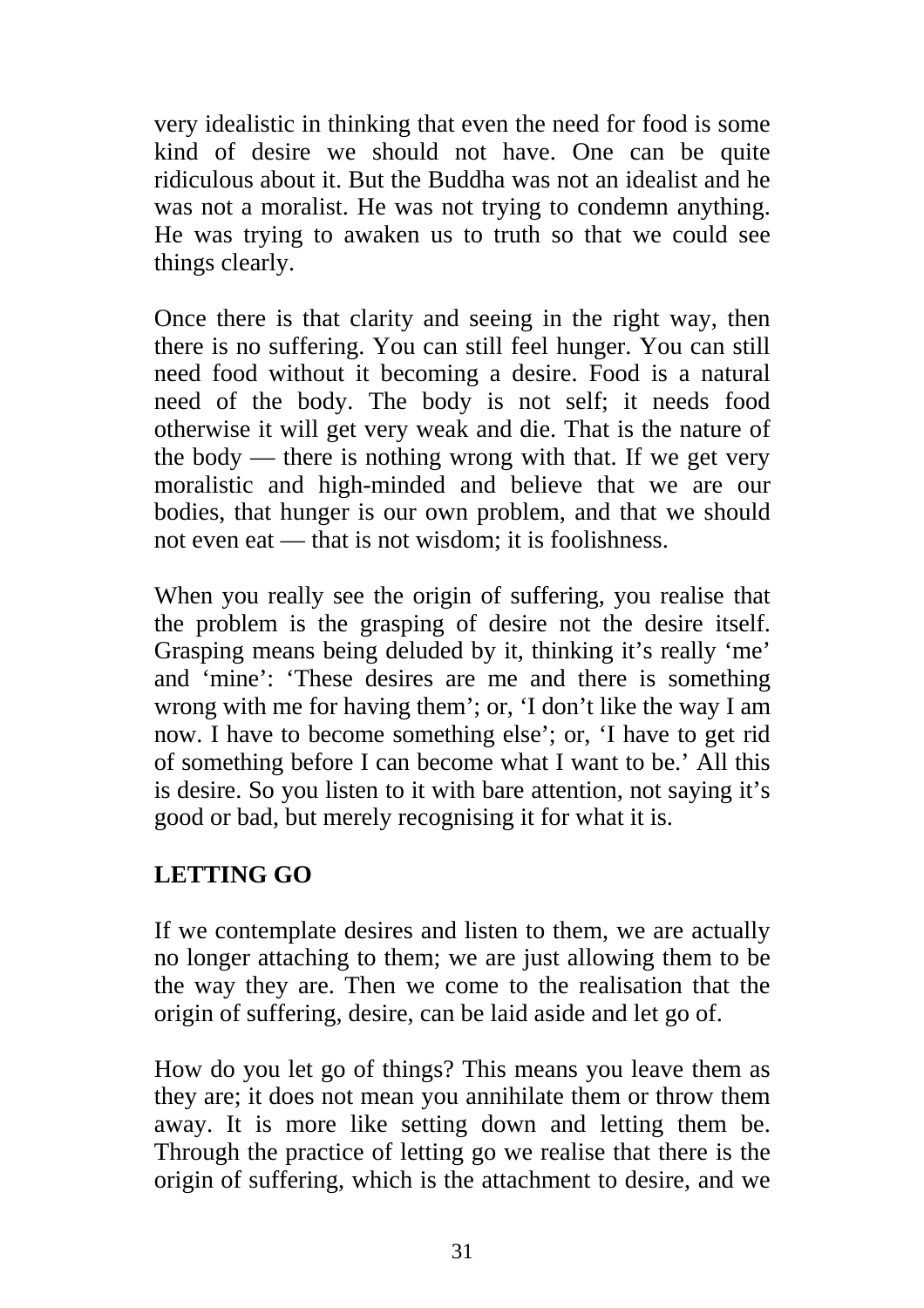realise that we should let go of these three kinds of desire. Then we realise that we have let go of these desires; there is no longer any attachment to them.

When you find yourself attached, remember that 'letting go' is not 'getting rid of' or 'throwing away'. If I'm holding onto this clock and you say, 'Let go of it!', that doesn't mean 'throw it out'. I might think that I have to throw it away because I'm attached to it, but that would just be the desire to get rid of it. We tend to think that getting rid of the object is a way of getting rid of attachment. But if I can contemplate attachment, this grasping of the clock, I realise that there is no point in getting rid of it — it's a good clock; it keeps good time and is not heavy to carry around. The clock is not the problem. The problem is grasping the clock. So what do I do? Let it go, lay it aside  $-$  put it down gently without any kind of aversion. Then I can pick it up again, see what time it is and lay it aside when necessary.

You can apply this insight into 'letting go' to the desire for sense pleasures. Maybe you want to have a lot of fun. How would you lay aside that desire without any aversion? Simply recognise the desire without judging it. You can contemplate wanting to get rid of it — because you feel guilty about having such a foolish desire — but just lay it aside. Then, when you see it as it is, recognising that it's just desire, you are no longer attached to it.

So the way is always working with the moments of daily life. When you are feeling depressed and negative, just the moment that you refuse to indulge in that feeling is an enlightenment experience. When you see *that*, you need not sink into the sea of depression and despair and wallow in it. You can actually stop by learning not to give things a second thought.

You have to find this out through practice so that you will know for yourself how to let go of the origin of suffering. Can you let go of desire by wanting to let go of it? What is it that is really letting go in a given moment? You have to contemplate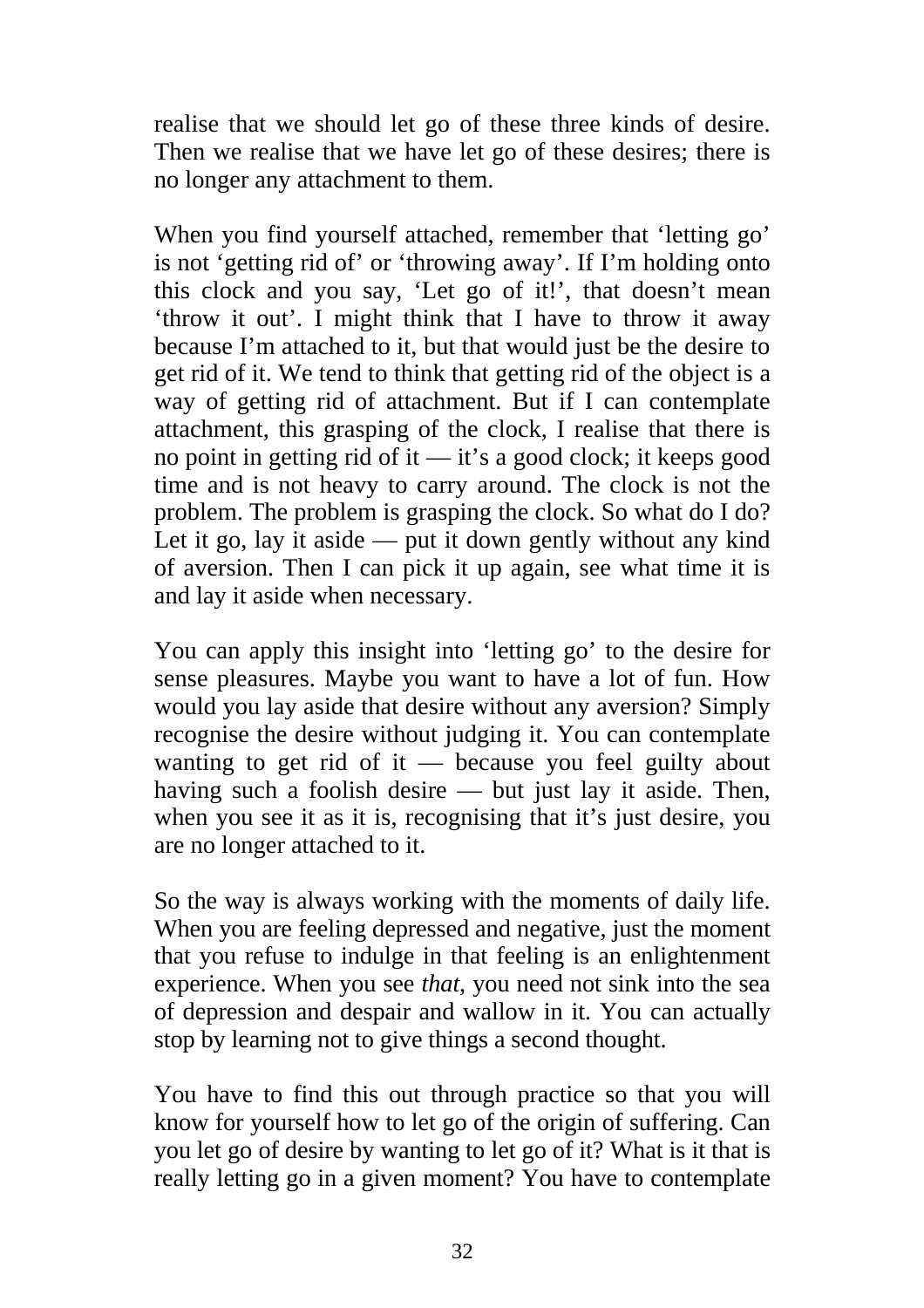the experience of letting go and really examine and investigate until the insight comes. Keep with it until that insight comes: 'Ah, letting go, yes, now I understand. Desire is being let go of.' This does not mean that you are going to let go of desire forever but, at that one moment, you actually *have* let go and you have done it in full conscious awareness. There is an insight then. This is what we call insight knowledge. In Pali, we call it *ñanadassana* or profound understanding.

I had my first insight into letting go in my first year of meditation. I figured out intellectually that you had to let go of everything and then I thought: 'How do you let go?' It seemed impossible to let go of anything. I kept on contemplating: 'How do you let go?' Then I would say, 'You let go by letting go.' 'Well then, let go!' Then I would say: 'But have I let go yet?' and, 'How do you let go?' 'Well just let go!' I went on like that, getting more frustrated. But eventually it became obvious what was happening. If you try to analyse letting go in detail, you get caught up in making it very complicated. It was not something that you could figure out in words any more, but something you actually did. So I just let go for a moment, just like that.

Now with personal problems and obsessions, to let go of them is just that much. It is not a matter of analysing and endlessly making more of a problem about them, but of practising that state of leaving things alone, letting go of them. At first, you let go but then you pick them up again because the habit of grasping is so strong. But at least you have the idea. Even when I had that insight into letting go, I let go for a moment but then I started grasping by thinking: 'I can't do it, I have so many bad habits!' But don't trust that kind of nagging, disparaging thing in yourself. It is totally untrustworthy. It is just a matter of practising letting go. The more you begin to see how to do it, then the more you are able to sustain the state of non-attachment.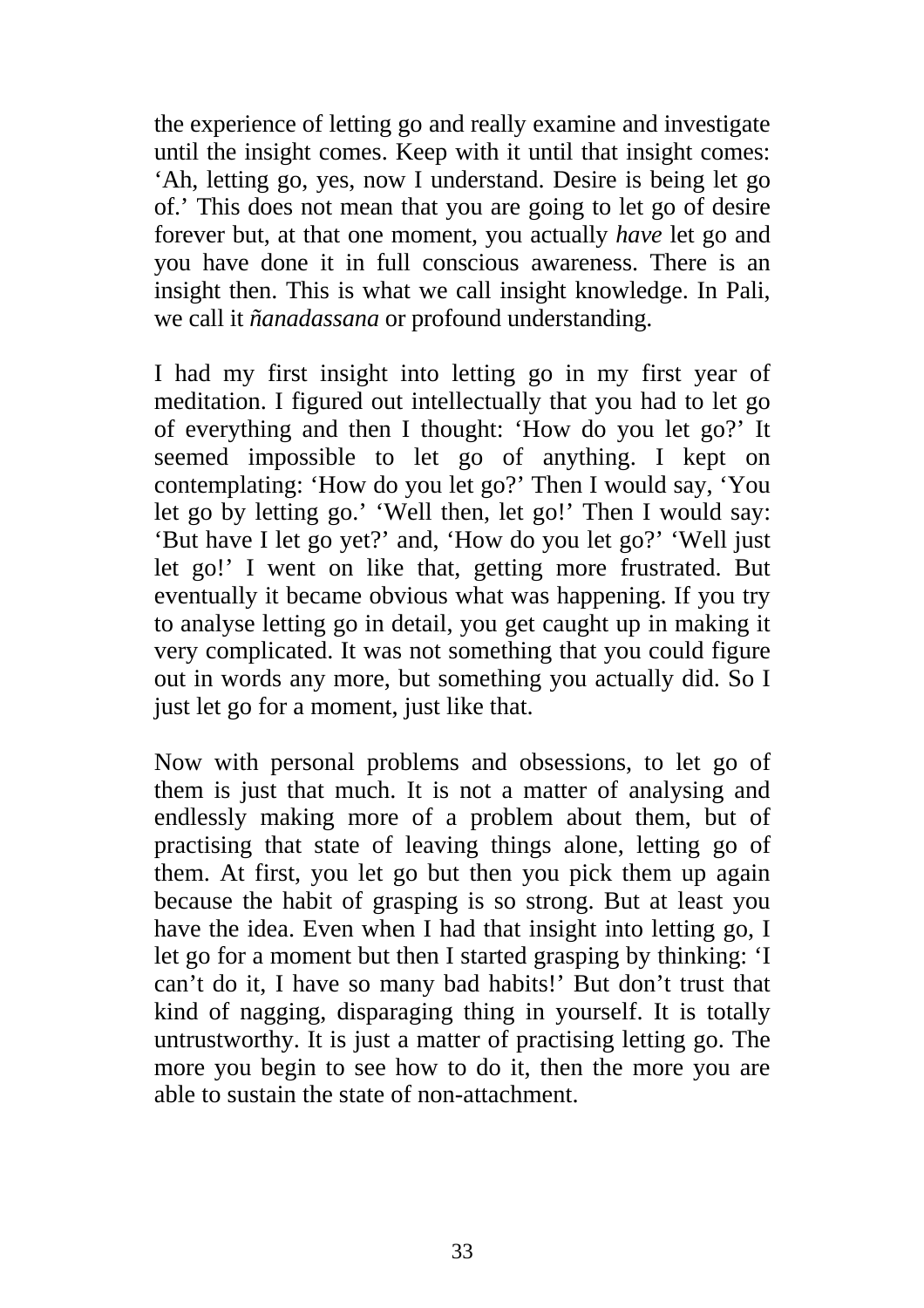### <span id="page-33-0"></span>**ACCOMPLISHMENT**

It is important to know when you have let go of desire: when you no longer judge or try to get rid of it; when you recognise that it's just the way it is. When you are really calm and peaceful, then you will find that there is no attachment to anything. You are not caught up, trying to get something or trying to get rid of something. Well-being is just knowing things as they are without feeling the necessity to pass judgement upon them.

We say all the time, 'This shouldn't be like this!', 'I shouldn't be this way!' and, 'You shouldn't be like this and you shouldn't do that!' and so on. I'm sure I could tell you what you should be — and you could tell me what I should be. We should be kind, loving, generous, good-hearted, hardworking, diligent, courageous, brave and compassionate. I don't have to know you at all to tell you that! But to really know you, I would have to open up to you rather than start from an ideal about what a woman or man should be, what a Buddhist should be or what a Christian should be. It's not that we don't know what we should be.

Our suffering comes from the attachment that we have to ideals, and the complexities we create about the way things are. We are never what we should be according to our highest ideals. Life, others, the country we are in, the world we live in — things never seem to be what they should be. We become very critical of everything and of ourselves: 'I know I should be more patient, but I just CAN'T be patient!'....Listen to all the 'shoulds' and the 'should nots' and the desires: wanting the pleasant, wanting to become or wanting to get rid of the ugly and the painful. It's like listening to somebody talking over the fence saying, 'I want this and I don't like that. It should be this way and it shouldn't be that way.' Really take time to listen to the complaining mind; bring it into consciousness.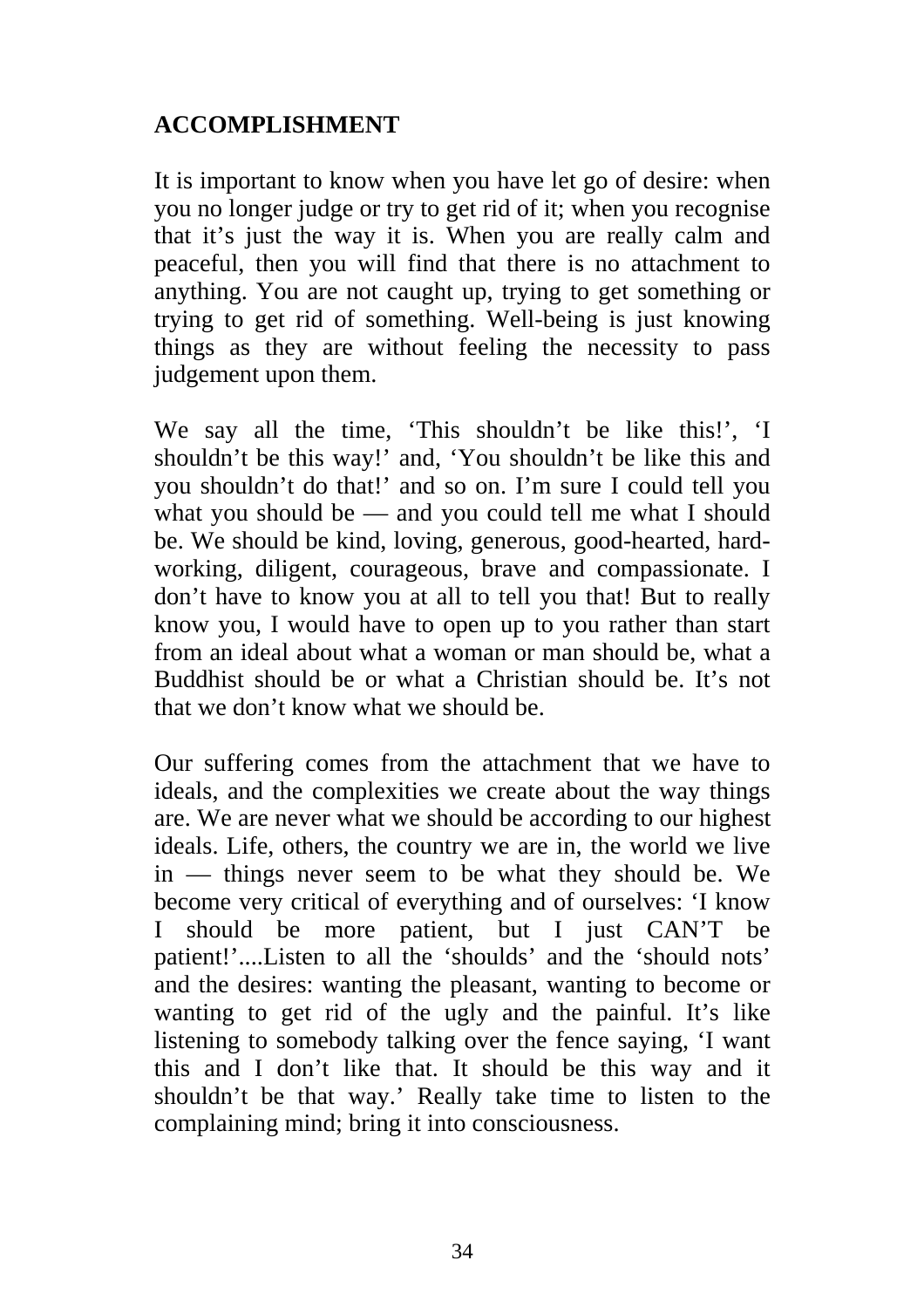I used to do a lot of this when I felt discontented or critical. I would close my eyes and start thinking, 'I don't like this and I don't want that', 'That person shouldn't be like this', and 'The world shouldn't be like that'. I would keep listening to this kind of critical demon that would go on and on, criticising me, you and the world. Then I would think, 'I want happiness and comfort; I want to feel safe; I want to be loved!' I would deliberately think these things out and listen to them in order to know them simply as conditions that arise in the mind. So bring them up in *your* mind — arouse all the hopes, desires and criticisms. Bring them into consciousness. Then you will know desire and be able to lay it aside.

The more we contemplate and investigate grasping, the more the insight arises: 'Desire should be let go of.' Then, through the actual practice and understanding of what letting go really is, we have the third insight into the Second Noble Truth, which is: 'Desire has been let go of.' We actually know letting go. It is not a theoretical letting go, but a direct insight. You know letting go has been accomplished. This is what practice is all about.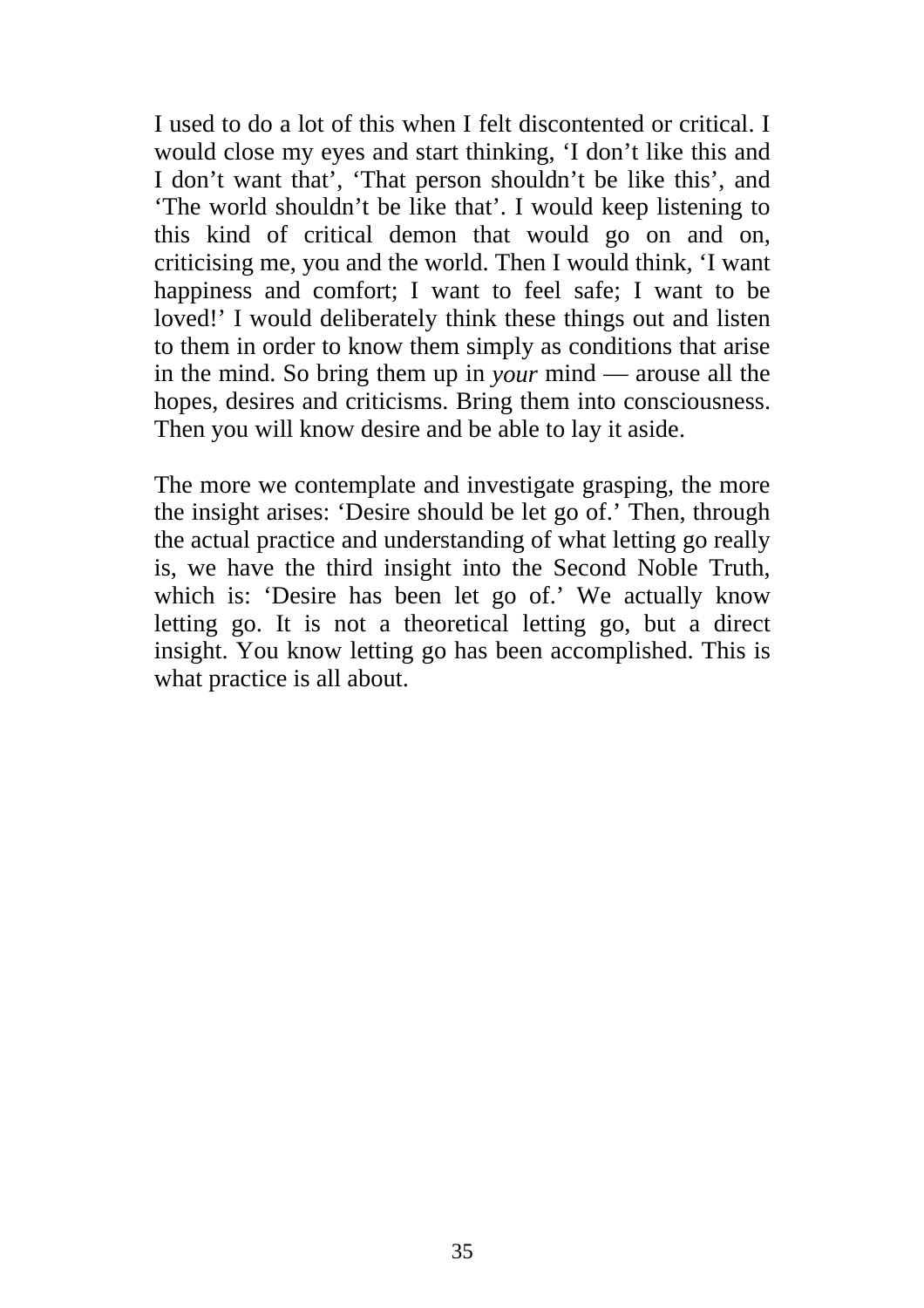### *THE THIRD NOBLE TRUTH*

<span id="page-35-0"></span>*What is the Noble Truth of the Cessation of Suffering? It is the remainderless fading and cessation of that same craving; the rejecting, relinquishing, leaving and renouncing of it. But whereon is this craving abandoned and made to cease? Wherever there is what seems lovable and gratifying, thereon it is abandoned and made to cease.*

*There is this Noble Truth of the Cessation of Suffering: such was the vision, insight, wisdom, knowing and light that arose in me about things not heard before.*

*This Noble Truth must be penetrated to by realising the Cessation of Suffering....*

*This Noble Truth has been penetrated to by realising the Cessation of Suffering: such was the vision, insight, wisdom, knowing and light that arose in me about things not heard before.*

*[Samyutta Nikaya LVI, 11]*

The Third Noble Truth with its three aspects is: 'There is the cessation of suffering, of *dukkha*. The cessation of *dukkha* should be realised. The cessation of *dukkha* has been realised.'

The whole aim of the Buddhist teaching is to develop the reflective mind in order to let go of delusions. The Four Noble Truths is a teaching about letting go by investigating or looking into — contemplating: 'Why is it like this? Why is it this way?' It is good to ponder over things like why monks shave their heads or why Buddha-rupas\* look the way they do. We contemplate...the mind is not forming an opinion about whether these are good, bad, useful or useless. The mind is actually opening and considering. 'What does this mean? What do the monks represent? Why do they carry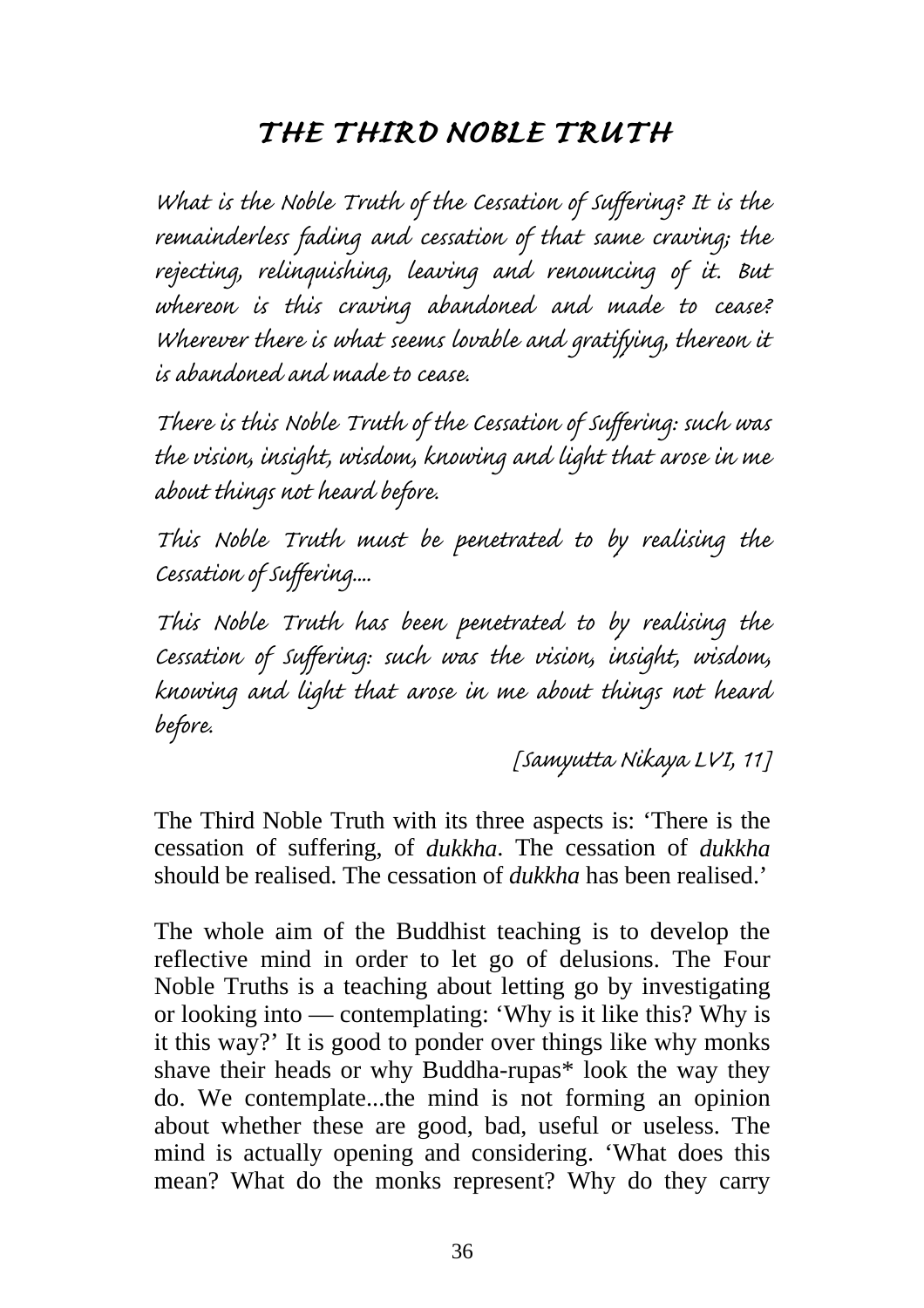alms bowls? Why can't they have money? Why can't they grow their own food? We contemplate how this way of living has sustained the tradition and allowed it to be handed down from its original founder, Gotama the Buddha, to the present time.

We reflect as we see suffering; as we see the nature of desire; as we recognise that attachment to desire is suffering. These insights can only come through reflection; they cannot come through belief. You cannot make yourself believe or realise an insight as a wilful act; through really contemplating and pondering these truths, the insights come to you. They come only through the mind being open and receptive to the teaching — blind belief is certainly not advised or expected of anyone. Instead, the mind should be willing to be receptive, pondering and considering.

This mental state is very important  $-$  it is the way out of suffering. It is not the mind which has fixed views and prejudices and thinks it knows it all or which just takes what other people say as being the truth. It is the mind that is open to these Four Noble Truths and can reflect upon something that we can see within our own mind.

People rarely realise non-suffering because it takes a special kind of willingness in order to ponder and investigate and get beyond the gross and the obvious. It takes a willingness to actually look at your own reactions, to be able to see the attachments and to contemplate: 'What does attachment feel like?'

For example, do you feel happy or liberated by being attached to desire? Is it uplifting or depressing? These questions are for you to investigate. If you find out that being attached to your desires is liberating, then do that. Attach to all your desires and see what the result is.

In my practice, I have seen that attachment to my desires is suffering. There is no doubt about that. I can see how much suffering in my life has been caused by attachments to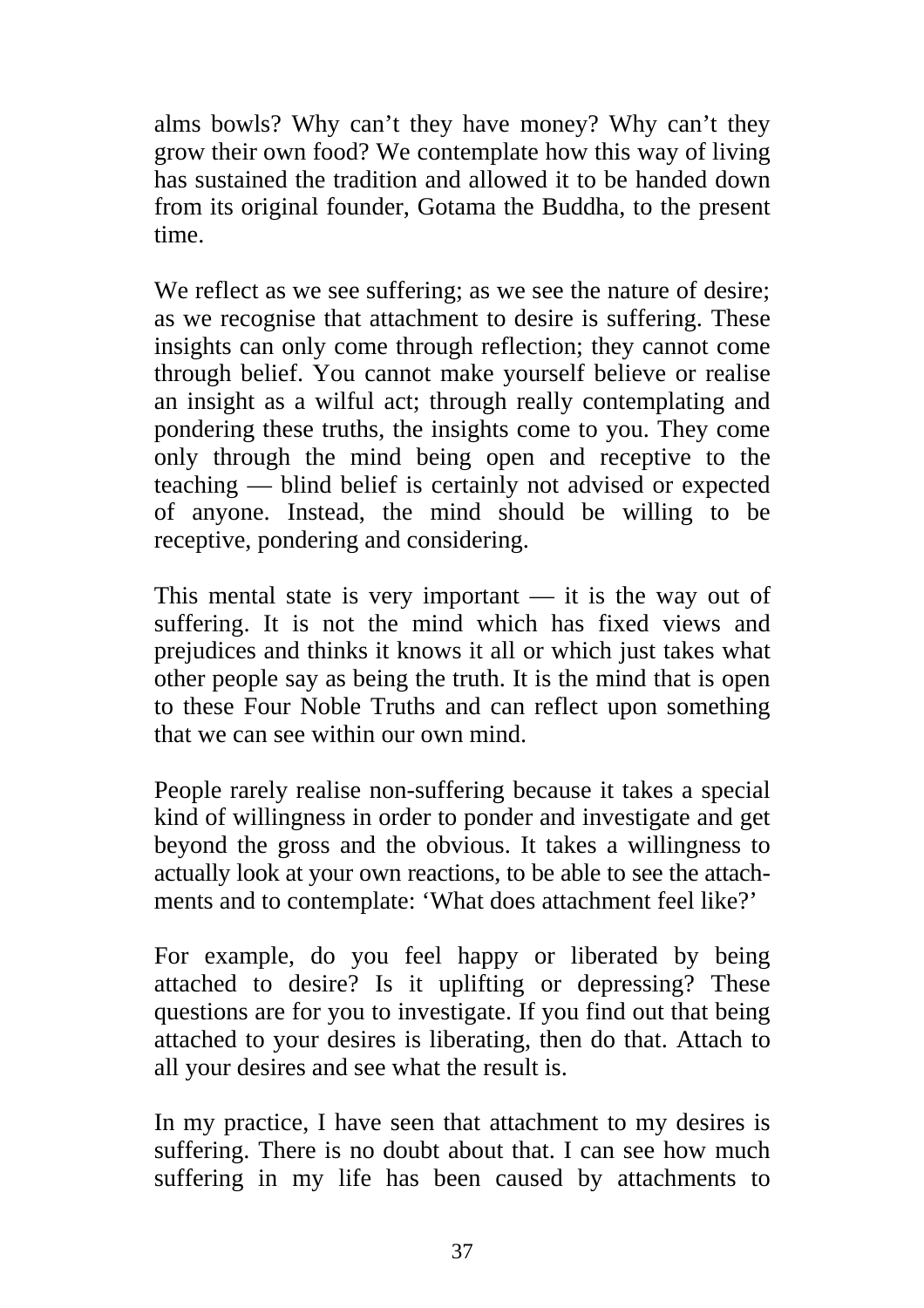<span id="page-37-0"></span>material things, ideas, attitudes or fears. I can see all kinds of unnecessary misery that I have caused myself through attachment because I did not know any better. I was brought up in America — the land of freedom. It promises the right to be happy, but what it really offers is the right to be attached to everything. America encourages you to try to be as happy as you can by getting things. However, if you are working with the Four Noble Truths, attachment is to be understood and contemplated; then the insight into non-attachment arises. This is not an intellectual stand or a command from your brain saying that you should not be attached; it is just a natural insight into non-attachment or non-suffering.

### **THE TRUTH OF IMPERMANENCE**

Here at Amaravati, we chant the Dhammacakkappavattana Sutta in its traditional form. When the Buddha gave this sermon on the Four Noble Truths, only one of the five disciples who listened to it really understood it; only one had the profound insight. The other four rather liked it, thinking 'Very nice teaching indeed,' but only one of them, Kondañña really had the perfect understanding of what the Buddha was saying.

The *devas* were also listening to the sermon. *Devas* are celestial, ethereal creatures, vastly superior to us. They do not have coarse bodies like ours; they have ethereal bodies and they are beautiful and lovely, intelligent. Now although they were delighted to hear the sermon, not one of them was enlightened by it.

We are told that they became very happy about the Buddha's enlightenment and that they shouted up through the heavens when they heard his teaching. First, one level of *devata* heard it, then they shouted up to the next level and soon all the *devas* were rejoicing — right up to the highest, the *Brahma* realm. There was resounding joy that the Wheel of Dhamma was set rolling and these *devas* and *brahmas* were rejoicing in it. However, only Kondañña, one of the five disciples, was enlightened when he heard this sermon. At the very end of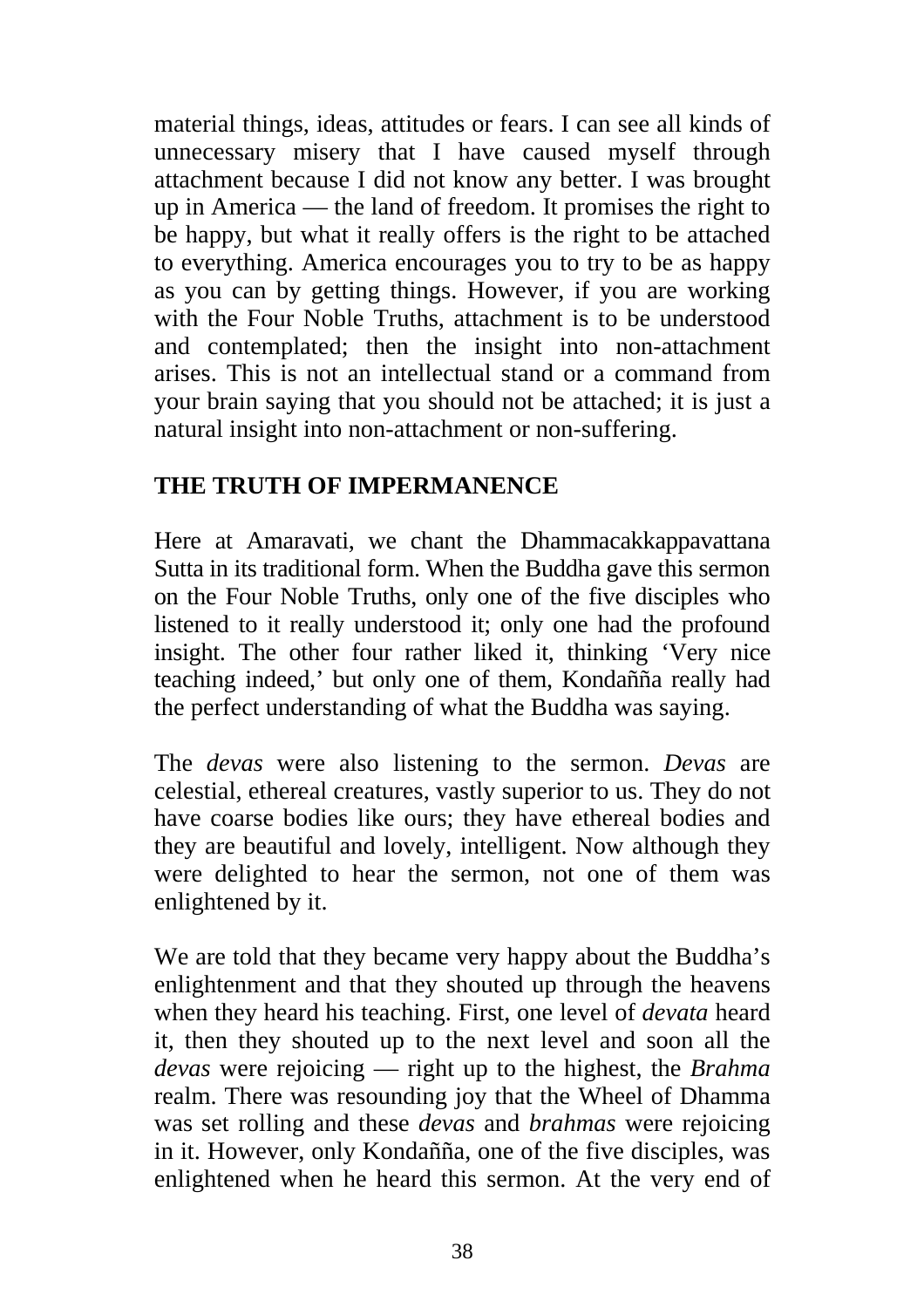the sutta, the Buddha called him 'Añña Kondañña'. 'Añña' means profound knowing, so 'Añña Kondañña' means 'Kondañña-Who-Knows.'

What did Kondañña know? What was his insight that the Buddha praised at the very end of the sermon? It was: 'All that is subject to arising is subject to ceasing.' Now this may not sound like any great knowledge but what it really implies is a universal pattern: whatever is subject to arising is subject to ceasing; it is impermanent and not self....So don't attach, don't be deluded by what arises and ceases. Don't look for your refuges, that which you want to abide in and trust, in anything that arises — because those things will cease.

If you want to suffer and waste your life, go around seeking things that arise. They will all take you to the end, to cessation, and you will not be any the wiser for it. You will just go around repeating the same old dreary habits and when you die, you will not have learned anything important from your life.

Rather than just thinking about it, really contemplate: 'All that is subject to arising is subject to ceasing.' Apply it to life in general, to your own experience. Then you will understand. Just note: beginning….ending. Contemplate how things are. This sensory realm is all about arising and ceasing, beginning and ending; there can be perfect understanding, samma ditthi, in this lifetime. I don't know how long Kondañña lived after the Buddha's sermon, but he was enlightened at that moment. Right then, he had perfect understanding.

I would like to emphasise how important it is to develop this way of reflecting. Rather than just developing a method of tranquillising your mind, which certainly is one part of the practice, really see that proper meditation is a commitment to wise investigation. It involves a courageous effort to look deeply into things, not analysing yourself and making judgements about why you suffer on a personal level, but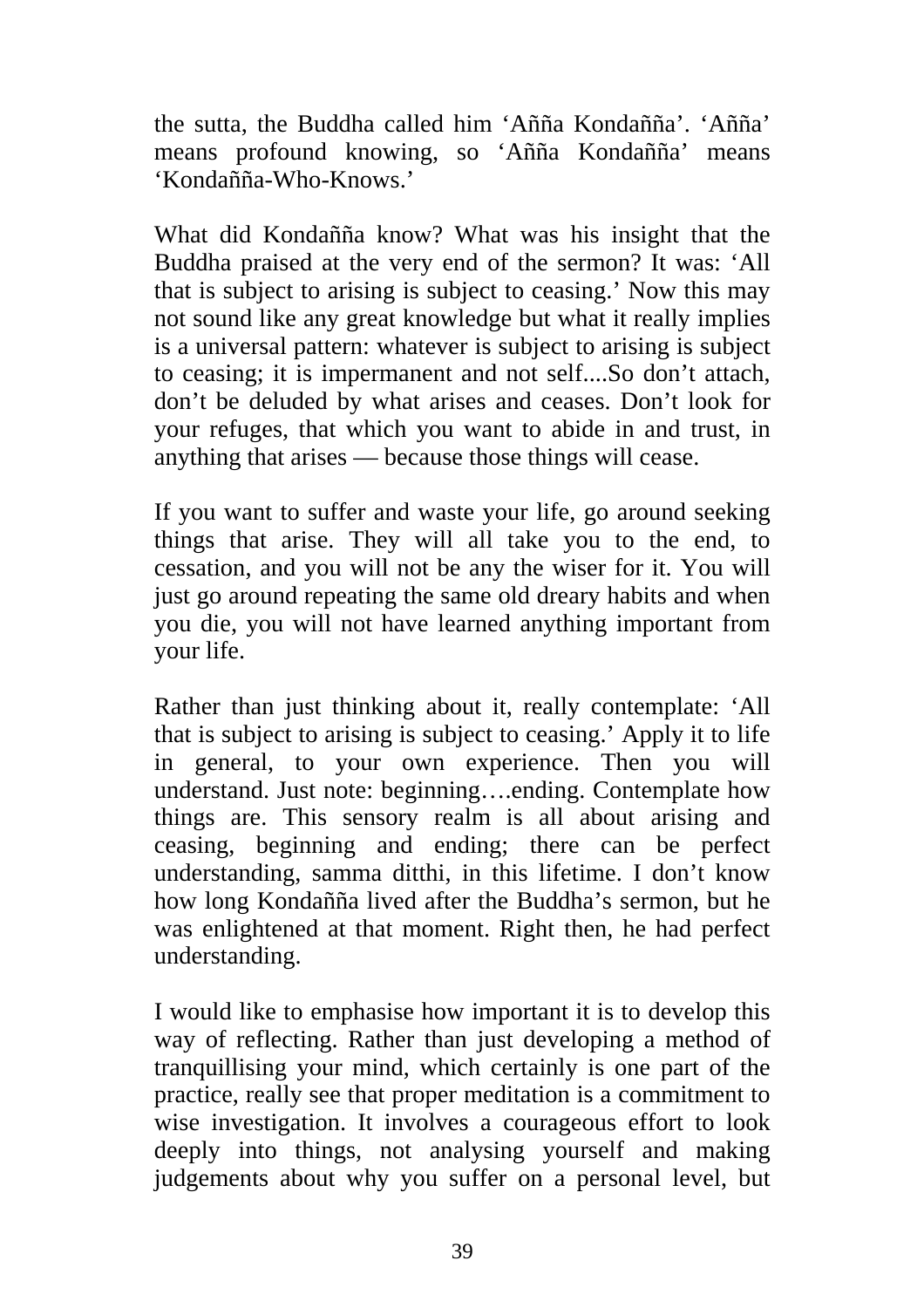<span id="page-39-0"></span>resolving to really follow the path until you have profound understanding. Such perfect understanding is based upon the pattern of arising and ceasing. Once this law is understood, everything is seen as fitting into that pattern.

This is not a metaphysical teaching: 'All that is subject to arising is subject to ceasing.' It is not about the ultimate reality — the deathless reality; but if you profoundly understand and know that all that is subject to arising is subject to ceasing, then you will *realise* the ultimate reality, the deathless, immortal truths. This is a skilful means to that ultimate realisation. Notice the difference: the statement is not a metaphysical one but one which takes us to the metaphysical realisation.

### **MORTALITY AND CESSATION**

With the reflection upon the Noble Truths, we bring into consciousness this very problem of human existence. We look at this sense of alienation and blind attachment to sensory consciousness, the attachment to that which is separate and stands forth in consciousness. Out of ignorance, we attach to desires for sense pleasures. When we identify with what is mortal or death-bound, and with what is unsatisfactory, that very attachment is suffering.

Sense pleasures are all mortal pleasures. Whatever we see, hear, touch, taste, think or feel is mortal — death-bound. So when we attach to the mortal senses, we attach to death. If we have not contemplated or understood it, we just attach blindly to mortality hoping that we can stave it off for a while. We pretend that we're going to be really happy with the things we attach to — only to feel eventually disillusioned, despairing and disappointed. We might succeed in becoming what we want, but that too is mortal. We're attaching to another death-bound condition. Then, with the desire to die, we might attach to suicide or to annihilation — but death itself is yet another death-bound condition. Whatever we attach to in these three kinds of desires, we're attaching to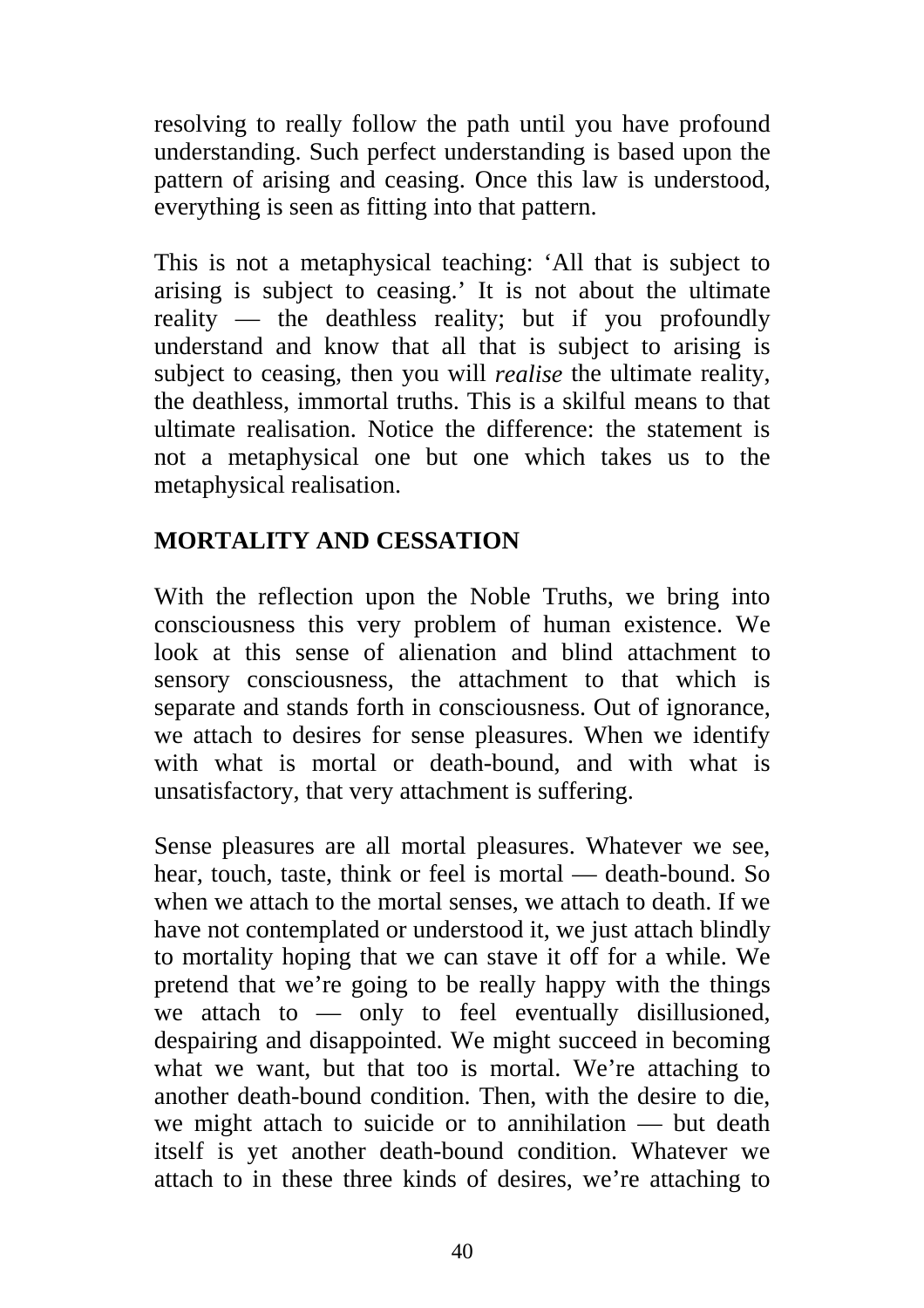<span id="page-40-0"></span>death — which means that we're going to experience disappointment or despair.

Death of the mind is despair; depression is a kind of death experience of the mind. Just as the body dies a physical death, the mind dies. Mental states and mental conditions die; we call it despair, boredom, depression and anguish. Whenever we attach, if we're experiencing boredom, despair, anguish and sorrow, we tend to seek some other mortal condition that's arising. As an example, you feel despair and you think, 'I want a piece of chocolate cake.' Off you go! For a moment you can absorb into the sweet, delicious, chocolate flavour of that piece of cake. At that moment, there's becoming — you've actually become the sweet, delicious, chocolate flavour! But you can't hold on to that very long. You swallow and what's left! Then you have to go on to do something else. This is 'becoming'.

We are blinded, caught in this becoming process on the sensual plane. But through knowing desire without judging the beauty or ugliness of the sensual plane, we come to see desire as it is. There's knowing. Then, by laying aside these desires rather than grasping at them, we experience *nirodha*, the cessation of suffering. This is the Third Noble Truth which we must realise for ourselves. We contemplate cessation. We say, 'There is cessation', and we know when something has ceased.

### **ALLOWING THINGS TO ARISE**

Before you can let things go, you have to admit them into full consciousness. In meditation, our aim is to skilfully allow the subconscious to arise into consciousness. All the despair, fears, anguish, suppression and anger is allowed to become conscious. There is a tendency in people to hold to very highminded ideals. We can become very disappointed in ourselves because sometimes we feel we are not as good as we should be or we should not feel angry — all the shoulds and shouldn'ts. Then we create desire to get rid of the bad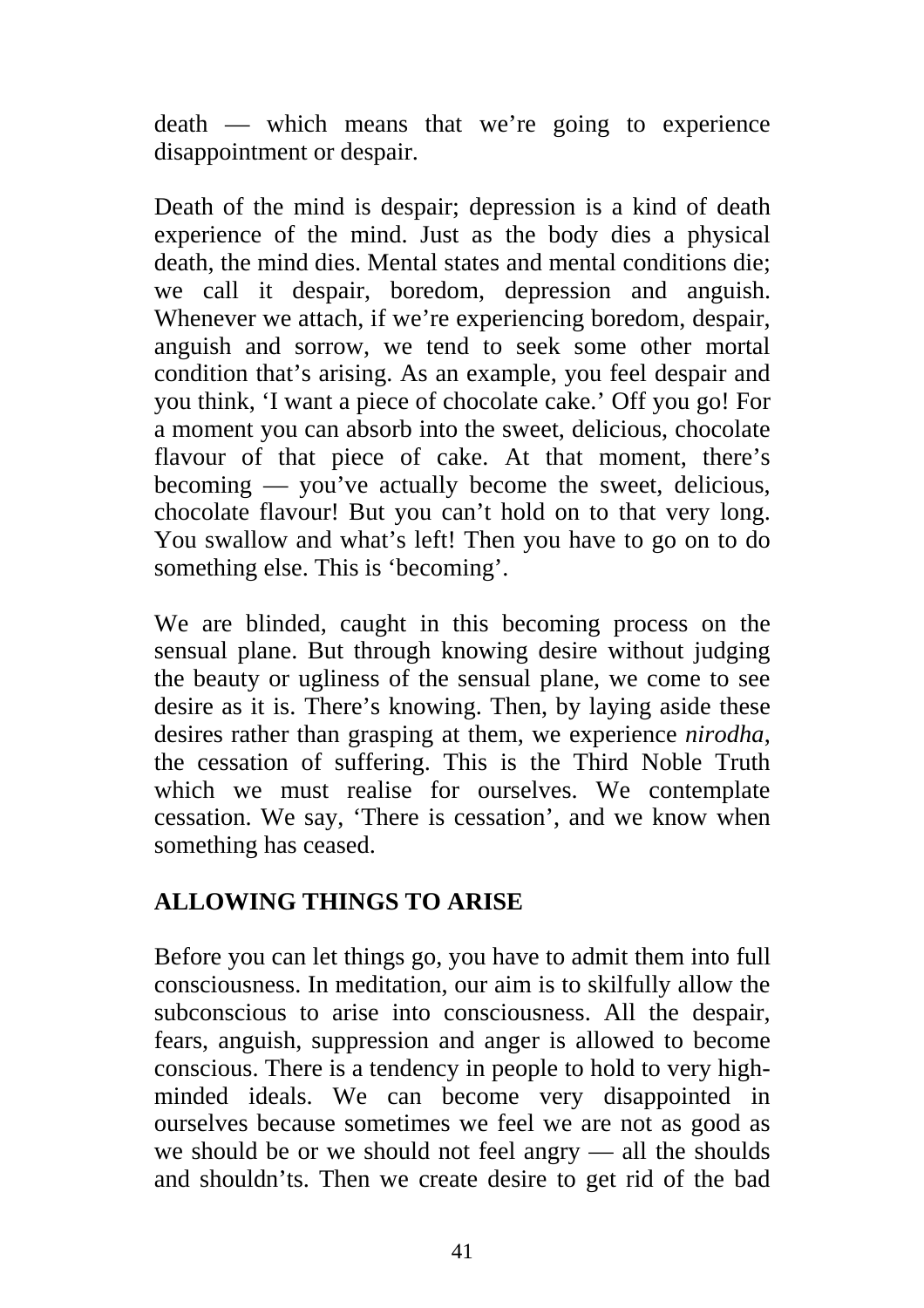things — and this desire has a righteous quality. It seems right to get rid of bad thoughts, anger and jealousy because a good person 'should not be like that'. Thus, we create guilt.

In reflecting on this, we bring into consciousness the desire to become this ideal and the desire to get rid of these bad things. And by doing that, we can let  $\alpha$  — so that rather than becoming the perfect person, you let go of that desire. What is left is the pure mind. There is no need to become the perfect person because the pure mind is where perfect people arise and cease.

Cessation is easy to understand on an intellectual level, but to *realise* it may be quite difficult because this entails abiding with what we think we cannot bear. For example, when I first started meditating, I had the idea that meditation would make me kinder and happier and I was expecting to experience blissful mind states. But during the first two months, I never felt so much hatred and anger in my life. I thought, 'This is terrible; meditation has made me worse.' But then I contemplated why was there so much hatred and aversion coming up, and I realised that much of my life had been an attempt to run away from all that. I used to be a compulsive reader. I would have to take books with me wherever I went. Anytime fear or aversion started creeping in, I would whip out my book and read; or I would smoke or munch on snacks. I had an image of myself as being a kind person that did not hate people, so any hint of aversion or hatred was repressed.

This is why during the first few months as a monk, I was so desperate for things to do. I was trying to seek something to distract myself with because I had started to remember in meditation all the things I deliberately tried to forget. Memories from childhood and adolescence kept coming up in my mind; then this anger and hatred became so conscious it just seemed to overwhelm me. But something in me began to recognise that I had to bear with this, so I did stick it out. All the hatred and anger that had been suppressed in thirty years of living rose to its peak at this time, and it burned itself out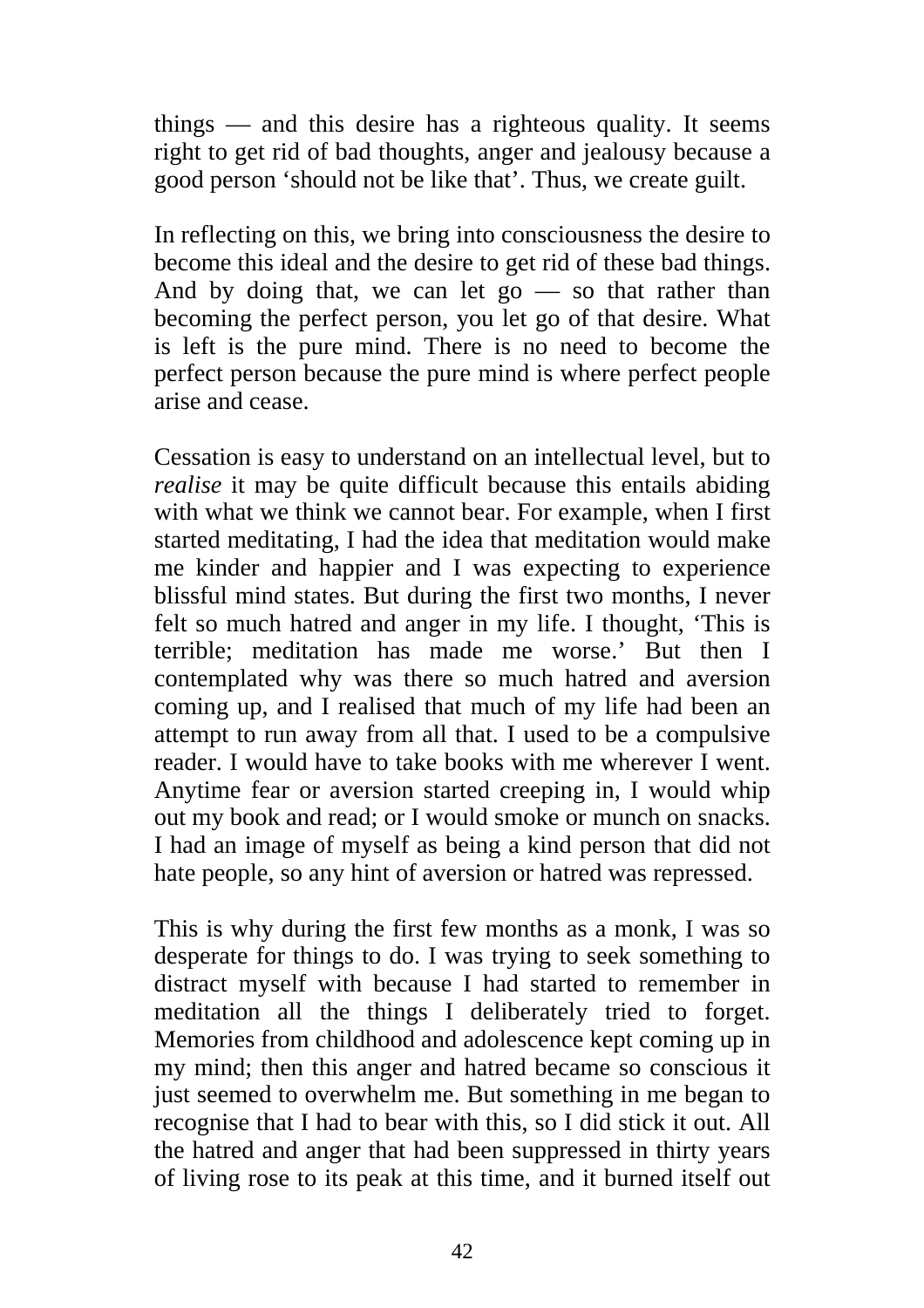and ceased through meditation. It was a process of purification.

To allow this process of cessation to work, we must be willing to suffer. This is why I stress the importance of patience. We have to open our minds to suffering because it is in embracing suffering that suffering ceases. When we find that we are suffering, physically or mentally, then we go to the actual suffering that is present. We open completely to it, welcome it, concentrate on it, allowing it to be what it is. That means we must be patient and bear with the unpleasantness of a particular condition. We have to endure boredom, despair, doubt and fear in order to understand that they cease rather than running away from them.

As long as we do not allow things to cease, we just create new *kamma* that just reinforces our habits. When something arises, we grasp it and proliferate around it; and this complicates everything. Then these things will be repeated and repeated throughout our lives — we cannot go around following our desires and fears and expect to realise peace. We contemplate fear and desire so that these do not delude us anymore; we have to know what is deluding us before we can let it go. Desire and fear are to be known as impermanent, unsatisfactory and not-self. They are seen and penetrated so that suffering can burn itself away.

It is very important here to differentiate between cessation and *annihilation* — the desire that comes into the mind to get rid of something. Cessation is the natural ending of any condition that has arisen. So it is not desire! It is not something that we create in the mind but it is the end of that which began, the death of that which is born. Therefore, cessation is not a self - it does not come about from a sense of 'I have to get rid of things,' but when we allow that which has arisen to cease. To do that, one has to abandon craving let it go. It does not mean rejecting or throwing away but abandoning means letting go of it.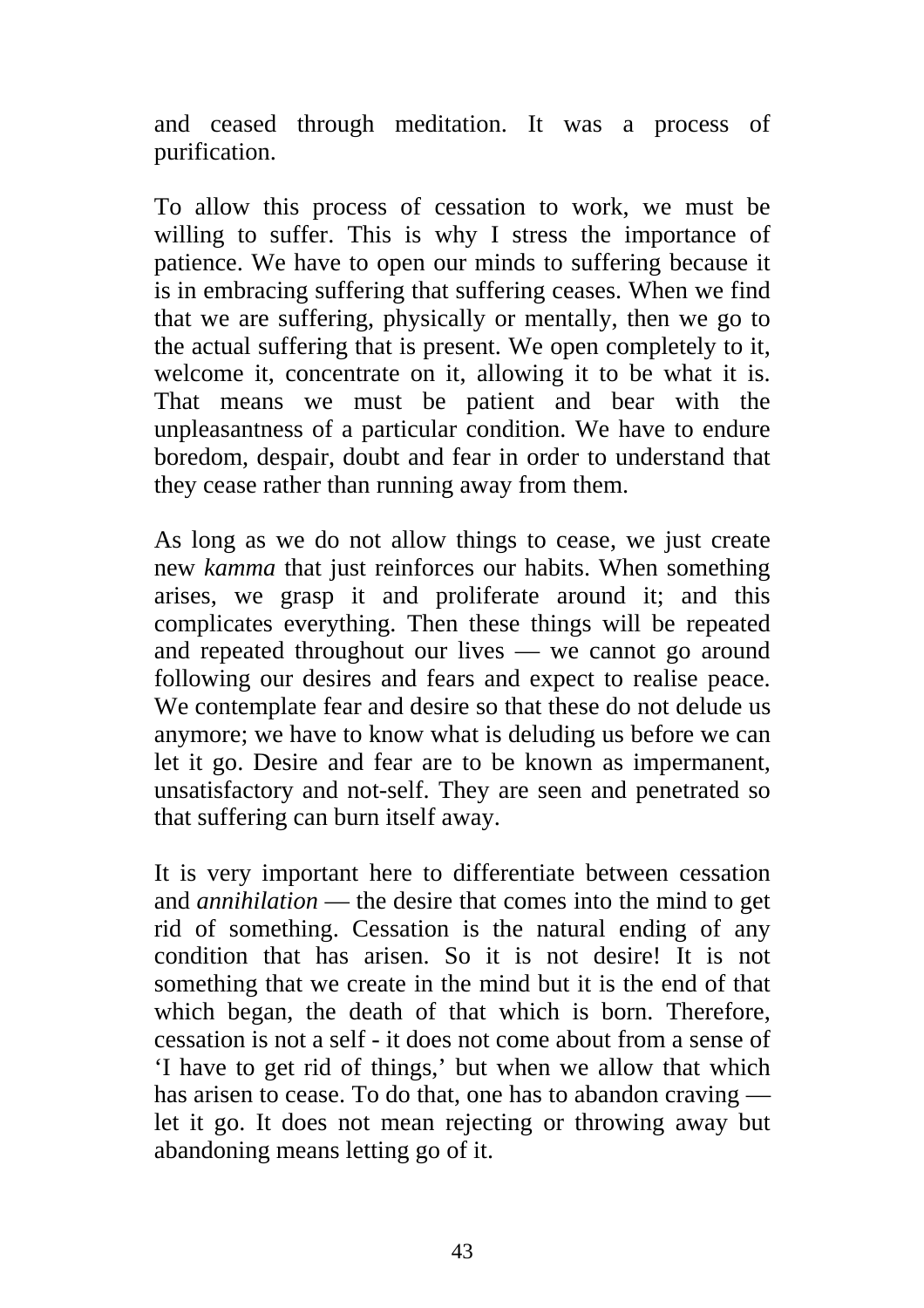Then, when it has ceased, you experience *nirodha* cessation, emptiness, non-attachment. *Nirodha* is another word for Nibbana. When you have let something go and allowed it to cease, then what is left is peace.

You can experience that peace through your own meditation. When you've let desire end in your own mind, that which is left over is very peaceful. That is true peacefulness, the Deathless. When you really know that as it is, you realise *nirodha sacca*, the Truth of Cessation, in which there's no self but there's still alertness and clarity. The real meaning of bliss is that peaceful, transcendent consciousness.

If we do not allow cessation, then we tend to operate from assumptions we make about ourselves without even knowing what we are doing. Sometimes, it is not until we start meditating that we begin to realise how in our lives so much fear and lack of confidence come from childhood experiences. I remember when I was a little boy, I had a very good friend who turned on me and rejected me. I was distraught for months after that. It left an indelible impression on my mind. Then I realised through meditation just how much a little incident like that had affected my future relationships with others — I always had a tremendous fear of rejection. I never even thought of it until that particular memory kept rising up into my consciousness during meditation. The rational mind knows that it is ridiculous to go around thinking about the tragedies of childhood. But if they keep coming up into consciousness when you are middle-aged, maybe they are trying to tell you something about assumptions that were formed when you were a child.

When you begin to feel memories or obsessive fears coming up in meditation, rather than becoming frustrated or upset by them, see them as something to be accepted into consciousness so that you can let them go. You can arrange your daily life so that you never have to look at these things; then the conditions for them to actually arise are minimal. You can dedicate yourself to a lot of important causes and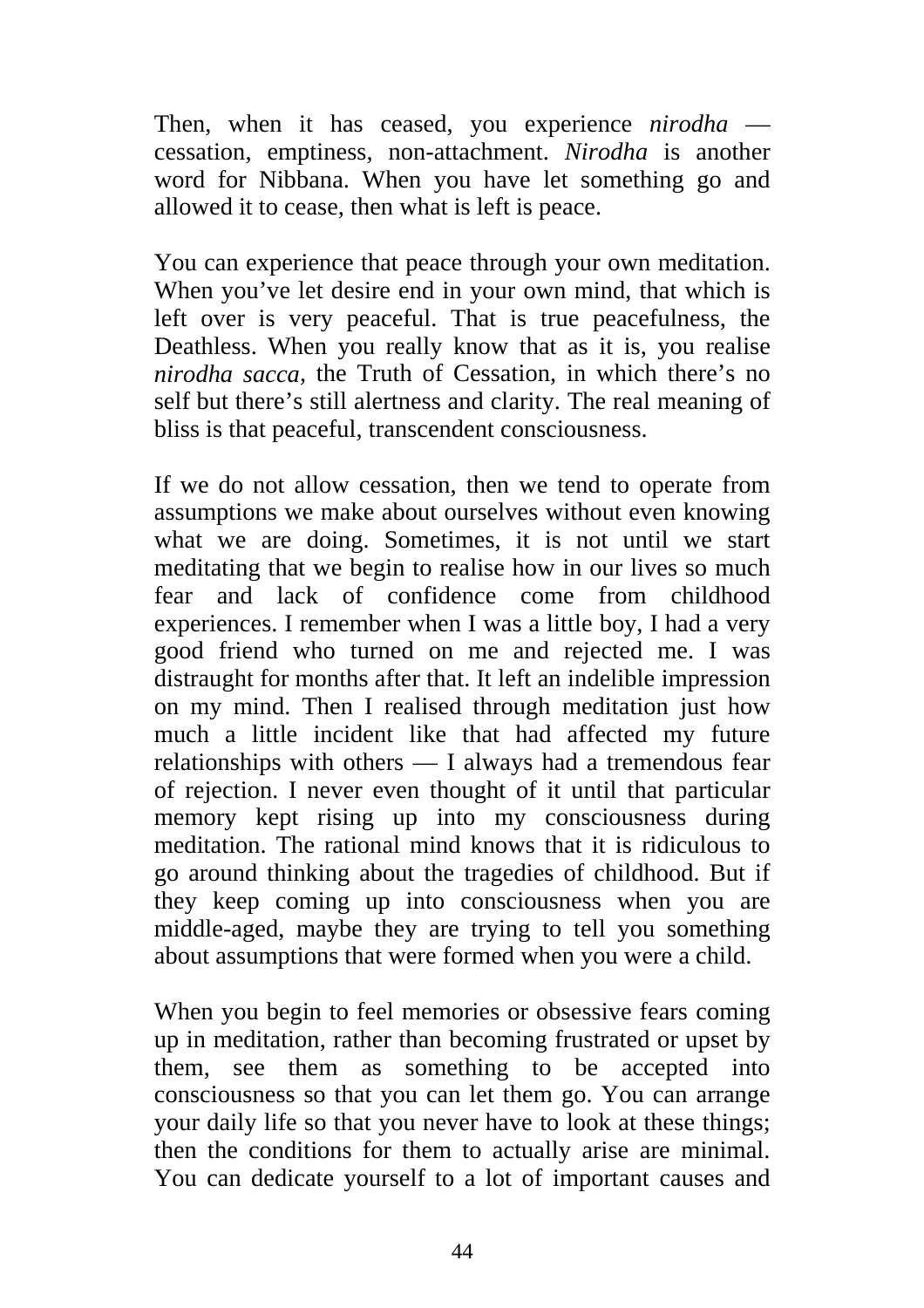<span id="page-44-0"></span>keep busy; then these anxieties and nameless fears never become conscious — but what happens when you let go? The desire or obsession moves — and it moves to cessation. It ends. And then you have the insight that there is the cessation of desire. So the third aspect of the Third Noble Truth is: cessation has been realised.

### **REALISATION**

This is to be realised. The Buddha said emphatically: 'This is a Truth to be realised here and now.' We do not have to wait until we die to find out if it's all true — this teaching is for living human beings like ourselves. Each one of us has to realise it. I may tell you about it and encourage you to do it but I can't make you realise it!

Don't think of it as something remote or beyond your ability. When we talk about Dhamma or Truth, we say that is here and now, and something we can see for ourselves. We can turn to it; we can incline towards the Truth. We can pay attention to the way it is, here and now, at this time and this place. That's mindfulness - being alert and bringing attention to the way it is. Through mindfulness, we investigate the sense of self, this sense of me and mine: my body, my feelings, my memories, my thoughts, my views, my opinions, my house, my car and so on.

My tendency was self-disparagement so, for example, with the thought: 'I am Sumedho,' I'd think of myself in negative terms: 'I'm no good.' But listen, from where does that arise and where does it cease?...or, 'I'm really better than you, I'm more highly attained. I've been living the Holy Life for a long time so I must be better than any of you?' Where does THAT arise and cease?

When there is arrogance, conceit or self-disparagement whatever it is — examine it; listen inwardly;  $T$  am....' Be aware and attentive to the space before you think it; then think it and notice the space that follows. Sustain your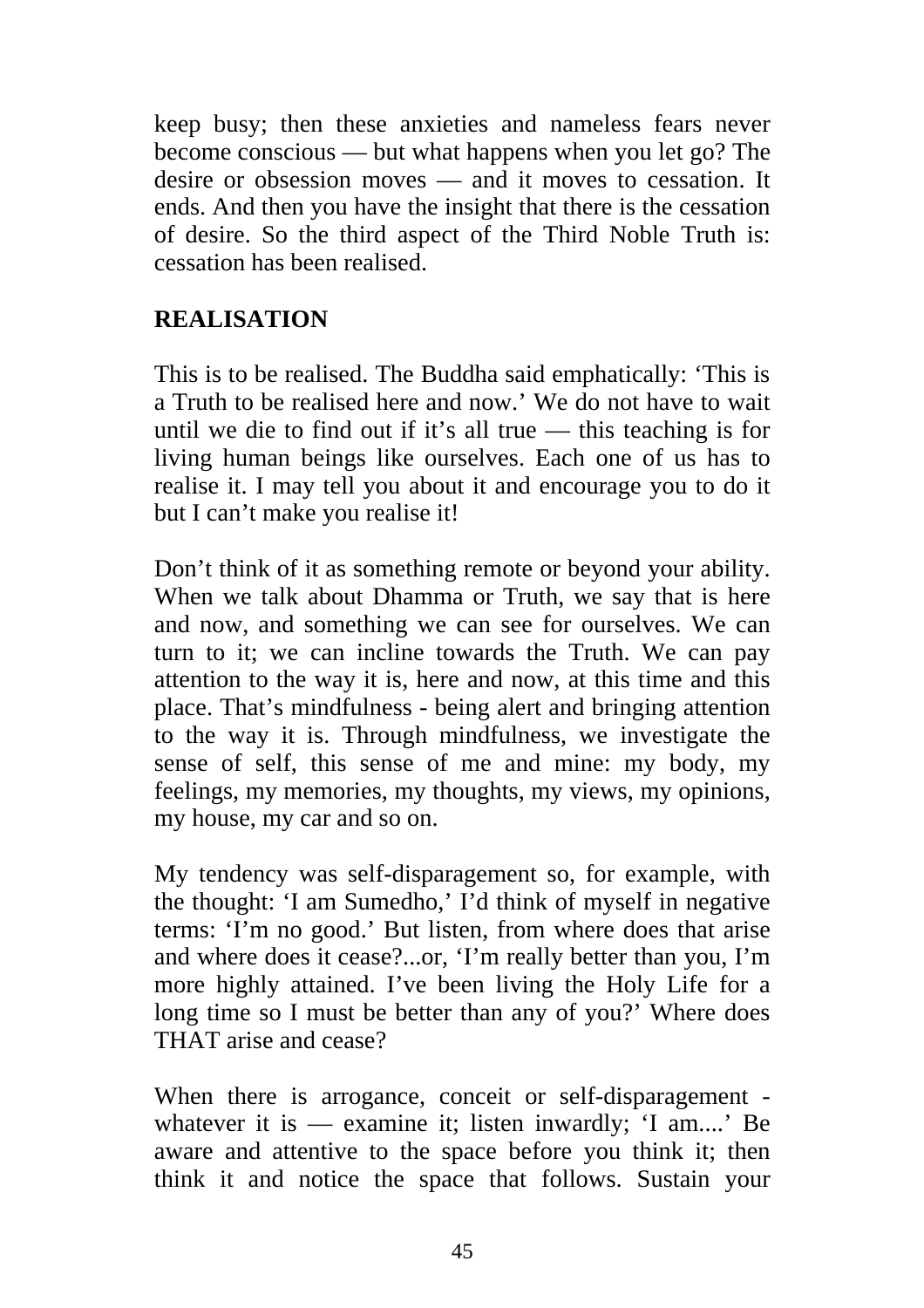attention on that emptiness at the end and see how long you can hold your attention on it. See if you can hear a kind of ringing sound in the mind, the sound of silence, the primordial sound. When you concentrate your attention on that, you can reflect: 'Is there any sense of self?' You see that when you're really empty — when there's just clarity, alertness and attention — there's no self. There's no sense of me and mine. So, I go to that empty state and I contemplate Dhamma: I think, 'This is just as it is. This body here is just this way.' I can give it a name or not but right now, it's just this way. It's not Sumedho!

There's no Buddhist monk in the emptiness. 'Buddhist monk' is merely a convention, appropriate to time and place. When people praise you and say, 'How wonderful', you can know it as someone giving praise without taking it personally. You know there's no Buddhist monk there; it's just Suchness. It's just this way. If I want Amaravati to be a successful place and it is a great success, I'm happy. But if it all fails, if no one is interested, we can't pay the electricity bill and everything falls apart — failure! But really, there's no Amaravati. The idea of a person who is a Buddhist monk or a place called Amaravati — these are only conventions, not ultimate realities. Right now it's just this way, just the way it's supposed to be. One doesn't carry the burden of such a place on one's shoulders because one sees it as it really is and there's no person to be involved in it. Whether it succeeds or fails is no longer important in the same way.

In emptiness, things are just what they are. When we are aware in this way, it doesn't mean that we are indifferent to success or failure and that we don't bother to do anything. We can apply ourselves. We know what we can do; we know what has to be done and we can do it in the right way. Then everything becomes Dhamma, the way it is. We do things because that is the right thing to be doing at this time and in this place rather than out of a sense of personal ambition or fear of failure.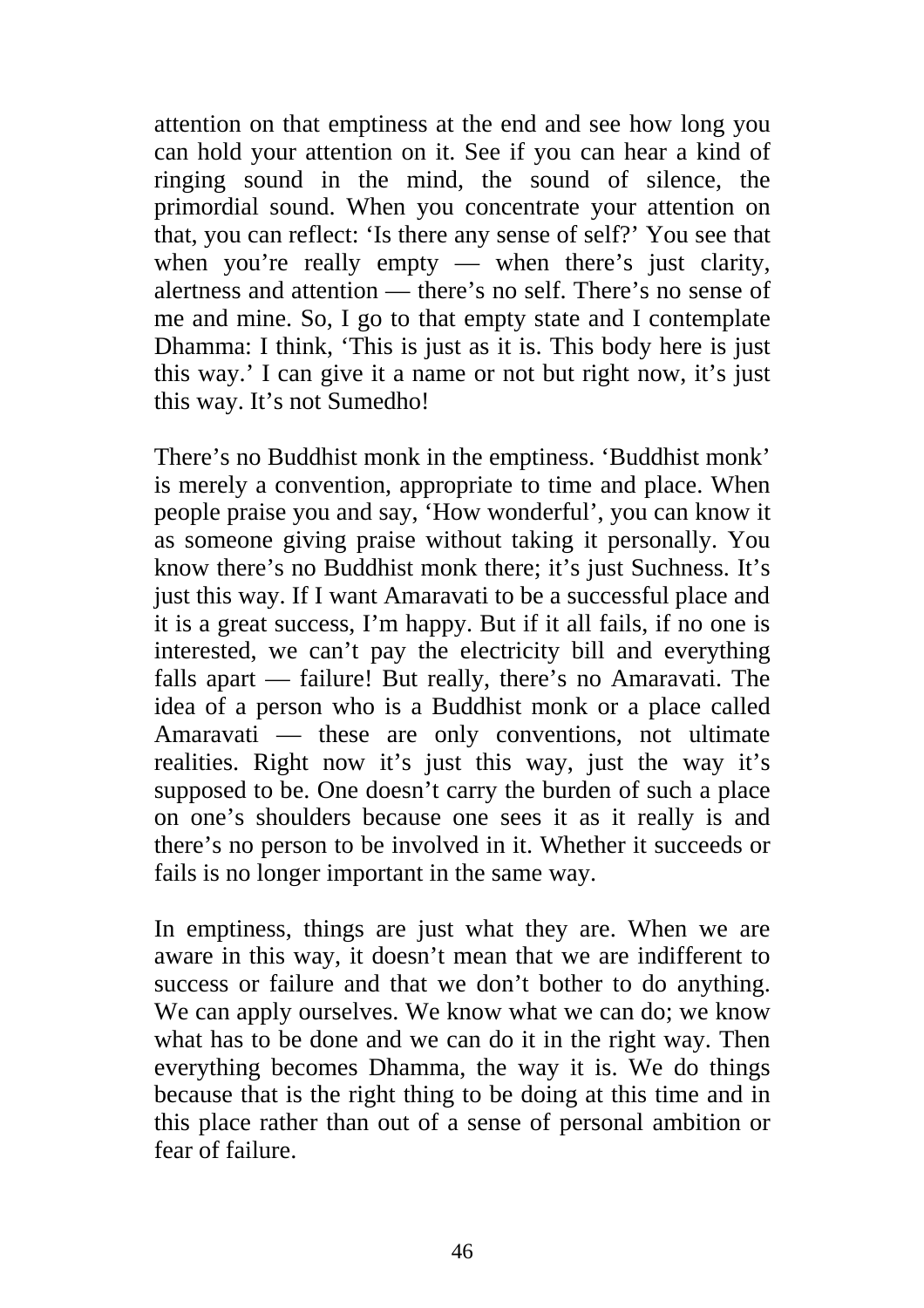The path to the cessation of suffering is the path of perfection. Perfection can be a rather daunting word because we feel very imperfect. As personalities, we wonder how we can dare to even entertain the possibility of being perfect. Human perfection is something no one ever talks about; it doesn't seem at all possible to think of perfection in regard to being human. But an arahant is simply a human being who has perfected life, someone who has learned everything there is to learn through the basic law: 'All that is subject to arising is subject to ceasing.' An arahant does not need to know everything about everything; it is only necessary to know and fully understand this law.

We use Buddha wisdom to contemplate Dhamma, the way things are. We take Refuge in Sangha, in that which is doing good and refraining from doing evil. Sangha is one thing, a community. It's not a group of individual personalities or different characters. The sense of being an individual person or a man or a woman is no longer important to us. This sense of Sangha is realised as a Refuge. There is that unity so that even though the manifestations are all individual, our realisation is the same. Through being awake, alert and no longer attached, we realise cessation and we abide in emptiness where we all merge. There's no person there. People may arise and cease in the emptiness, but there's no person. There's just clarity, awareness, peacefulness and purity.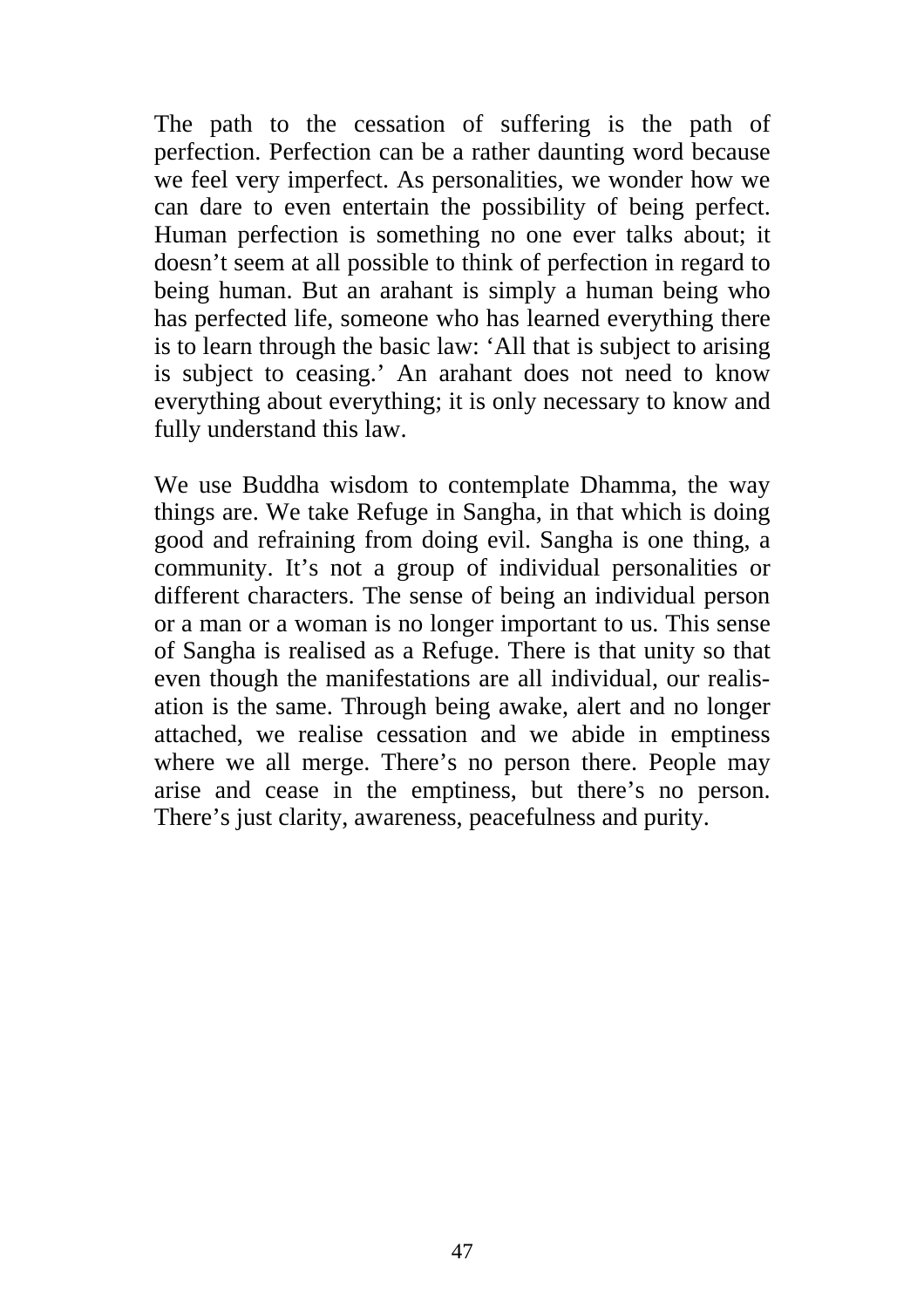### *THE FOURTH NOBLE TRUTH*

<span id="page-47-0"></span>*What is the Noble Truth of the Way Leading to the Cessation of Suffering? It is the Noble Eightfold Path, that is to say: Right View, Right Intention, Right Speech, Right Action, Right Livelihood, Right Effort, Right Mindfulness and Right Concentration.*

*There is this Noble Truth of the Path leading to the Cessation of Suffering: such was the vision, insight, wisdom, knowing and light that arose in me about things not heard before....*

*This Noble Truth must be penetrated to by cultivating the Path....*

*This Noble Truth has been penetrated to by cultivating the Path: such was the vision, insight, wisdom, knowing and light that arose in me about things not heard before.*

*[Samyutta Nikaya LVI, 11]*

The Fourth Noble Truth, like the first three, has three aspects. The first aspect is: 'There is the Eightfold Path, the *atthangika magga* — the way out of suffering.' It is also called the *ariya magga*, the Ariyan or Noble Path. The second aspect is: 'This path should be developed.' The final insight into arahantship is: 'This path has been fully developed.'

The Eightfold Path is presented in a sequence: beginning with Right (or perfect) Understanding, *samma ditthi*, it goes to Right (or perfect) Intention or Aspiration, *samma sankappa*; these first two elements of the path are grouped together as Wisdom (*pañña*). Moral commitment (*sila*) flows from *pañña*; this covers Right Speech, Right Action and Right Livelihood — also referred to as perfect speech, perfect action and perfect livelihood, *samma vaca*, *samma kammanta* and *samma ajiva*.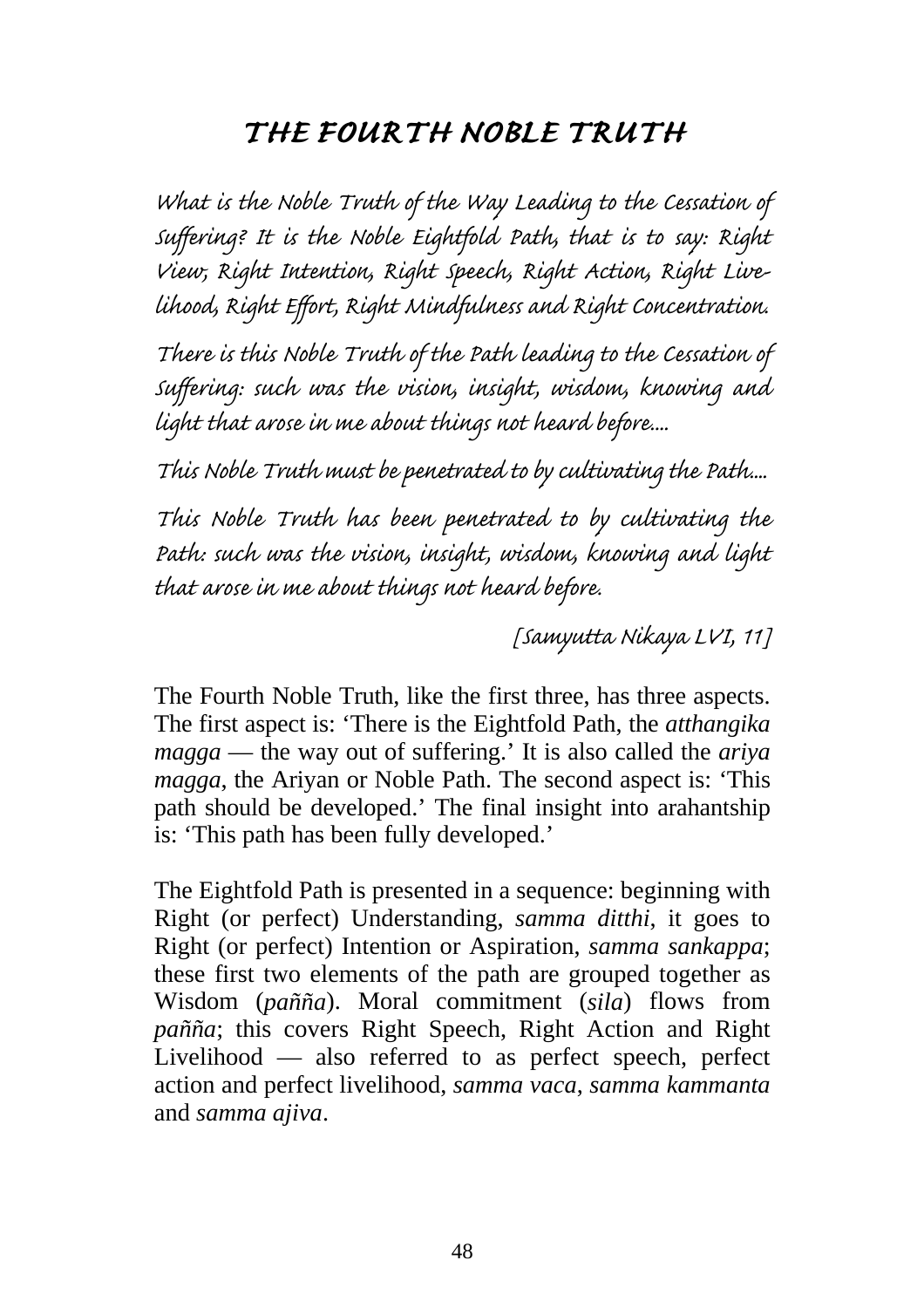Then we have Right Effort, Right Mindfulness and Right Concentration, *samma vayama*, *samma sati* and *samma samadhi*, which flow naturally from *sila*. These last three provide emotional balance. They are about the heart — the heart that is liberated from self-view and from selfishness. With Right Effort, Right Mindfulness and Right Concentration, the heart is pure, free from taints and defilements. When the heart is pure, the mind is peaceful. Wisdom (*pañña*), or Right Understanding and Right Aspiration, comes from a pure heart. This takes us back to where we started.

These, then, are the elements of the Eightfold Path, grouped in three sections:

1. Wisdom (*pañña*)

Right Understanding (*samma ditthi*) Right Aspiration (*samma sankappa*)

2. Morality (*sila*)

Right Speech (*samma vaca*) Right Action (*samma kammanta*) Right Livelihood (*samma ajiva*)

#### 3. Concentration (*samadhi*)

Right Effort (*samma vayama*) Right Mindfulness (*samma sati*) Right Concentration (*samma samadhi*)

The fact that we list them in order does not mean that they happen in a linear way, in sequence — they arise together. We may talk about the Eightfold Path and say 'First you have Right Understanding, then you have Right Aspiration, then....' But actually, presented in this way, it simply teaches us to reflect upon the importance of taking responsibility for what we say and do in our lives.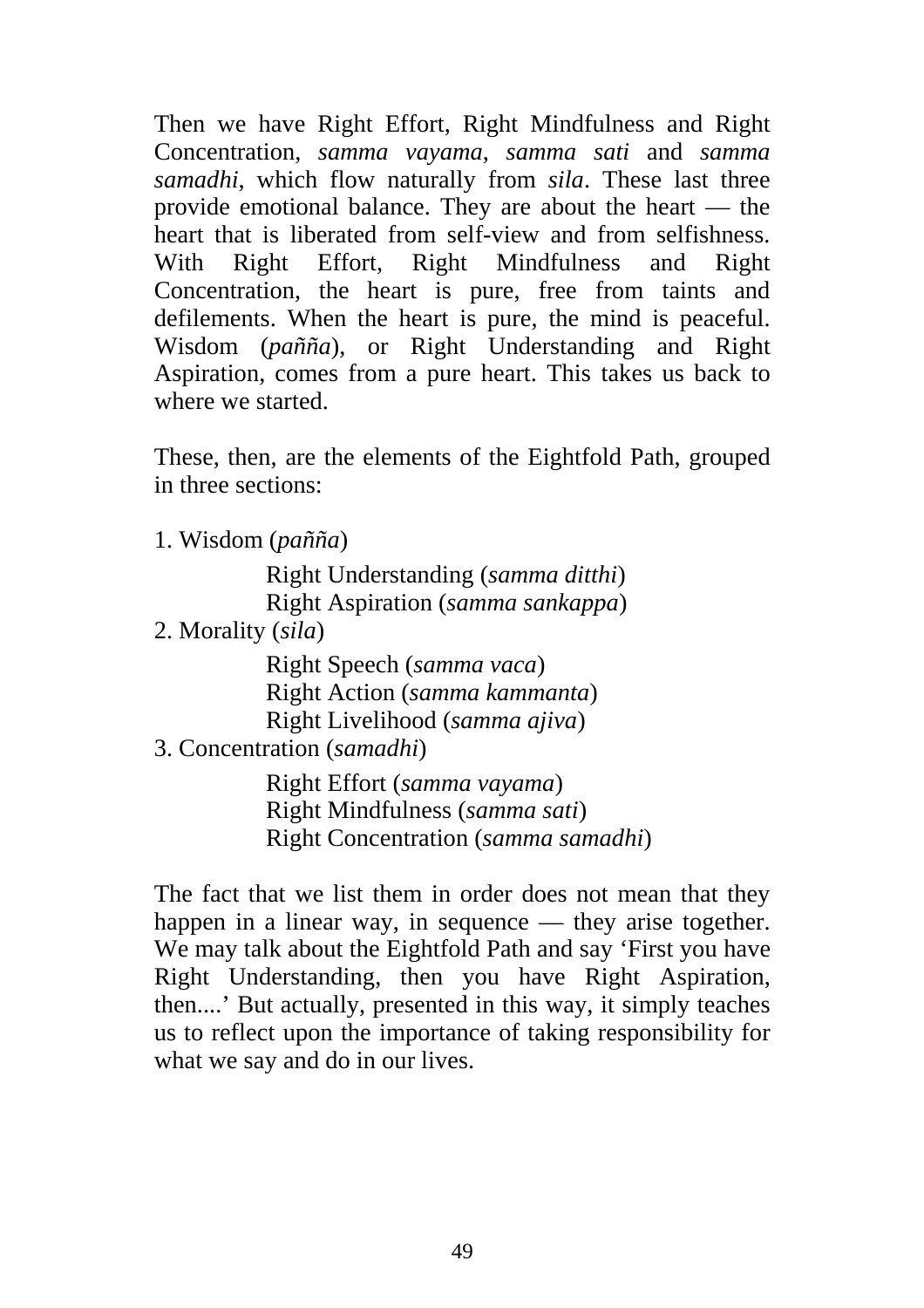### <span id="page-49-0"></span>**RIGHT UNDERSTANDING**

The first element of the Eightfold Path is Right Understanding which arises through insights into the first three Noble Truths. If you have these insights, then there is perfect understanding of Dhamma — the understanding that: 'All that is subject to arising is subject to ceasing.' It's as simple as that. You do not have to spend much time reading 'All that is subject to arising is subject to ceasing' to understand the words, but it takes quite a while for most of us to really know what the words mean in a profound way rather than just through cerebral understanding.

To use modern colloquial English, insight is really gut knowledge — it's not just from ideas. It's no longer, 'I *think* I know', or 'Oh yes, that seems a reasonable, sensible thing. I agree with that. I like that thought.' That kind of understanding is still from the brain whereas insight knowledge is profound. It is really known and doubt is no longer a problem.

This deep understanding comes from the previous nine insights. So there is a sequence leading to Right Understanding of things as they are, namely that: All that is subject to arising is subject to ceasing and is not-self. With Right Understanding, you have given up the illusion of a self that is connected to mortal conditions. There is still the body, there are still feelings and thoughts, but they simply are what they are — there is no longer the belief that you are your body or your feelings or your thoughts. The emphasis is on 'Things are what they are.' We are not trying to say that things are not anything at all or that they are not what they are. They are exactly what they are and nothing more. But when we are ignorant, when we have not understood these truths, we tend to think things are more than what they are. We believe all kinds of things and we create all kinds of problems around the conditions that we experience.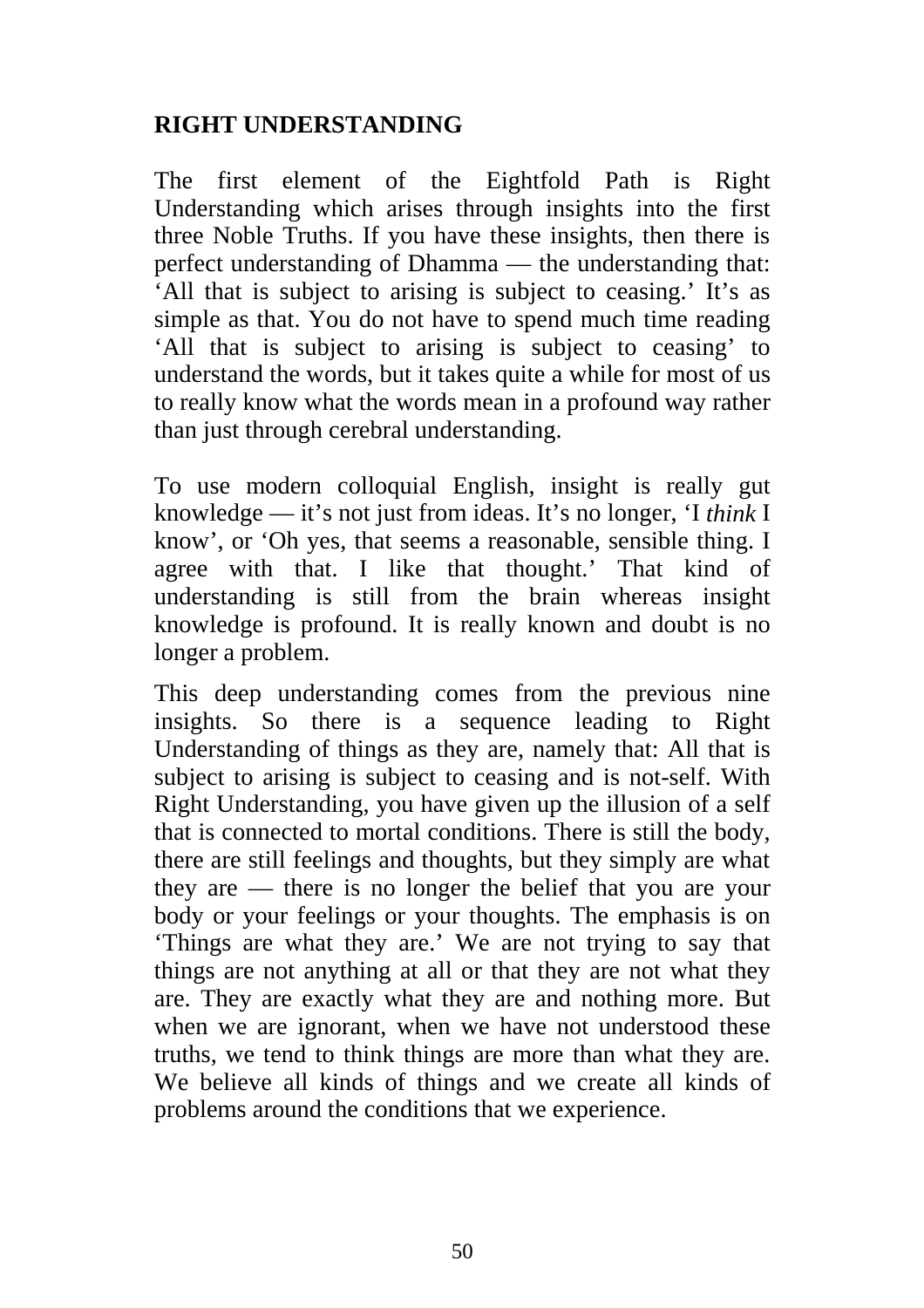So much of human anguish and despair comes from the added extra that is born of ignorance in the moment. It is sad to realise how the misery and anguish and despair of humanity is based upon delusion; the despair is empty and meaningless. When you see this, you begin to feel infinite compassion for all beings. How can you hate anyone or bear grudges or condemn anyone who is caught in this bond of ignorance? Everyone is influenced to do the things they do by their wrong views of things.

\*\* \*\* \*\*

As we meditate, we experience some tranquillity, a measure of calm in which the mind has slowed down. When we look at something like a flower with a calm mind, we are looking at it as it is. When there is no grasping — nothing to gain or get rid of — then if what we see, hear or experience through the senses is beautiful, it is truly beautiful. We are not criticising it, comparing it, trying to possess or own it; we find delight and joy in the beauty around us because there is no need to make anything out of it. It is exactly what it is.

Beauty reminds us of purity, truth and ultimate beauty. We should not see it as a lure to delude us: 'These flowers are here just to attract me so I'll get deluded by them' — that's the attitude of the old meditating grump! When we look at a member of the opposite sex with a pure heart, we appreciate the beauty without the desire for some kind of contact or possession. We can delight in the beauty of other people, both men and women, when there is no selfish interest or desire. There is honesty; things are as they are. This is what we mean by liberation or vimutti in Pali. We are liberated from those bonds that distort and corrupt the beauty around us, such as the bodies we have. However, our minds can get so corrupt and negative and depressed and obsessed with things, that we no longer see them as they are. If we don't have Right Understanding, we see everything through increasingly thick filters and veils.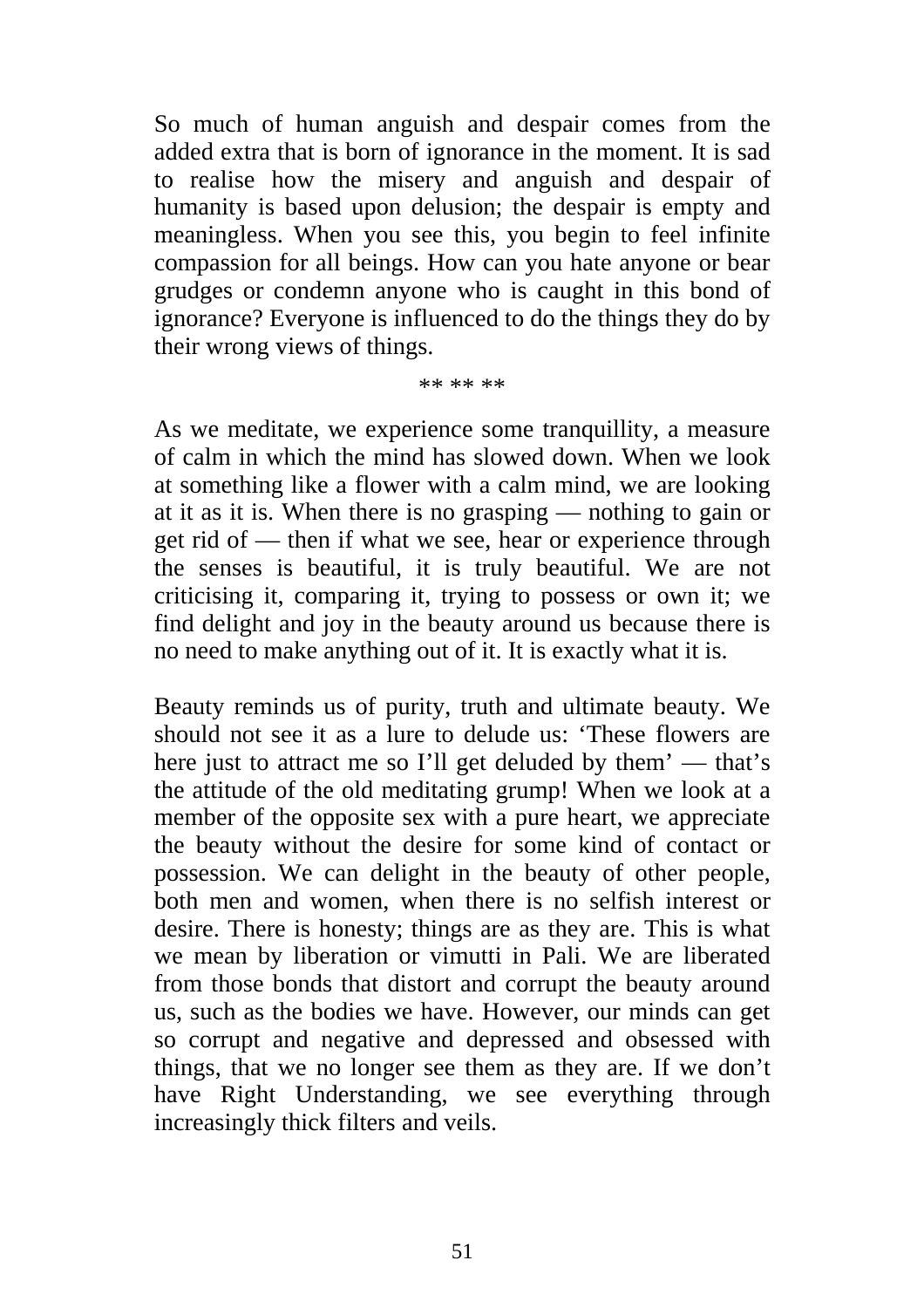Right Understanding is to be developed through reflection, using the Buddha's teaching. The Dhammacakkappavattana Sutta is a very interesting teaching to contemplate and use as a reference for reflection. We can also use other suttas from the *tipitaka*\*, such as those dealing with *paticcasamuppada* (*dependent origination*\*). This is a fascinating teaching to reflect upon. If you can contemplate such teachings, you can see very clearly the difference between the way things are as Dhamma and the point where we tend to create delusion out of the way things are. That is why we need to establish full conscious awareness of things as they are. If there is knowledge of the Four Noble Truths, then there is Dhamma.

With Right Understanding, everything is seen as Dhamma; for example: we are sitting here....This is Dhamma. We don't think of this body and mind as a personality with all its views and opinions and all the conditioned thoughts and reactions that we have acquired through ignorance. We reflect upon this moment now as: 'This is the way it is. This is Dhamma.' We bring into the mind the understanding that this physical formation is simply Dhamma. It is not self; it is not personal.

Also, we see the sensitivity of this physical formation as Dhamma rather than taking it personally: 'I'm sensitive,' or 'I'm not sensitive;' 'You're not sensitive to me. Who's the most sensitive?'....'Why do we feel pain? Why did God create pain; why didn't he just create pleasure? Why is there so much misery and suffering in the world? It's unfair. People die and we have to separate from the people we love; the anguish is terrible.'

There is no Dhamma in that, is there? It's all self-view: 'Poor me. I don't like this, I don't want it to be this way. I want security, happiness, pleasure and all the best of everything. It's not fair that my parents were not arahants when I came into the world. It's not fair that they never elect arahants to be Prime Minister of Britain. If everything were fair, they would elect arahants to be Prime Minister!'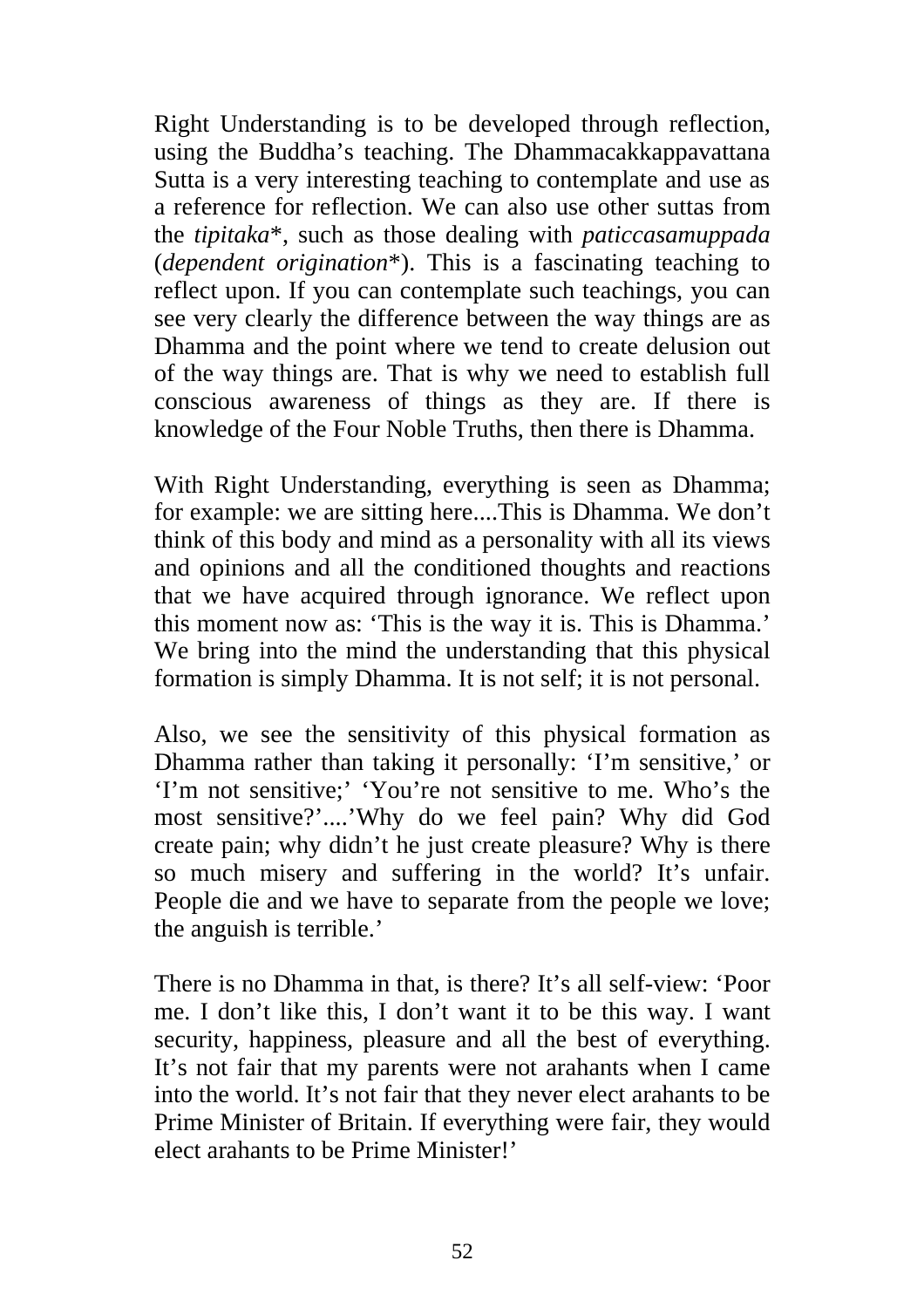I am trying to take this sense of 'It's not right, it's not fair' to an absurdity in order to point out how we expect God to create everything for us and to make us happy and secure. That is often what people think even if they don't say so. But when we reflect, we see 'This is the way it is. Pain is like this and this is what pleasure is like. Consciousness is this way.' We feel. We breathe. We can aspire.

When we reflect, we contemplate our own humanity as it is. We don't take it on a personal level any more or blame anyone because things are not exactly as we like or want. It is the way it is and we are the way we are. You might ask why we can't all be exactly the same — with the same anger, the same greed and the same ignorance; without all the variations and permutations. However, even though you can trace human experience to basic things, each one of us has our own *kamma*\* to deal with — our own obsessions and tendencies, which are always different in quality and quantity to those of someone else.

Why can't we all be exactly equal, have exactly the same of everything and all look alike — one androgynous being? In a world like that, nothing would be unfair, no differences would be allowed, everything would be absolutely perfect and there would be no possibility of inequality. But as we recognise Dhamma, we see that, within the realm of conditions, no two things are identical. They are all quite different, infinitely variable and changing, and the more we try to make conditions conform to our ideas, the more frustrated we get. We try to create each other and a society to fit the ideas we have of how things should be, but we always end up feeling frustrated. With reflection, we realise: 'This is the way it is,' this is the way things have to be — they can only be this way.

Now that is not a fatalistic or negative reflection. It is not an attitude of: 'That's the way it is and there's nothing you can do about it.' It is a very positive response of accepting the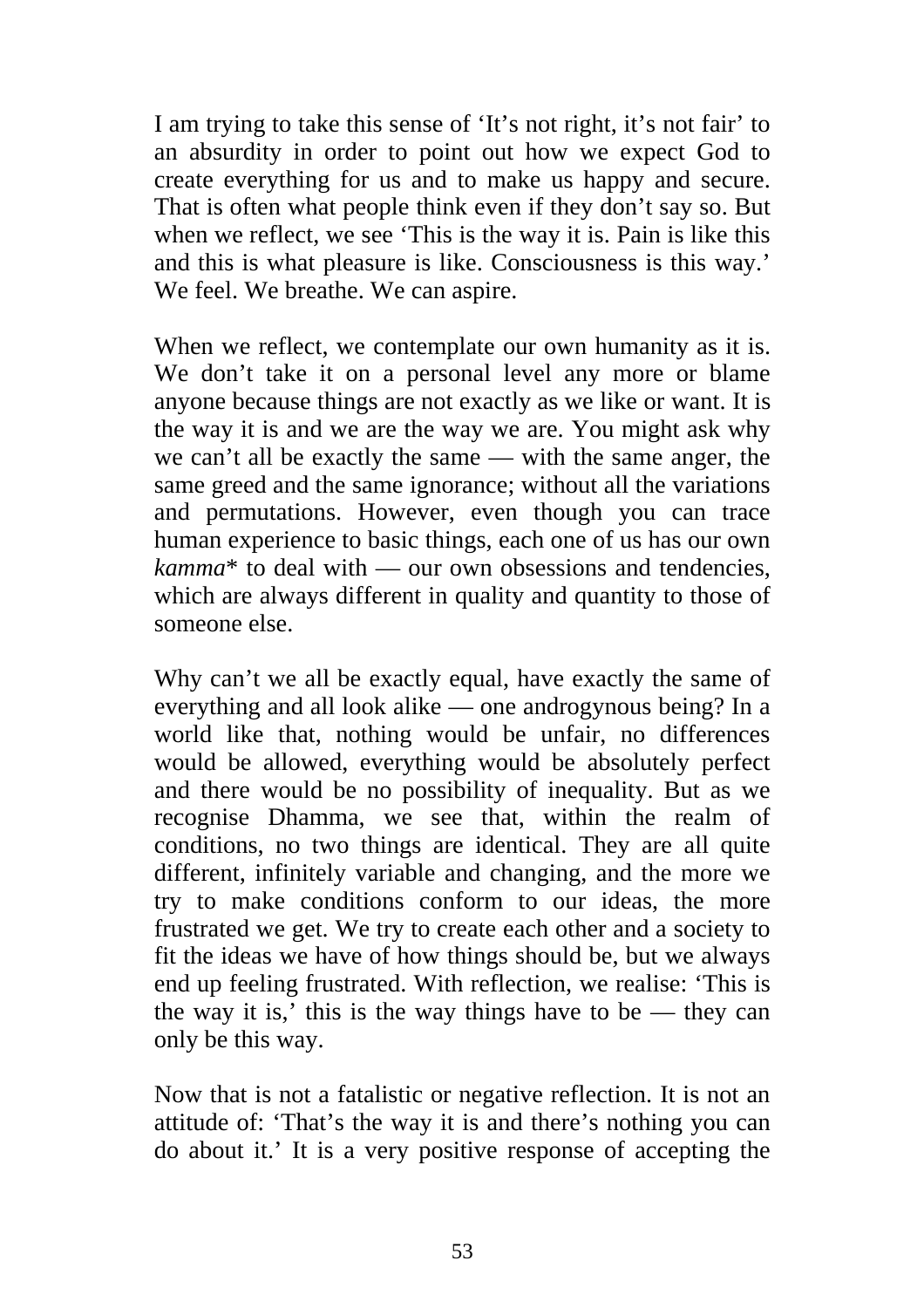<span id="page-53-0"></span>flow of life for what it is. Even if it is not what we want, we can accept it and learn from it.

\*\* \*\* \*\*

We are conscious, intelligent beings with retentive memory. We have language. Over the past several thousand years, we have developed reason, logic and discriminative intelligence. What we must do is figure out how to use these capacities as tools for realisation of Dhamma rather than as personal acquisitions or personal problems. People who develop their discriminative intelligence often end up turning it upon themselves; they become very self-critical and even begin to hate themselves. This is because our discriminative faculties tend to focus upon what is wrong with everything. That is what discrimination is about: seeing how *this* is different from *that*. What you do that to yourself, what do you end up with? Just a whole list of flaws and faults that make you sound absolutely hopeless.

When we are developing Right Understanding, we use our intelligence for reflection and contemplation of things. We also use our mindfulness and wisdom together. So now we are using our ability to discriminate with wisdom (*vijja*) rather than with ignorance (*avijja*). This teaching of the Four Noble Truths is to help you to use you intelligence — your ability to contemplate, reflect and think  $-$  in a wise way rather than in a self-destructive, greedy or hateful way.

#### **RIGHT ASPIRATION**

The second element of the Eightfold path is *samma sankappa*. Sometimes this is translated as 'Right Thought', thinking in the right way. However, it actually has more of a dynamic quality - like 'intention', 'attitude' or 'aspiration'. I like to use 'aspiration' which is somehow very meaningful in this Eightfold Path — because we do aspire.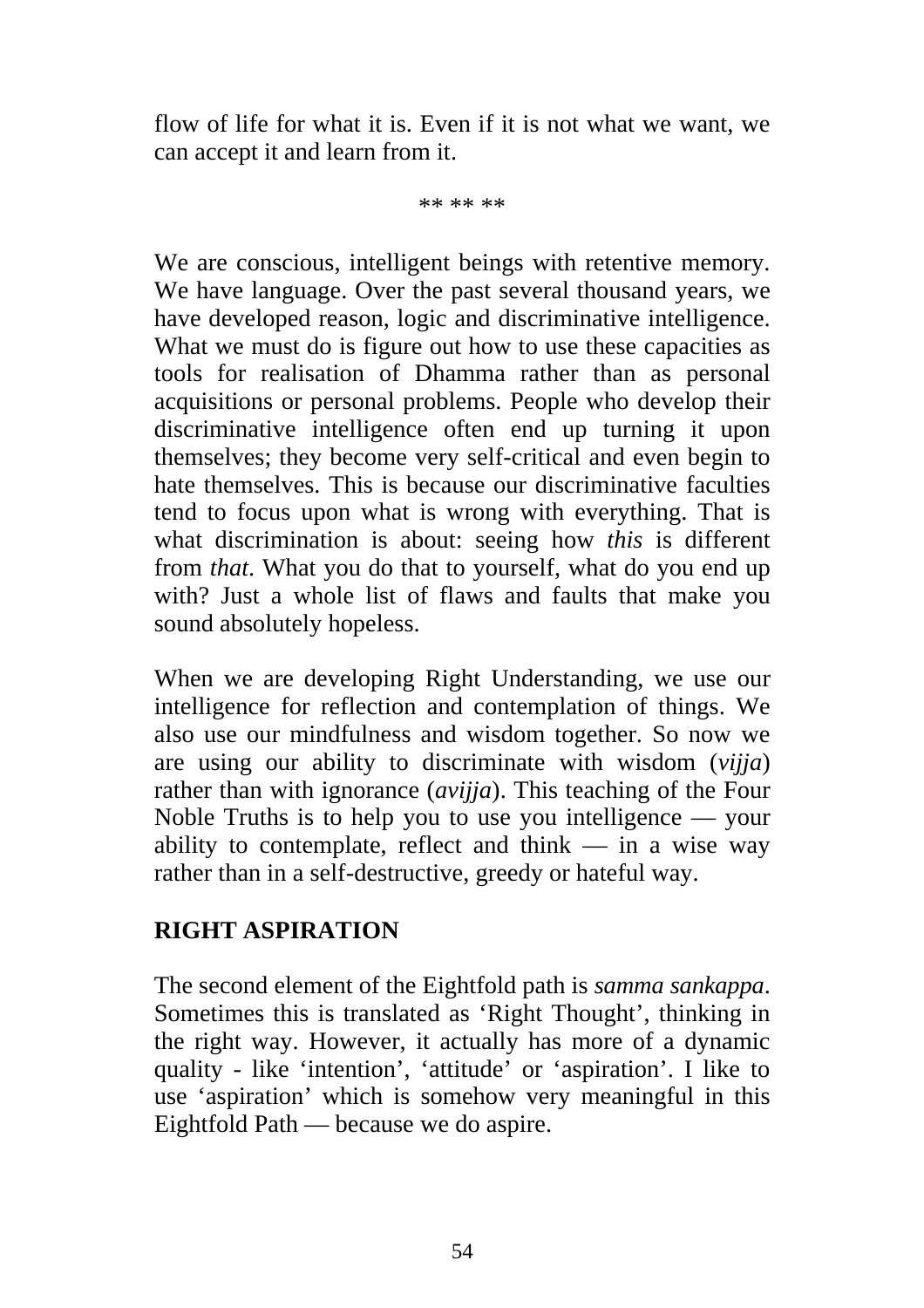It is important to see that aspiration is not desire. The Pali word '*tanha*' means desire that comes out of ignorance, whereas '*sankappa*' means aspiration not coming from ignorance. Aspiration might seem like a kind of desire to us because in English we use the word 'desire' for everything of that nature — either aspiring or wanting. You might think that aspiration is a kind of *tanha*, wanting to become enlightened (*bhava tanha*) — but *samma sankappa* comes from Right Understanding, seeing clearly. It is not wanting to become anything; it is not the desire to become an enlightened person. With Right Understanding, that whole illusion and way of thinking no longer makes sense.

Aspiration is a feeling, an intention, attitude or movement within us. Our spirit rises, it does not sink downwards — it is not desperation! When there is Right Understanding, we aspire to truth, beauty and goodness. *Samma ditthi* and *samma sankappa*, Right Understanding and Right Aspiration, are called *pañña* or wisdom and they make up the first of the three sections in the Eightfold Path.

\*\* \*\* \*\*

We can contemplate: Why is it that we still feel discontented, even when we have the best of everything? We are not completely happy even if we have a beautiful house, a car, the perfect marriage, lovely bright children and all the rest of it — and we are certainly not contented when we do not have all these things!....If we don't have them, we can think, 'Well, if I had the best, then I'd be content.' But we wouldn't be. The earth is not the place for our contentment; it's not supposed to be. When we realise that, we no longer expect contentment from planet earth; we do not make that demand.

Until we realise that this planet cannot satisfy all our wants, we keep on asking, 'Why can't you make me content, Mother Earth?' We are like little children who suckle their mother, constantly trying to get the most out of her and wanting her always to nurture and feed them and make them feel content.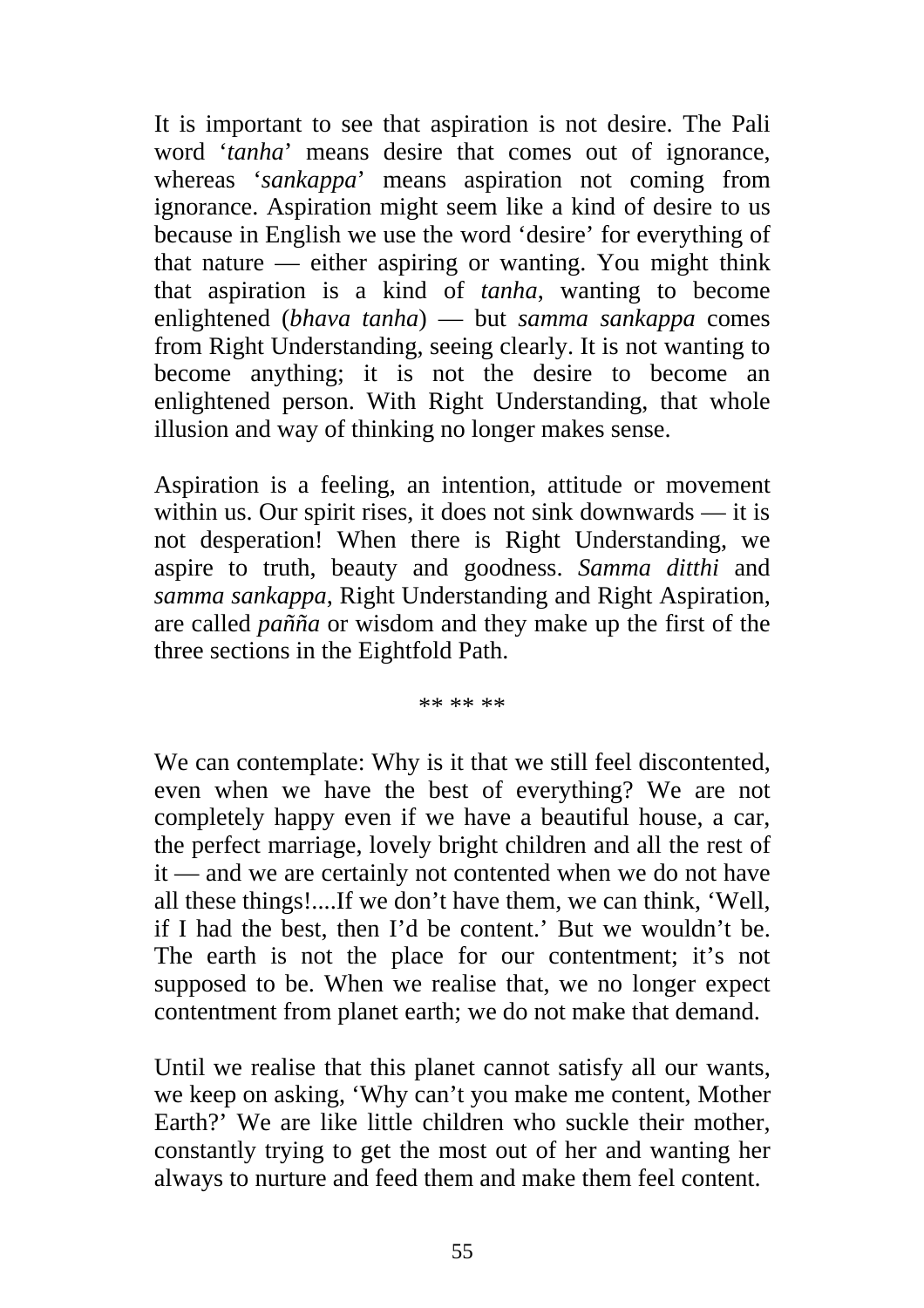If we were content, we would not wonder about things. Yet we do recognise that there is something more than just the ground under our feet; there is something above us that we cannot quite understand. We have the ability to wonder and ponder about life, to contemplate its meaning. If you want to know the meaning of your life, you cannot be content with material wealth, comfort and security alone.

So we aspire to know the truth. You might think that that is a kind of presumptuous desire or aspiration, 'Who do I think I am? Little old me trying to know the truth about everything.' But there is that aspiration. Why do we have it if it is not possible? Consider the concept of ultimate reality. An absolute or ultimate truth is a very refined concept; the idea of God, the Deathless of the immortal, is actually a very refined thought. We aspire to know that ultimate reality. The animal side of us does not aspire; it does not know anything about such aspirations. But there is in each of us an intuitive intelligence that wants to know; it is always with us but we tend to not notice it; we do not understand it. We tend to discard or mistrust it — especially modern materialists. They just think it is fantasy and not real.

As for myself, I was really happy when I realised that the planet is not my real home. I had always suspected it. I can remember even as a small child thinking, 'I don't really belong here.' I have never particularly felt that planet Earth is where I really belong — even before I was a monk, I never felt that I fitted into the society. For some people, that could be just a neurotic problem, but perhaps it could also be a kind of intuition children often have. When you are innocent, your mind is very intuitive. The mind of a child is more intuitively in touch with the mysterious forces than most adult minds are. As we grow up we become conditioned to think in very set ways and to have fixed ideas about what is real and what is not. As we develop our egos, society dictates what is real and what is not, what is right and what is wrong, and we begin to interpret the world through these fixed perceptions.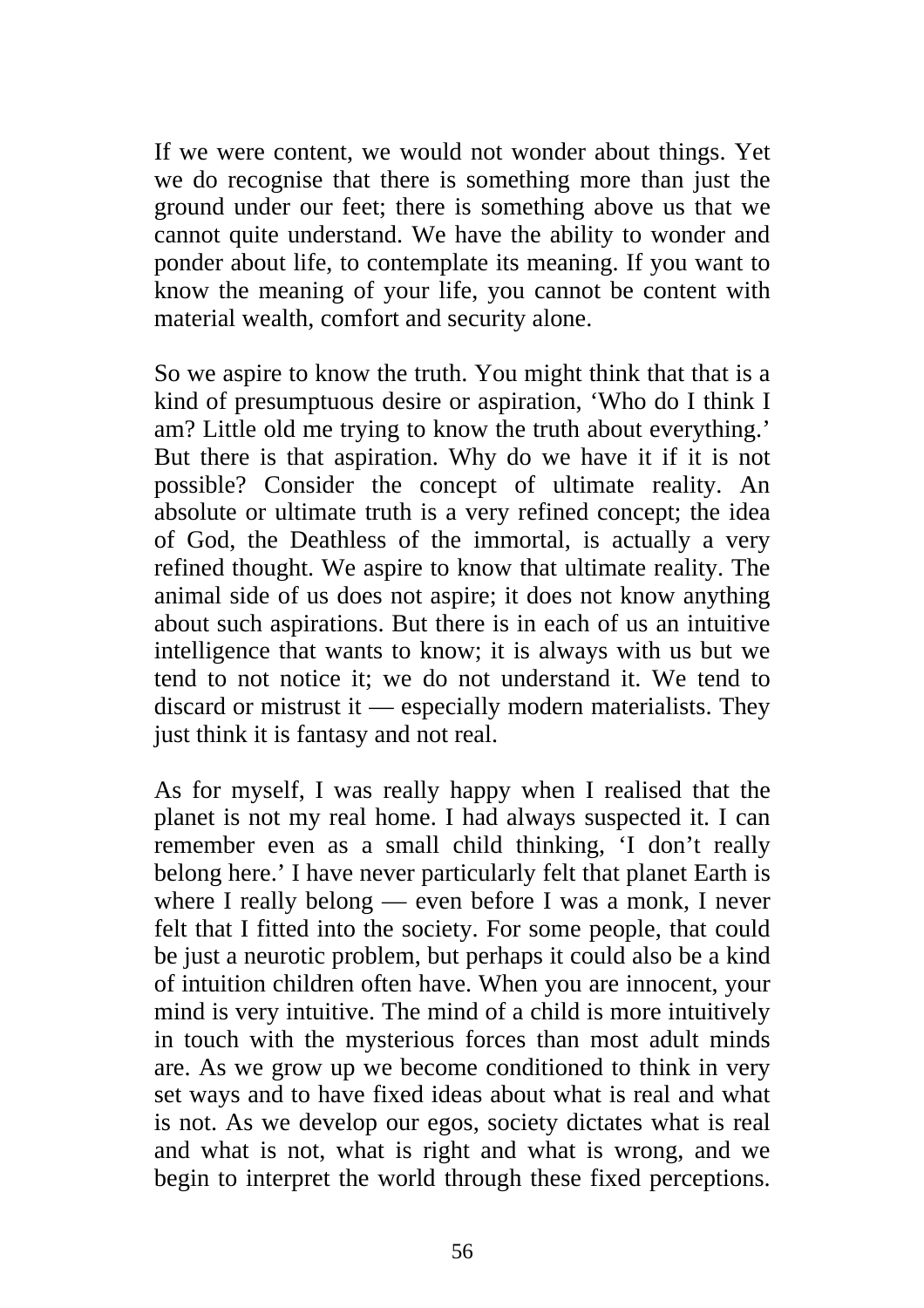<span id="page-56-0"></span>One thing we find charming in children is that they don't do that yet; they still see the world with the intuitive mind that is not yet conditioned.

Meditation is a way of deconditioning the mind which helps us to let go of all the hard-line views and fixed ideas we have. Ordinarily, what is real is dismissed while what is not real is given all our attention. This is what ignorance (*avijja*) is.

The contemplation of our human aspiration connects us to something higher than just the animal kingdom or the planet earth. To me that connection seems more true than the idea that this is all there is; that once we die our bodies rot and there is nothing more than that. When we ponder and wonder about this universe we are living in, we see that it is very vast, mysterious and incomprehensible to us. However, when we trust more in our intuitive mind, we can be receptive to things that we may have forgotten or have never been open to before — we open when we let go of fixed, conditioned reactions.

We can have the fixed idea of being a personality, of being a man or a woman, being an English person or an American. These things can be very real to us, and we can get very upset and angry about them. We are even willing to kill each other over these conditioned views that we hold and believe in and never question. Without Right Aspiration and Right Understanding, without *pañña*, we never see the true nature of these views.

### **RIGHT SPEECH, RIGHT ACTION, RIGHT LIVELIHOOD**

Sila, the moral aspect of the Eightfold Path, consists of Right Speech, Right Action and Right Livelihood; that means taking responsibility for our speech and being careful about what we do with our bodies. When I'm mindful and aware, I speak in a way that is appropriate to time and place; likewise, I act or work according to time and place.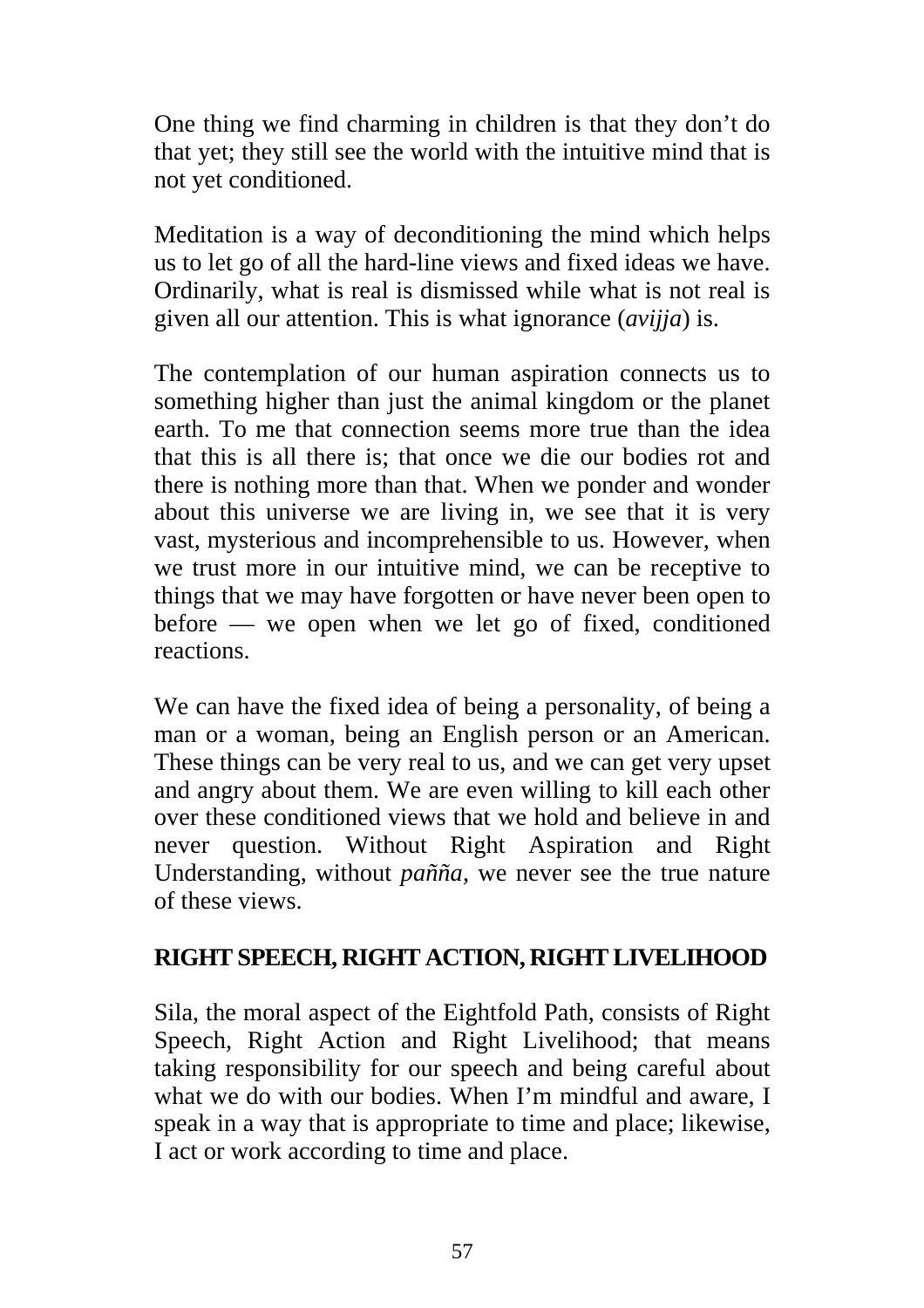We begin to realise that we have to be careful about what we do and say; otherwise we constantly hurt ourselves. If you do or say things that are unkind or cruel there is always an immediate result. In the past, you might have been able to get away with lying by distracting yourself, going on to something else so that you didn't have to think about it. You could forget all about things for a while until eventually they'd come back upon you, but if we practise sila, things seem to come back right away. Even when I exaggerate, something in me says, 'You shouldn't exaggerate, you should be more careful.' I used to have the habit of exaggerating things — it's part of our culture; it seems perfectly normal. But when you are aware, the effect of even the slightest lie or gossip is immediate because you are completely open, vulnerable and sensitive. So then you are careful about what you do; you realise that it's important to be responsible for what you do and say.

The impulse to help someone is a skilful *dhamma*\*. If you see someone fall over on the floor in a faint, a skilful *dhamma* goes through your mind: 'Help this person,' and you go to help them recover from their fainting spell. If you do it with an empty mind — not out of any personal desire for gain, but just out of compassion and because it's the right thing to do — then it's simply a skilful *dhamma*. It's not personal *kamma*; it's not yours. But if you do it out of a desire to gain merit and to impress other people or because the person is rich and you expect some reward for your action, then — even though the action is skilful - you're making a personal connection to it, and this reinforces the sense of self. When we do good works out of mindfulness and wisdom rather than out of ignorance, they are skilful *dhammas* without personal *kamma*.

The monastic order was established by the Buddha so that men and women could live an impeccable life which is completely blameless. As a bhikkhu, you live within a whole system of training precepts called the *Patimokkha* discipline. When you live under this discipline, even if your actions or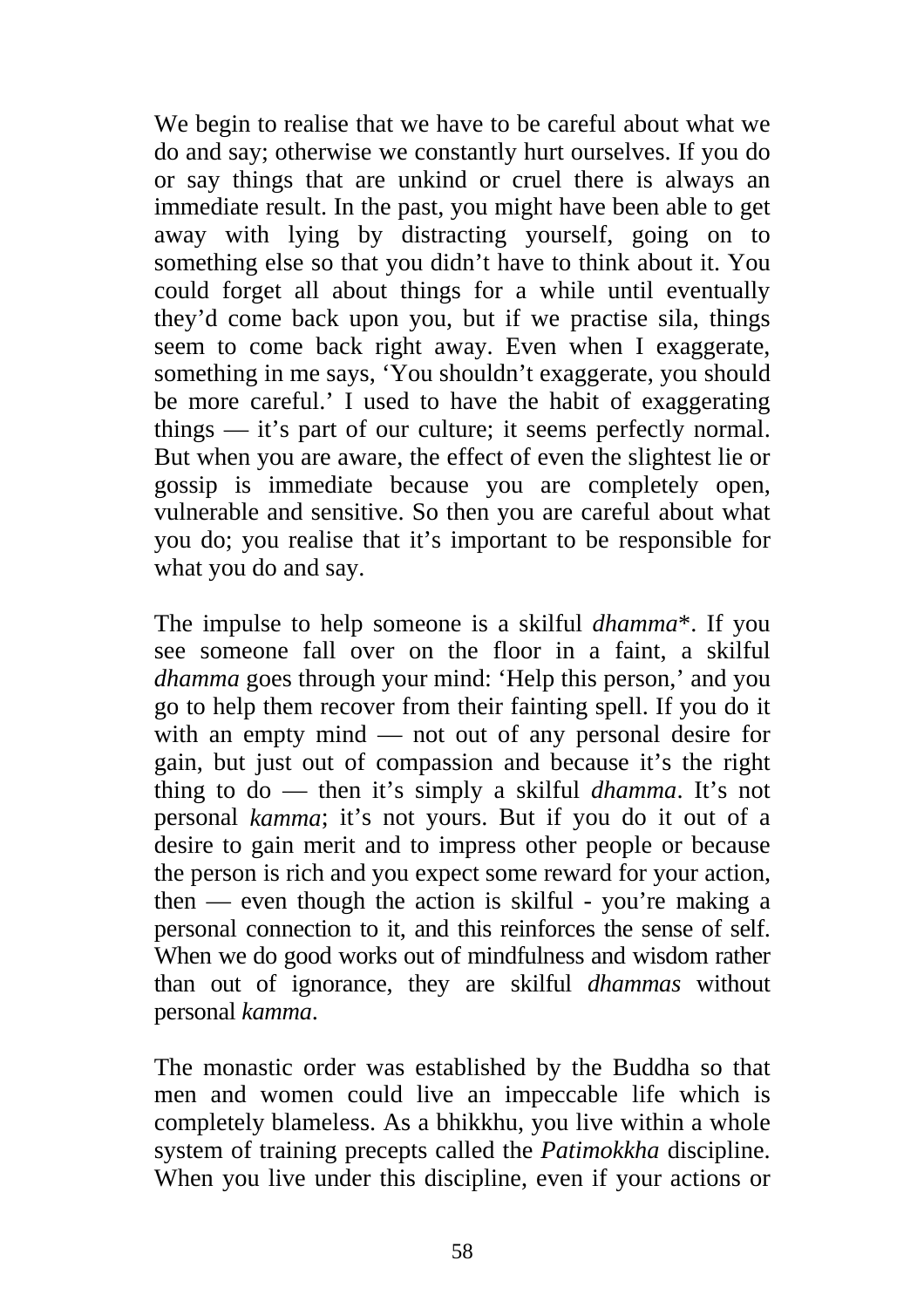speech are heedless, at least they don't leave strong impressions. You can't have money so you're not able to just go anywhere until you're invited. You are celibate. Since you live on almsfood, you're not killing any animals. You don't even pick flowers or leaves or do any kind of action that would disturb the natural flow in any way; you're completely harmless. In fact, in Thailand we had to carry water strainers with us to filter out any kind of living things in the water such as mosquito larvae. It's totally forbidden to intentionally kill things.

I have been living under this Rule for twenty-five years now so I haven't really done any heavy kammic actions. Under this discipline, one lives in a very harmless, very responsible way. Perhaps the most difficult part is with speech; speech habits are the most difficult to break and let go of — but they can also improve. By reflection and contemplation, one begins to see the unpleasantness of saying foolish things or just babbling or chatting away for no good reason.

For lay people, Right Livelihood is something that is developed as you come to know your intentions for what you do. You can try to avoid deliberately harming other creatures or earning a living in a harmful, unkind way. You can also try to avoid livelihood which may cause other people to become addicted to drugs or drink or which might endanger the ecological balance of the planet.

So these three — Right Action, Right Speech and Right Livelihood — follow from Right Understanding or perfect knowing. We begin to feel that we want to live in a way that is a blessing to the planet or, at least, that does not harm it.

Right Understanding and Right Aspiration have a definite influence on what we do and say. So *pañña*, or wisdom, leads to sila: Right Speech, Right Action and Right Livelihood. *Sila* refers to our speech and actions; with *sila* we contain the sexual drive or the violent use of the body — we do not use it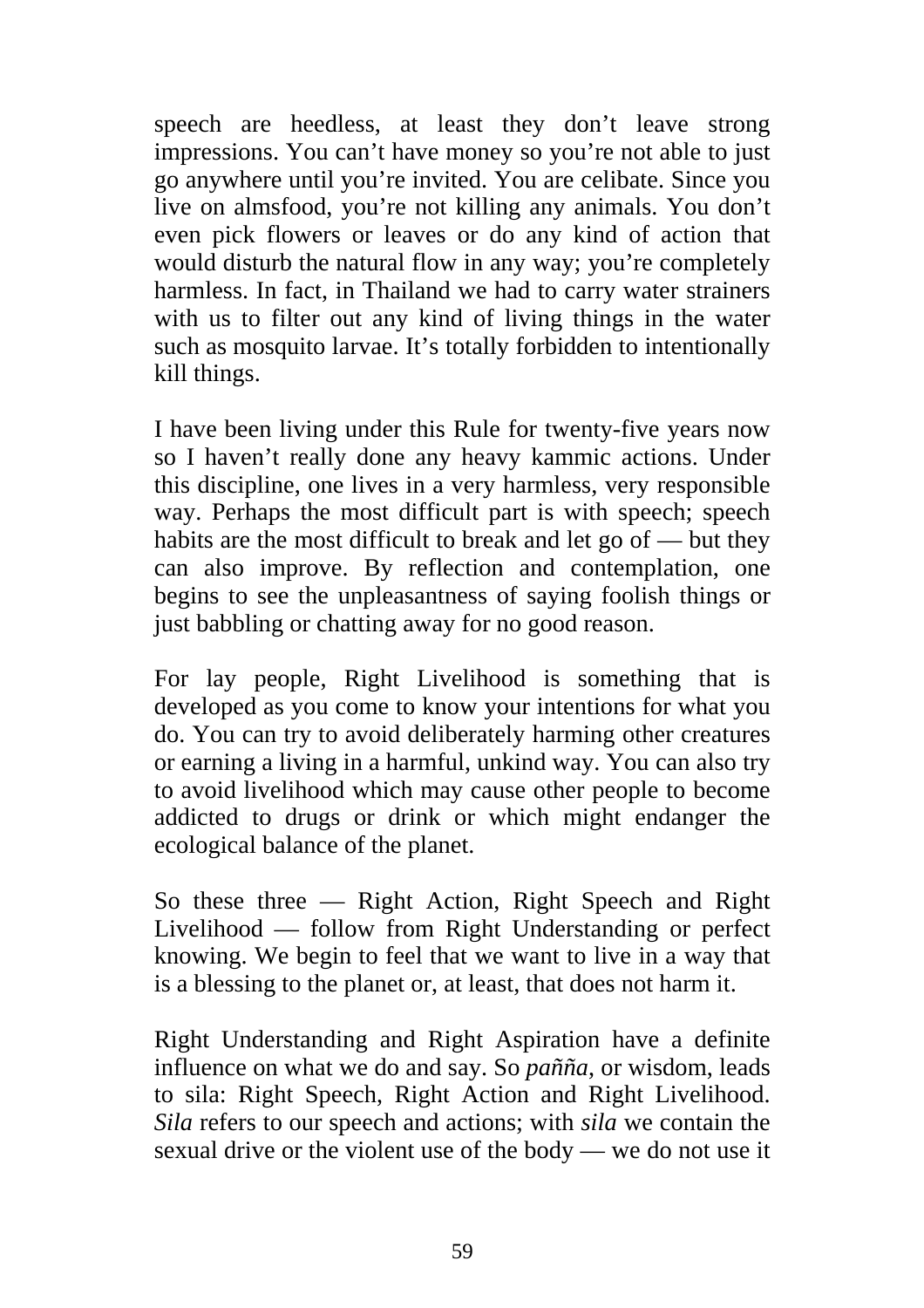<span id="page-59-0"></span>for killing or stealing. In this way, *pañña* and *sila* work together in a perfect harmony.

### **RIGHT EFFORT, RIGHT MINDFULNESS, RIGHT CONCENTRATION**

Right Effort, Right Mindfulness and Right Concentration refer to your spirit, your heart. When we think of the spirit, we point to the centre of the chest, to the heart. So we have *pañña* (the head), *sila* (the body) and *samadhi* (the heart). You can use your own body as a kind of chart, a symbol of the Eightfold Path. These three are integrated, working together for realisation and supporting each other like a tripod. One is not dominating the other and exploiting or rejecting anything.

They work together: the wisdom from Right Understanding and Right Intention; then morality, which is Right Effort, Right Mindfulness and Right Concentration — the balanced equanimous mind, emotional serenity. Serenity is where the emotions are balanced, supporting each other. They're not going up and down. There's a sense of bliss, of serenity; there is perfect harmony between the intellect, the instincts and the emotions. They're mutually supportive, helping each other. They're no longer conflicting or taking us to extremes and, because of that, we begin to feel a tremendous peacefulness in our minds. There is a sense of ease and fearlessness coming from the Eightfold Path — a sense of equanimity and emotional balance. We feel at ease rather than that sense of anxiety, that tension and emotional conflict. There is clarity; there is peacefulness, stillness, knowing. This insight of the Eightfold Path should be developed; this is *bhavana*. We use the word *bhavana* to signify development.

#### **ASPECTS OF MEDITATION**

This reflectiveness of mind or emotional balance is developed as a result of practising concentration and mindfulness meditation. For instance, you can experiment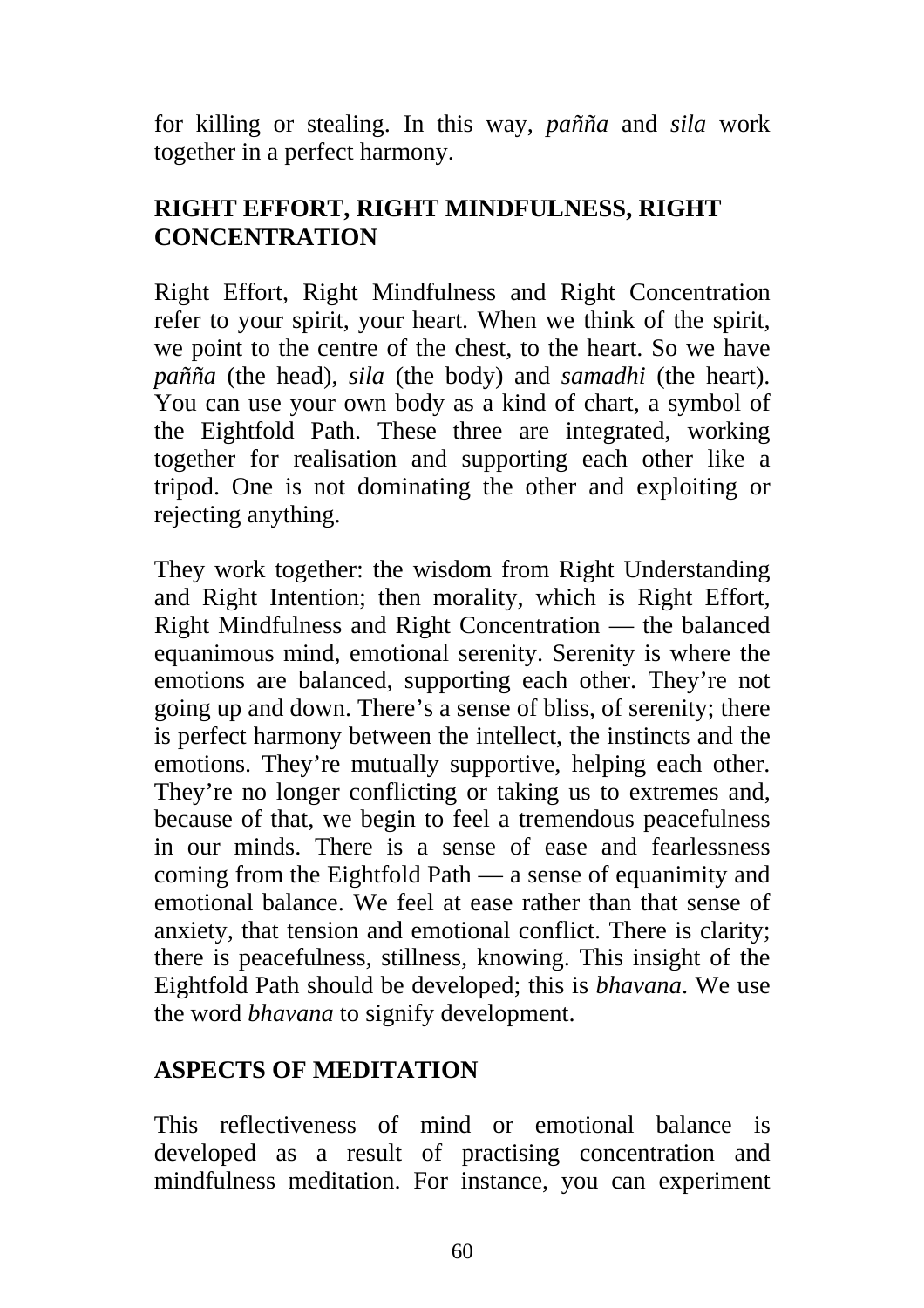during a retreat and spend one hour doing *samatha* meditation where you are just concentrating your mind on one object, say the sensation of breathing. Keep bringing it into consciousness and sustain it so that it actually has a continuity of presence in the mind.

In this way, you are moving towards what is going on in your own body rather than being pulled out into objects of the senses. If you do not have any refuge within, then you are constantly going out, being absorbed into books, food and all sorts of distractions. But this endless movement of the mind is very exhausting. So instead, the practice becomes one of observing the breath — which means that you have to withdraw or not follow the tendency to find something outside of yourself. You have to bring your attention to the breathing of your own body and concentrate the mind on that sensation. As you let go of gross form, you actually become that feeling, that very sign itself. Whatever you absorb into, you become that for a period of time. When you really concentrate, you have become that very tranquillised condition. You have become tranquil. This is what we call becoming. Samatha meditation is a becoming process.

But that tranquillity, if you investigate it, is not satisfactory tranquillity. There is something missing in it because it is dependent on a technique, on being attached and holding on, on something that still begins and ends. What you become, you can only become temporarily because becoming is a changing thing. It is not a permanent condition. So whatever you become, you will unbecome. It is not ultimate reality. No matter how high you might go in concentration, it will always be an unsatisfactory condition. Samatha meditation takes you to some very high and radiant experiences in your mind but they all end.

Then, if you practise *vipassana* meditation for another hour by just being mindful and letting go of everything and accepting the uncertainty, the silence and the cessation of conditions, the result is that you will feel peaceful rather than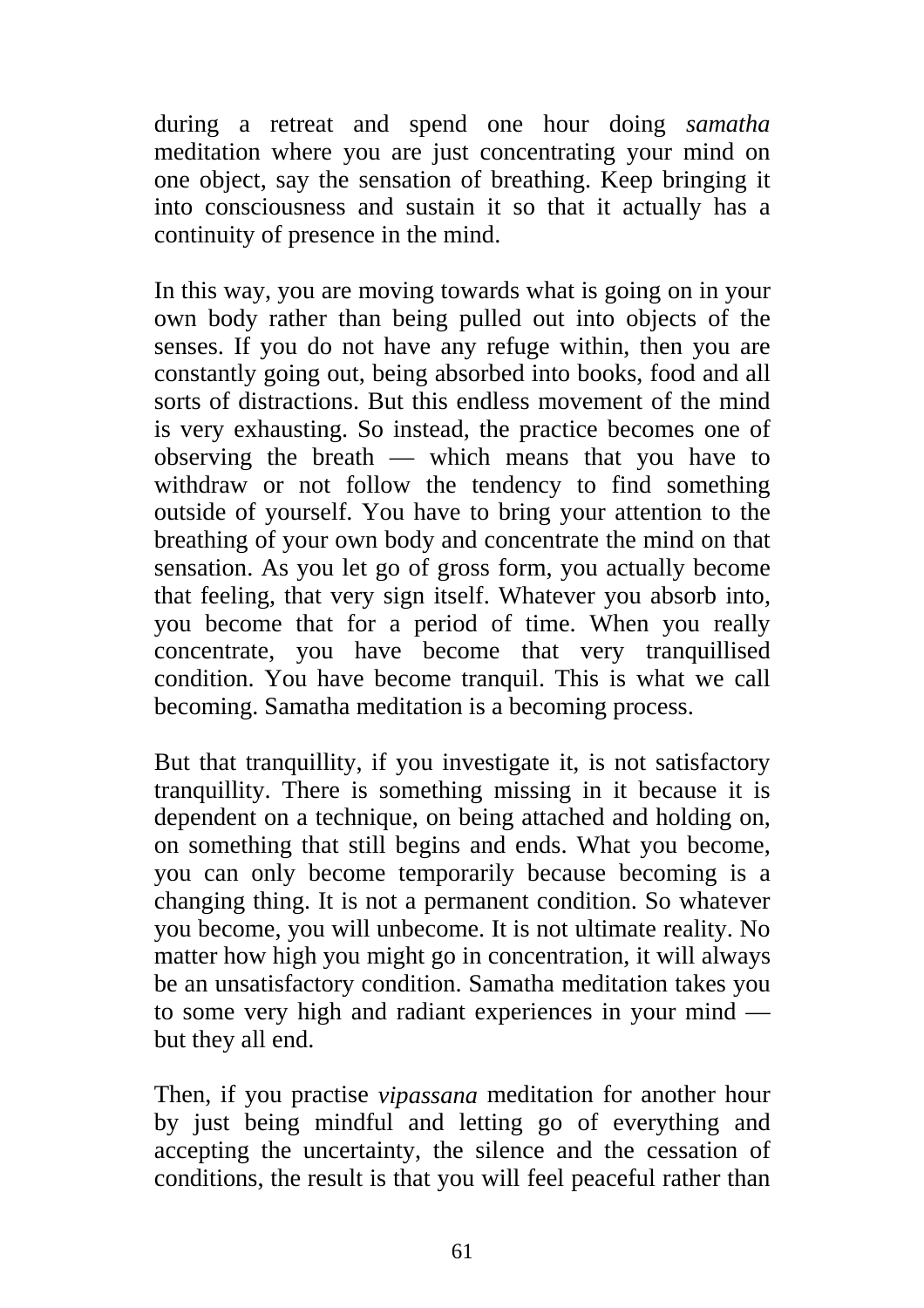<span id="page-61-0"></span>tranquil. And that peacefulness is a perfect peacefulness. It is complete. It is not the tranquillity from *samatha*, which has something imperfect or unsatisfactory about it even at its best. The realisation of cessation, as you develop that and understand that more and more, brings you to true peacefulness, non-attachment, Nibbana.

Thus *samatha* and *vipassana* are the two divisions in meditation. One is developing concentrated states of mind on refined objects in which your consciousness becomes refined through that concentration. But being terribly refined, having a great intellect and a taste for great beauty, makes anything coarse unbearable because of the attachment to what is refined. People who have devoted their lives to refinement only find life terribly frustrating and frightening when they can no longer maintain such high standards.

### **RATIONALITY AND EMOTION**

If you love rational thought and are attached to ideas and perceptions, then you tend to despise the emotions. You can notice this tendency if, when you start to feel emotions, you say, 'I'm going to shut this out. I don't want to feel those things.' You don't like to be feeling anything because you can get into a kind of high from the purity of intelligence and the pleasure of rational thinking. The mind relishes the way it is logical and controllable, the way it makes sense. It is just so clean and neat and precise like mathematics — but the emotions are all over the place aren't they? They are not precise, they are not neat and they can easily get out of control.

So the emotional nature is often despised. We are frightened of it. For example, men often feel very frightened of emotions because we are brought up to believe that men do not cry. As a little boy, at least in my generation, we were taught that boys do not cry so we'd try to live up to the standards of what boys are supposed to be. They would say, 'You are a boy', and so we'd try to be what our parents said we should be. The ideas of the society affect our minds, and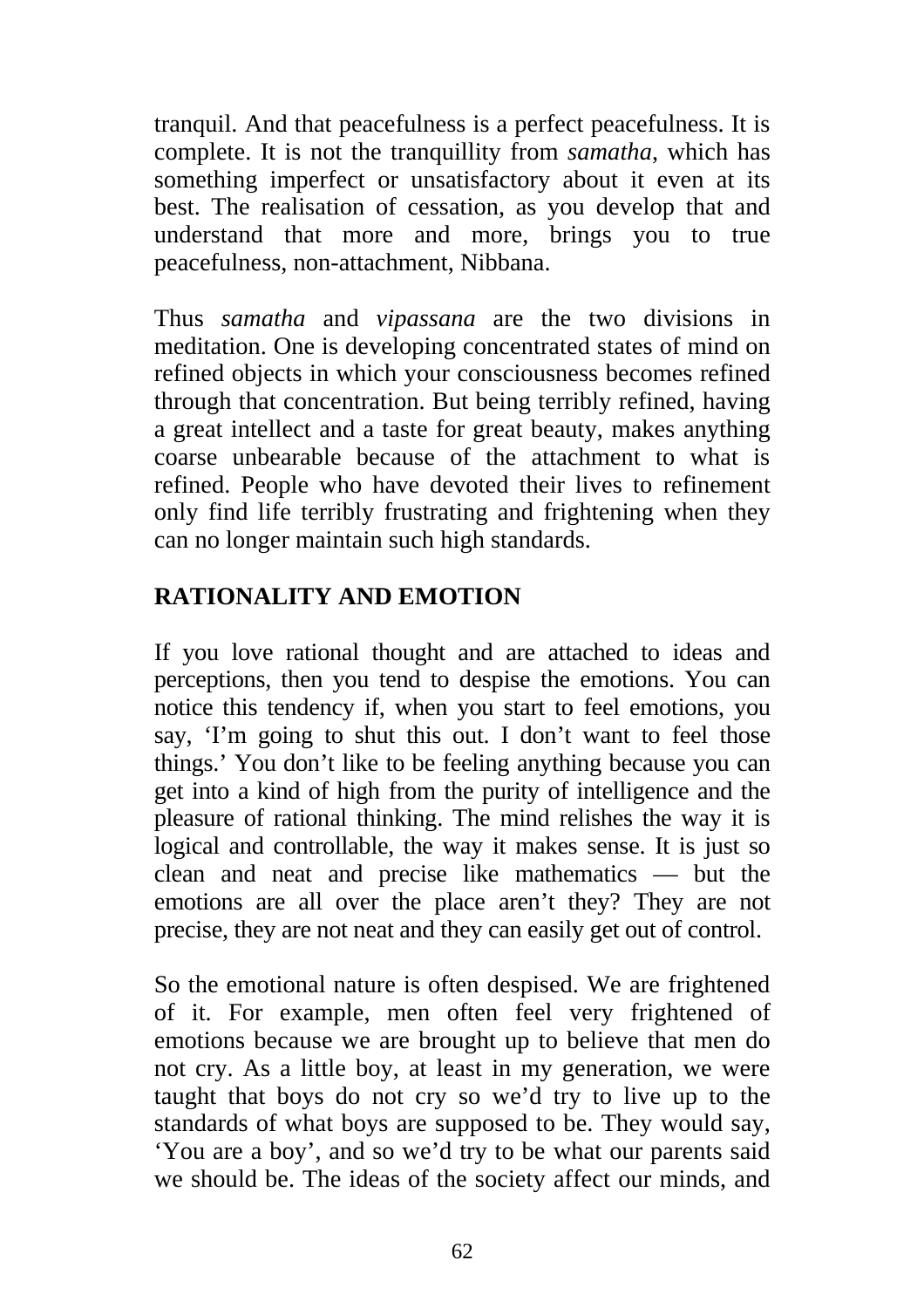because of that, we find emotions embarrassing. Here in England, people generally find emotions very embarrassing; if you get a little too emotional, they assume that you must be Italian or some other nationality.

If you are very rational and you have figured everything out, then you don't know what to do when people get emotional. If somebody starts crying, you think, 'What am I supposed to do?' Maybe you say, 'Cheer up; it's all right, dear. It'll be all right, there's nothing to cry about.' If you are very attached to rational thoughts, then you just tend to dismiss it with logic, but emotions do not respond to logic. Often they react to logic, but they do not respond. Emotion is a very sensitive thing and it works in a way that we sometimes do not comprehend. If we have never really studied or tried to understand what it is to feel life, and really opened and allowed ourselves to be sensitive, then emotional things are very frightening and embarrassing to us. We don't know what they are all about because we have rejected that side of ourselves.

On my thirtieth birthday, I realised that I was an emotionally undeveloped man. It was an important birthday for me. I realised that I was a full grown, mature man — I no longer considered myself a youth, but emotionally, I think I was about six years old some of the time. I really had not developed on that level very much. Even though I could maintain the kind of poise and presence of a mature man in society, I did not always feel that way. I still had very strong unresolved feelings and fears in my mind. It became apparent that I had to do something about that, as the thought that I might have to spend the rest of my life at the emotional age of six was quite a dreary prospect.

This is where many of us in our society get stuck. For example, American society does not allow you to develop emotionally, to mature. It does not understand that need at all, so it does not provide any rites of passage for men. The society does not provide that kind of introduction into a mature world; you are expected to be immature your whole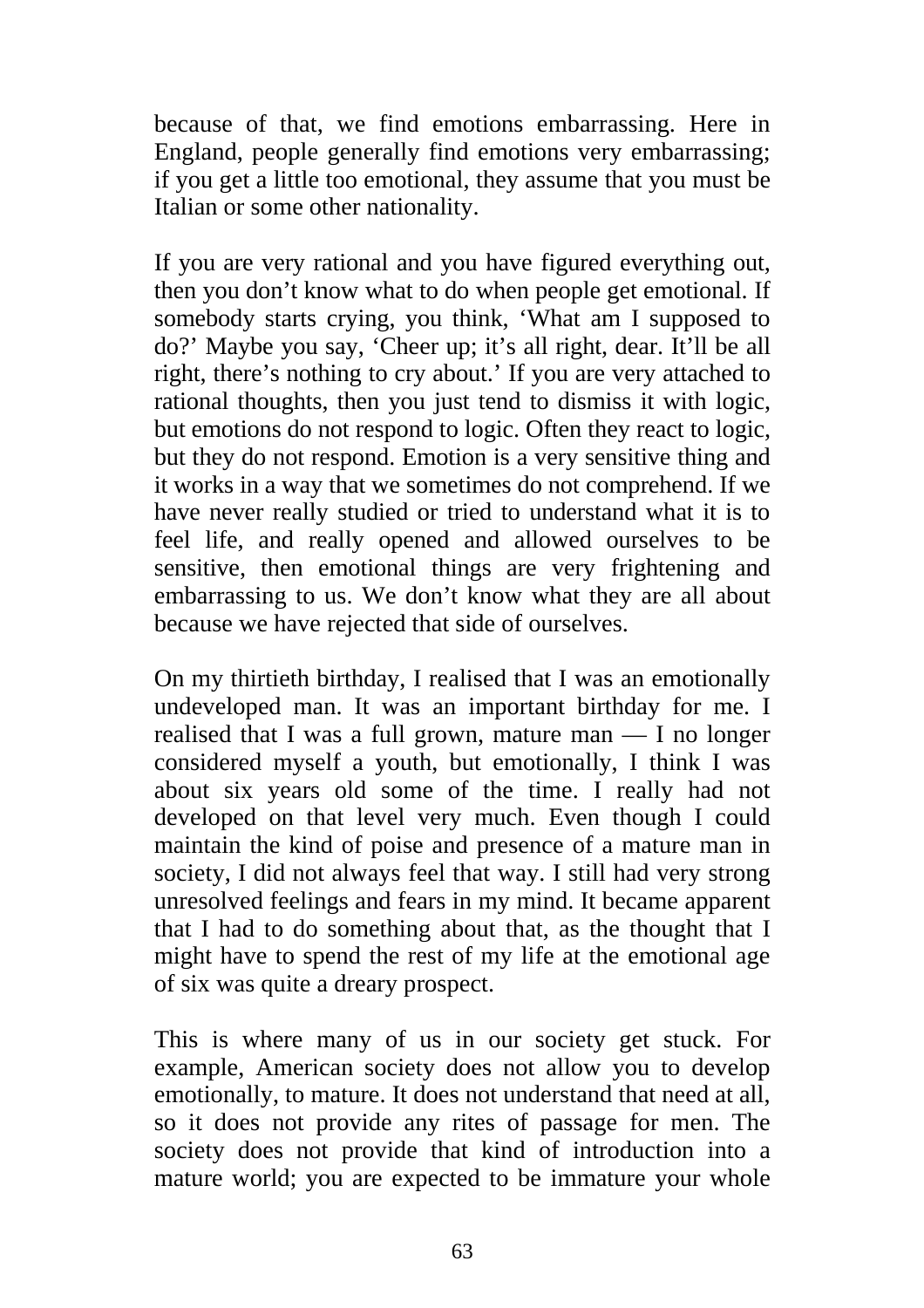<span id="page-63-0"></span>life. You are supposed to act mature, but you are not expected to be mature. Therefore, very few people are. Emotions are not really understood or resolved — their childish tendencies are merely suppressed rather than developed into maturity.

What meditation does is to offer a chance to mature on the emotional plane. Perfect emotional maturity would be samma vayama, *samma sati* and *samma samadhi*. This is a reflection; you will not find this in any book — it is for you to contemplate. Perfect emotional maturity comprises Right Effort, Right Mindfulness and Right Concentration. It is present when one is not caught in fluctuations and vicissitudes, where one has balance and clarity and is able to be receptive and sensitive.

### **THINGS AS THEY ARE**

With Right Effort, there can be a cool kind of acceptance of a situation rather than the panic that comes from thinking that it's up to me to set everybody straight, make everything right and solve everybody's problems. We do the best we can, but we also realise that it's not up to us to do everything and make everything right.

At one time when I was at Wat Pah Pong with Ajahn Chah, I could see a lot of things going wrong with the monastery. So I went up to him and I said, 'Ajahn Chah, these things are going wrong; you've got to do something about it.' He looked at me and said, 'Oh, you suffer a lot, Sumedho. You suffer a lot. It'll change.' I thought, 'He doesn't care! This is the monastery that he's devoted his life to and he's just letting it go down the drain!' But he was right. After a while it began to change and, through just bearing with it, people began to see what they were doing. Sometimes we have to let things go down the drain in order for people to see and to experience that. Then we can learn how not to go down the drain.

Do you see what I mean? Sometimes situations in our life are just *this* way. There's nothing one can do so we allow them to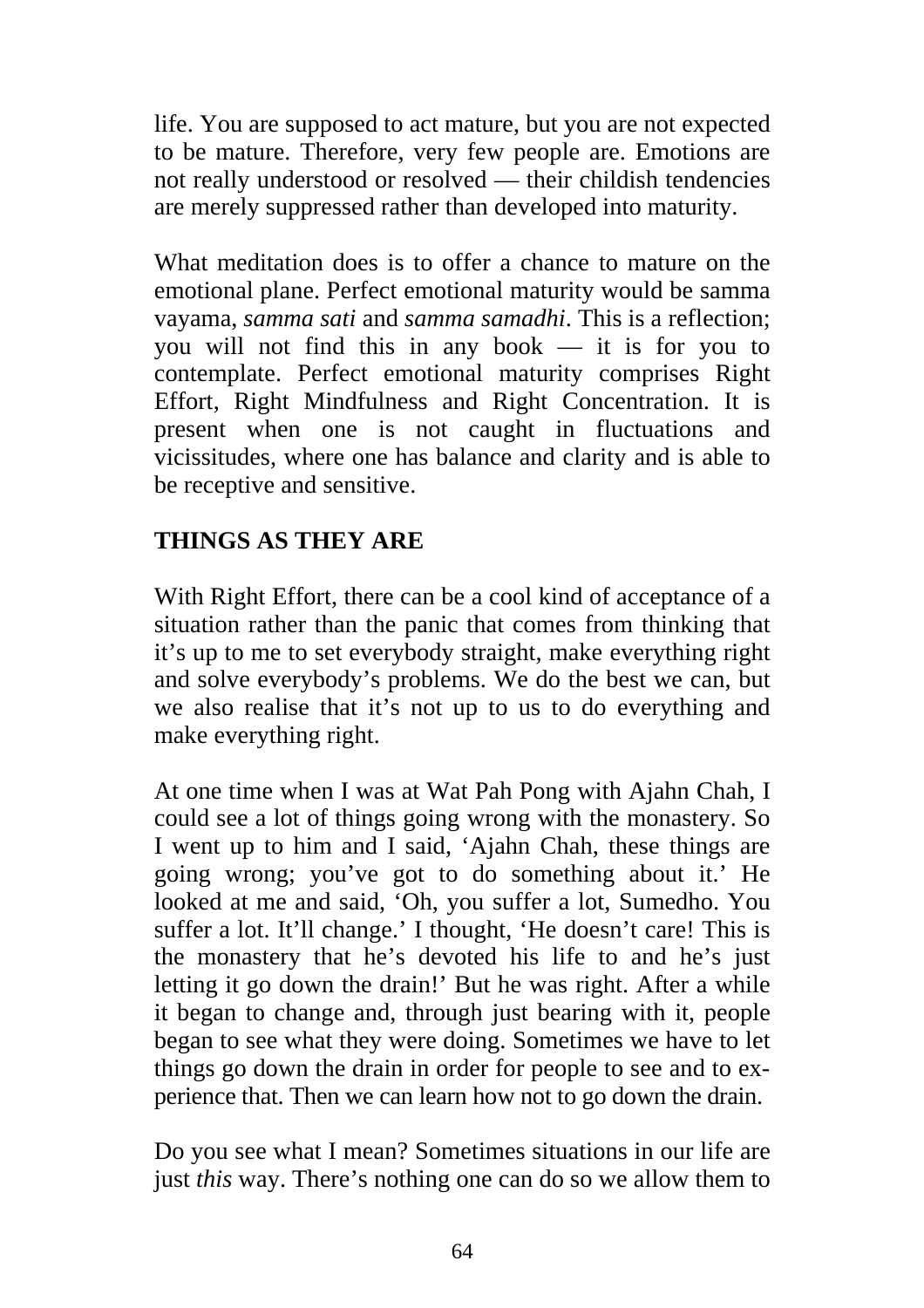be that way; even if they get worse, we allow them to get worse. But it's not fatalistic or negative thing we're doing; it's a kind of patience — being willing to bear with something; allowing it to change naturally rather than egotistically trying to prop everything up and cleaning it all up out of our aversion and distaste for a mess.

Then, when people push our buttons, we're not always offended, hurt or upset by the things that happen, or shattered and destroyed by the things that people say or do. One person I know tends to exaggerate everything. If something goes wrong today, she will say, 'I'm utterly and absolutely shattered!' — when all that has happened is that some little problem occurred. However, her mind exaggerates it to such an extent that a very small thing can absolutely destroy her for the day. When we see this, we should realise that there is a great imbalance because little things should not totally shatter anyone.

I realised that I could be easily offended so I took a vow not to be offended. I had noticed how easy it was for me to be offended by little things, whether intentional or unintentional. We can see how easy it is to feel hurt, wounded, offended, upset or worried — how something in us is always trying to be nice, but always feels a little offended by this or a little hurt by that.

With reflection, you can see that the world is like this; it's a sensitive place. It is not always going to soothe you and make you feel happy, secure and positive. Life is full of things that can offend, hurt, wound or shatter. This is life. It is this way. If somebody speaks in a cross tone of voice, you are going to feel it. But then the mind can go on and be offended: 'Oh, it really hurt when she said that to me; you know, that was not a very nice tone of voice. I felt quite wounded. I've never done anything to hurt her.' The proliferating mind goes on like that, doesn't it - you have been shattered, wounded or offended! But then if you contemplate, you realise it's just sensitivity.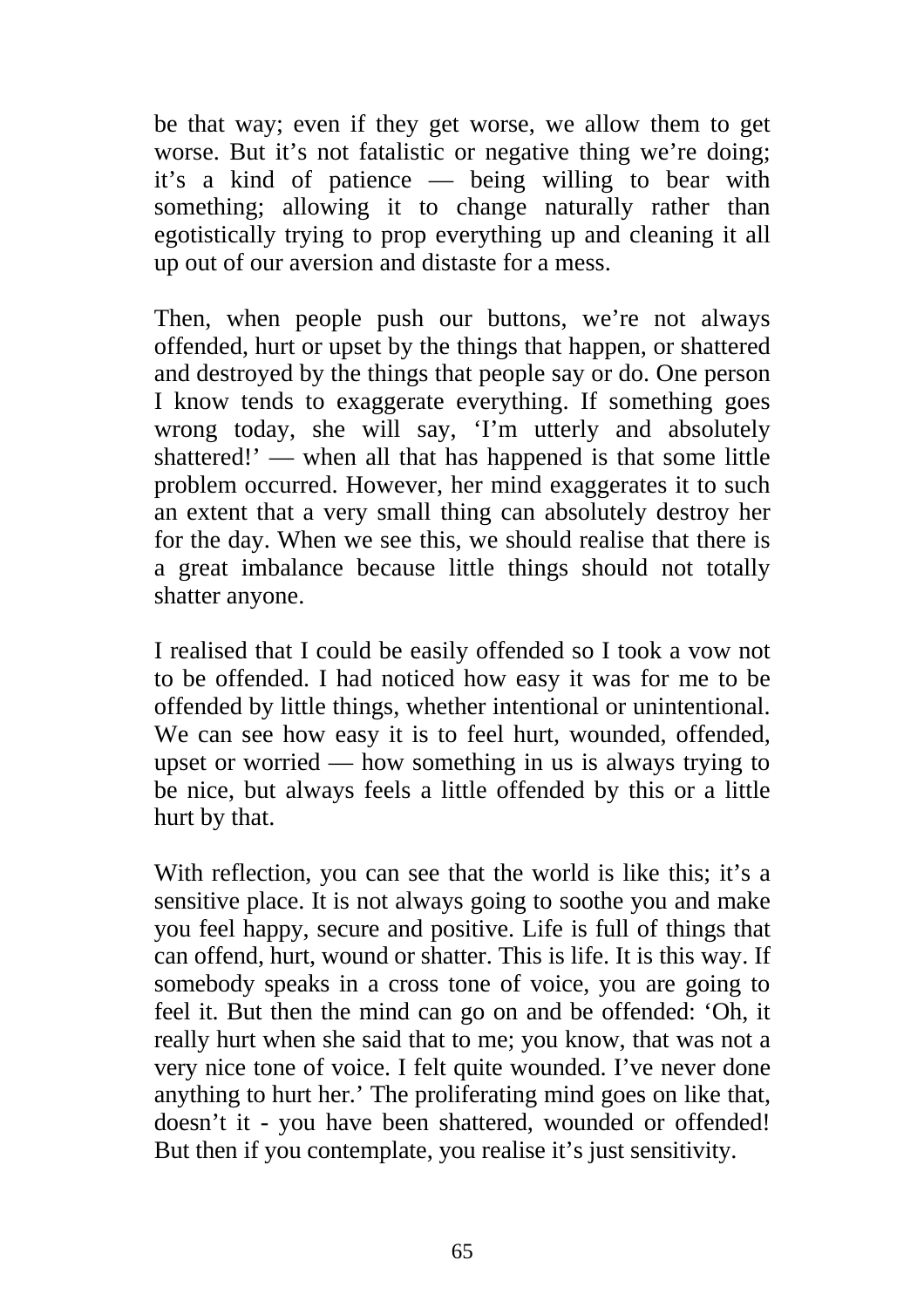<span id="page-65-0"></span>When you contemplate this way, it is not that you are trying not to feel. When somebody talks to you in an unkind tone of voice, it's not that you don't feel it at all. We are not trying to be insensitive. Rather, we are trying not to give it the wrong interpretation, not to take it on a personal level. Having balanced emotions means that people can say things that are offensive and you can take it. You have the balance and emotional strength not to be offended, wounded or shattered by what happens in life.

If you are someone who is always being wounded or offended by life, you always have to run off and hide or you have to find a group of obsequious sycophants to live with, people who say: 'You're wonderful, Ajahn Sumedho.' 'Am I really wonderful?' 'Yes, you are.' 'You're just saying that, aren't you?' 'No, no, I mean it from the bottom of my heart.' 'Well, that person over there doesn't think I'm wonderful.' 'Well, he's stupid!' 'That's what I thought.' It's like the story of the emperor's new clothes, isn't it? You have to seek special environments so that everything is affirmed for you — safe and not threatening in any way.

### **HARMONY**

When there is Right Effort, Right Mindfulness and Right Concentration, then one is fearless. There is fearlessness because there is nothing to be frightened of. One has the guts to look at things and not take them in the wrong way; one has the wisdom to contemplate and reflect upon life; one has the security and confidence of sila, the strength of one's moral commitment and the determination to do good and refrain from doing evil with body and speech. In this way, the whole thing holds together as a path for development. It is a perfect path because everything is helping and supporting; the body, the emotional nature (the sensitivity of feeling), and the intelligence. They are all in perfect harmony, supporting each other.

Without that harmony, our instinctual nature can go all over the place. If we have no moral commitment, then our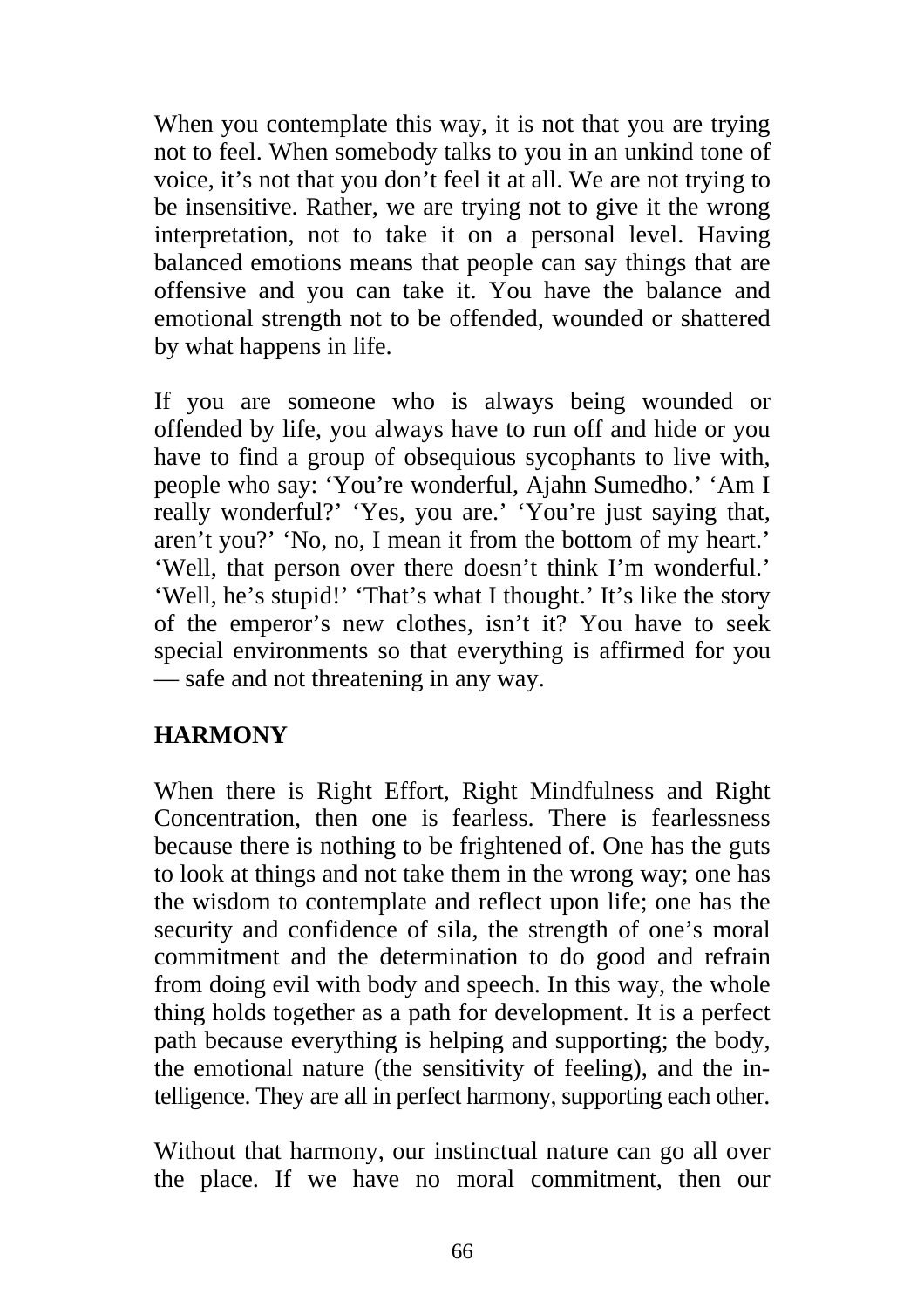instincts can take control. For example, if we just follow sexual desire without any reference to morality, then we become caught up in all kinds of things that cause selfaversion. There is adultery, promiscuity and disease, and all the disruption and confusion that come from not reining in our instinctual nature through the limitations of morality.

We can use our intelligence to cheat and lie, can't we, but when we have a moral foundation, we are guided by wisdom and by *samadhi*; these lead to emotional balance and emotional strength. But we don't use wisdom to suppress sensitivity. We don't dominate our emotions by thinking and by suppressing our emotional nature. This is what we have tended to do in the West; we've used our rational thoughts and ideals to dominate and suppress our emotions, and thus become insensitive to things, to life and to ourselves.

However, in the practice of mindfulness through vipassana meditation, the mind is totally receptive and open so that it has this fullness and an all-embracing quality. And because it is open, the mind is also reflective. When you concentrate on a point, your mind is no longer reflective — it is absorbed into the quality of that object. The reflective ability of the mind comes through mindfulness, whole-mindedness. You are not filtering out or selecting. You are just noting whatever arises ceases. You contemplate that if you are attached to anything that arises, it ceases. You have the experience that even though it might be attractive while it is arising, it changes towards cessation. Then it's attractiveness diminishes and we have to find something else to absorb into.

The thing about being human is that we have to touch the earth, we have to accept the limitations of this human form and planetary life. And just by doing that, then the way out of suffering isn't through getting out of our human experience by living in refined conscious states, but by embracing the totality of all the human and *Brahma* realms through mindfulness. In this way, the Buddha pointed to a total realisation rather than a temporary escape through refinement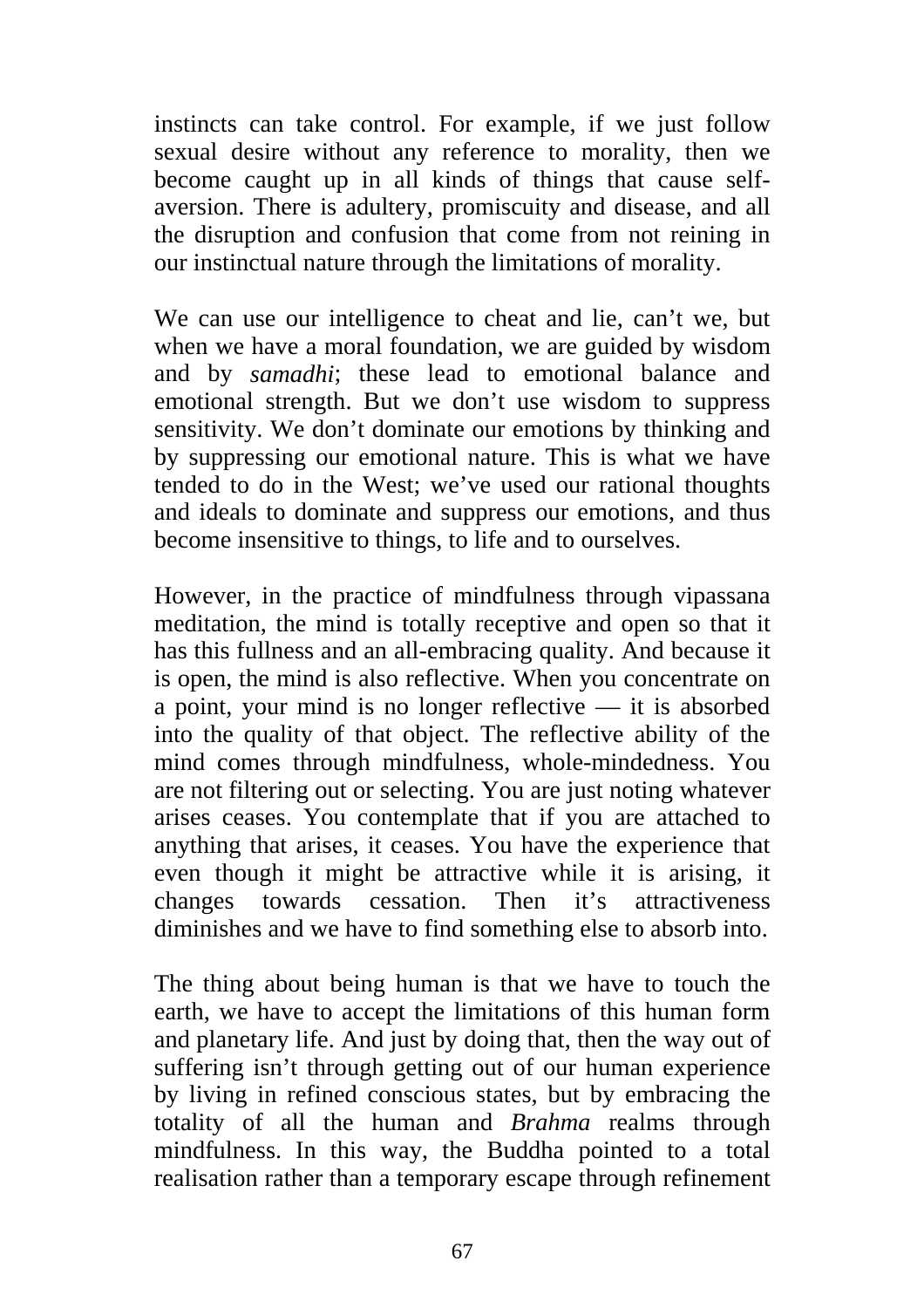<span id="page-67-0"></span>and beauty. This is what the Buddha means when he is pointing the way to Nibbana.

### **THE EIGHTFOLD PATH AS A REFLECTIVE TEACHING**

In this Eightfold Path, the eight elements work like eight legs supporting you. It is not like: 1, 2, 3, 4, 5, 6, 7, 8 on a linear scale; it is more of a working together. It is not that you develop *pañña* first and then when you have *pañña*, you can develop your *sila*; and once your *sila* is developed, then you will have *samadhi*. That is how we think, isn't it: 'You have to have one, then two and then three.' As an actual realisation, developing the Eightfold Path is an experience in a moment, it is all one. All the parts are working as one strong development; it is not a linear process — we might think that way because we can only have one thought at a time.

Everything I have said about the Eightfold Path and the Four Noble Truths is only a reflection. What is really important is for you to realise what I am actually doing as I reflect rather than to grasp the things that I am saying. It is a process of bringing the Eightfold Path into your mind, using it as a reflective teaching so that you can consider what it really means. Don't just think you know it because you can say, '*Samma ditthi* means Right Understanding. *Samma sankappa* means Right Thought.' This is intellectual understanding. Someone might say, 'No, I think *samma sankappa* means....' And you answer, 'No, in the book it says Right Thought. You've got it wrong.' This is not reflection.

We can translate *samma sankappa* as Right Thought or Attitude or Intention; we try things out. We can use these tools for contemplation rather than thinking that they are absolutely fixed, and that we have to accept them in an orthodox style; any kind of variation from the exact interpretation is heresy. Sometimes our minds do think in that rigid way, but we are trying to transcend that way of thinking by developing a mind that moves around, watches, investigates, considers, wonders and reflects.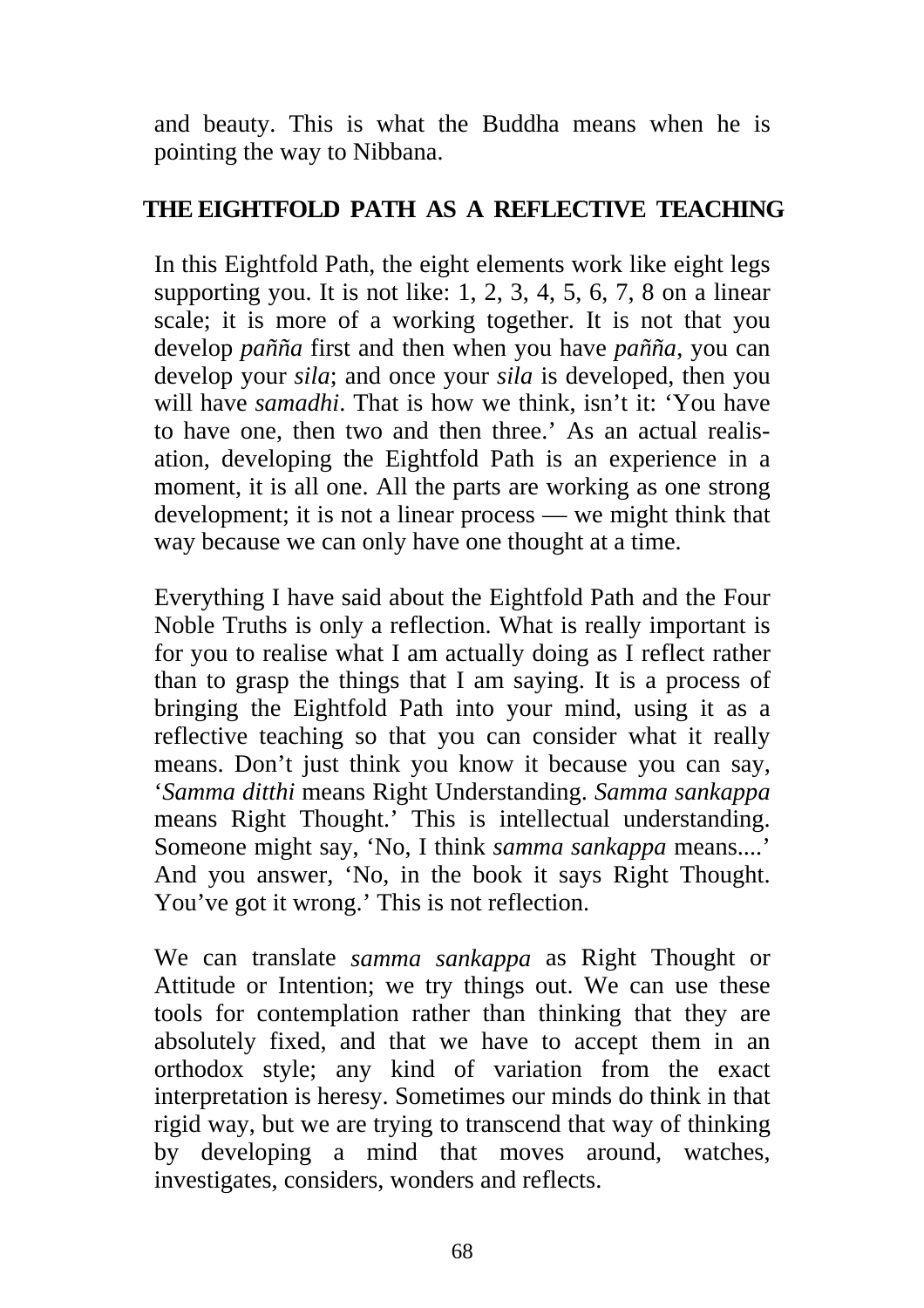I am trying to encourage each one of you to be brave enough to wisely consider the way things are rather than have someone tell you whether you are ready or not for enlightenment. But actually, the Buddhist teaching is one of being enlightened now rather than doing anything to *become* enlightened. The idea that you must do something to *become* enlightened can only come from wrong understanding. Then enlightenment is merely another condition dependent upon something else — so it is not really enlightenment. It is only a perception of enlightenment. However, I am not talking about any kind of perception but about being alert to the way things are. The present moment is what we can actually observe: we can't observe tomorrow yet, and we can only *remember* yesterday. But Buddhist practice is very immediate to the here and now, looking at the way things are.

Now how do we do that? Well, first we have to look at our doubts and fears — because we get so attached to our views and opinions that these take us into doubt about what we are doing. Someone might develop a false confidence believing that they are enlightened. But believing that you are enlightened or believing that you are not enlightened are both delusions. What I am pointing to is being enlightened rather than believing in it. And for this, we need to be open to the way things are.

We start with the way things are as they happen to be right now — such as the breathing of our bodies. What has that to do with Truth, with enlightenment? Does watching my breath mean that I am enlightened? But the more you try to think about it and figure out what it is, the more uncertain and insecure you'll feel. All we can do in this conventional form is to let go of delusion. That is the practice of the Four Noble Truths and the development of the Eightfold Path.

\*\* \*\* \*\*